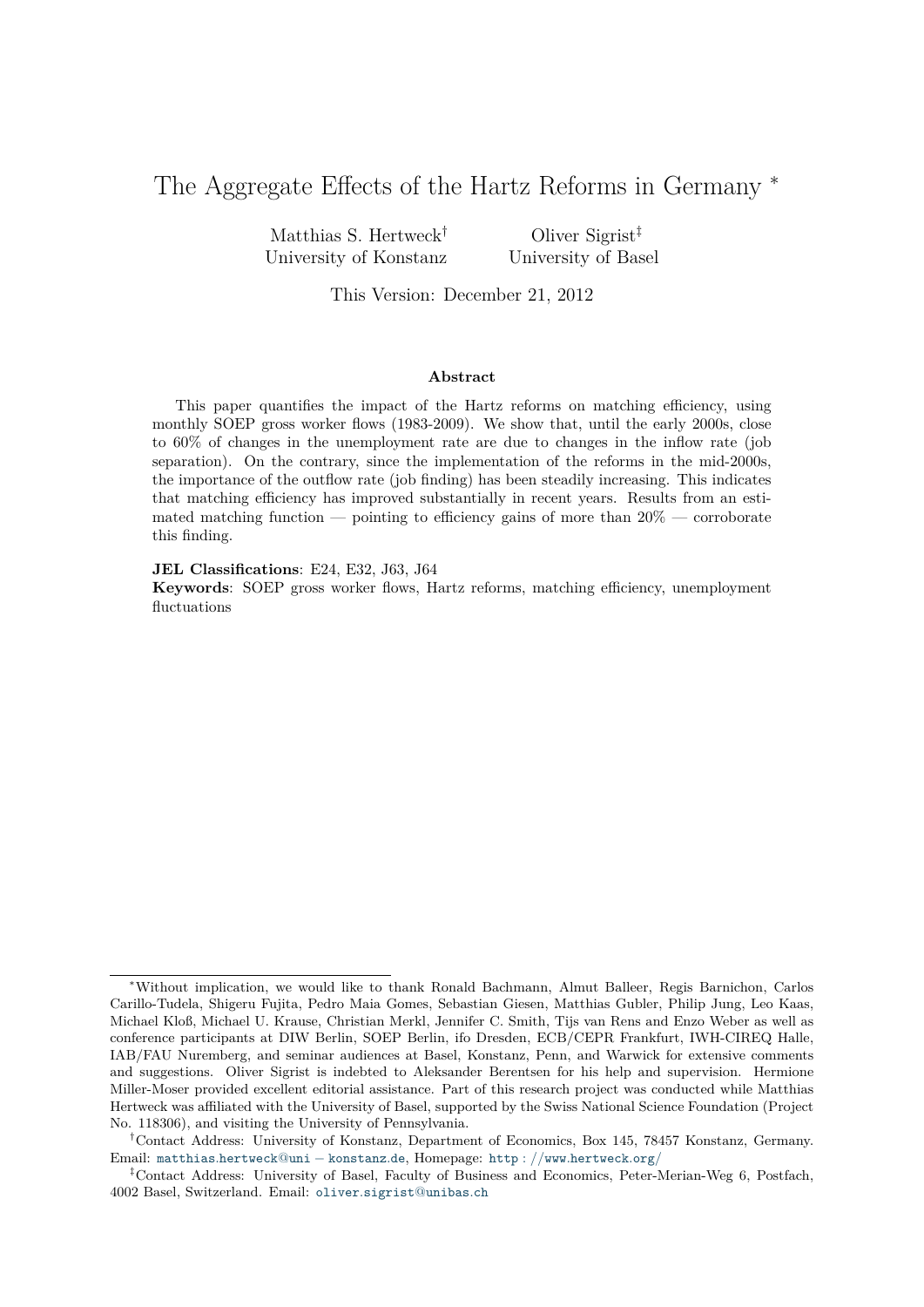# **1 Introduction**

Following the financial crisis, unemployment rates across most European countries surged to unprecedented levels — particularly in the southern periphery. In contrast to this dramatic development, the trend of the German unemployment rate started to decline in 2005 and continued to fall even during the Great Recession. The resulting drop in the German unemployment rate is often attributed, at least in part, to the so-called "Hartz reforms", a series of labor market reforms implemented by the German government in the years 2003-2005 [\(Sala et al.](#page-24-0) [2012\)](#page-24-0). The Hartz reforms aimed at increasing the efficiency of the matching process by stimulating the search effort of the unemployed [\(Fahr & Sunde](#page-22-0) [2009\)](#page-22-0) and by re-organizing the Federal Employment Agency into a customer-orientated service provider [\(Jacobi & Kluve](#page-23-0) [2007\)](#page-23-0). Due to the extremely favorable performance of the German labor market in recent years, many European countries are currently planning to undertake similar structural reforms of their national labor markets [\(Ehlers et al.](#page-22-1) [2012\)](#page-22-1).

Despite the good reputation of the Hartz reforms among policy advisors, scientific evidence on its macroeconomic effectiveness remains inconclusive and mixed. Using calibrated macro models, [Krebs & Scheffel](#page-23-1) [\(2010\)](#page-23-1) as well as [Krause & Uhlig](#page-23-2) [\(2012\)](#page-23-2) find that the Hartz reforms have reduced the equilibrium unemployment rate substantially. [Launov & Wälde](#page-23-3) [\(2010\)](#page-23-3), by contrast, argue that the effects are rather close to zero. Most empirical policy evaluations [\(Fertig et al.](#page-22-2) [2007,](#page-22-2) [Fahr & Sunde](#page-22-0) [2009,](#page-22-0) [Klinger & Rothe](#page-23-4) [2012\)](#page-23-4), on the other hand, are based on regional and/or occupational panel data from the Federal Employment Agency. However, due to several methodological breaks, the time series published prior to January 2008 are not fully consistent [\(Bundesagentur für Arbeit](#page-21-0) [2009,](#page-21-0) Section 4.1.2). These limitations make it difficult to obtain reliable estimates on the effect of the Hartz reforms, even though the authors make best efforts to take these issues into account (see Fahr  $\&$  Sunde [2009,](#page-22-0) pp. 292–294).

This paper, instead, quantifies the macroeconomic effectiveness of the Hartz reforms using long time series on *aggregate* labor market transition rates.<sup>1</sup> In particular, we test the hypothesis of higher matching efficiency in the post-Hartz period on two different grounds.<sup>2</sup> First, we decompose the fluctuations of the German unemployment rate into changes in the two underlying channels — the inflow rate (job separation) and the outflow rate (job finding) — and examine whether the relative contributions are stable over time. We show that, until the early 2000s, close to 60% of changes in the unemployment rate are due to changes in the inflow rate — whereas the reverse situation prevails in the United States.<sup>3</sup> This finding corroborates the conclusion by [Jung & Kuhn](#page-23-5) [\(2011\)](#page-23-5) that the German labor market suffers from a low degree of matching efficiency. Furthermore, we provide evidence that the dominance of inflows over outflows is a

<sup>&</sup>lt;sup>1</sup>The only other paper, to our knowledge, that uses aggregate labor market transition rates in a similar context is the one by [Klinger & Weber](#page-23-6) [\(2012\)](#page-23-6). Based on a correlated unobserved components model, the authors decompose the inward shift of the German Beveridge curve occurring in the mid-2000s.

<sup>&</sup>lt;sup>2</sup>As is standard in this strand of the literature [\(Barnichon & Figura](#page-21-1) [2011\)](#page-21-1), we define matching efficiency as the Solow residual of an aggregate matching function with the observed levels of unemployment and vacancies as explanatory variables. Improvements in the Solow residual may, therefore, reflect a more efficient organization of the Federal Employment Agency as well as increased search effort of the unemployed. The study of questions related to mismatch unemployment [\(Şahin et al.](#page-24-1) [2012\)](#page-24-1), however, is beyond the scope of this paper.

<sup>3</sup> Interestingly, in the United Kingdom, the relative contributions show a cyclical pattern. While inflows dominate during recessions, outflows dominate in periods of moderation [\(Smith](#page-24-2) [2011\)](#page-24-2).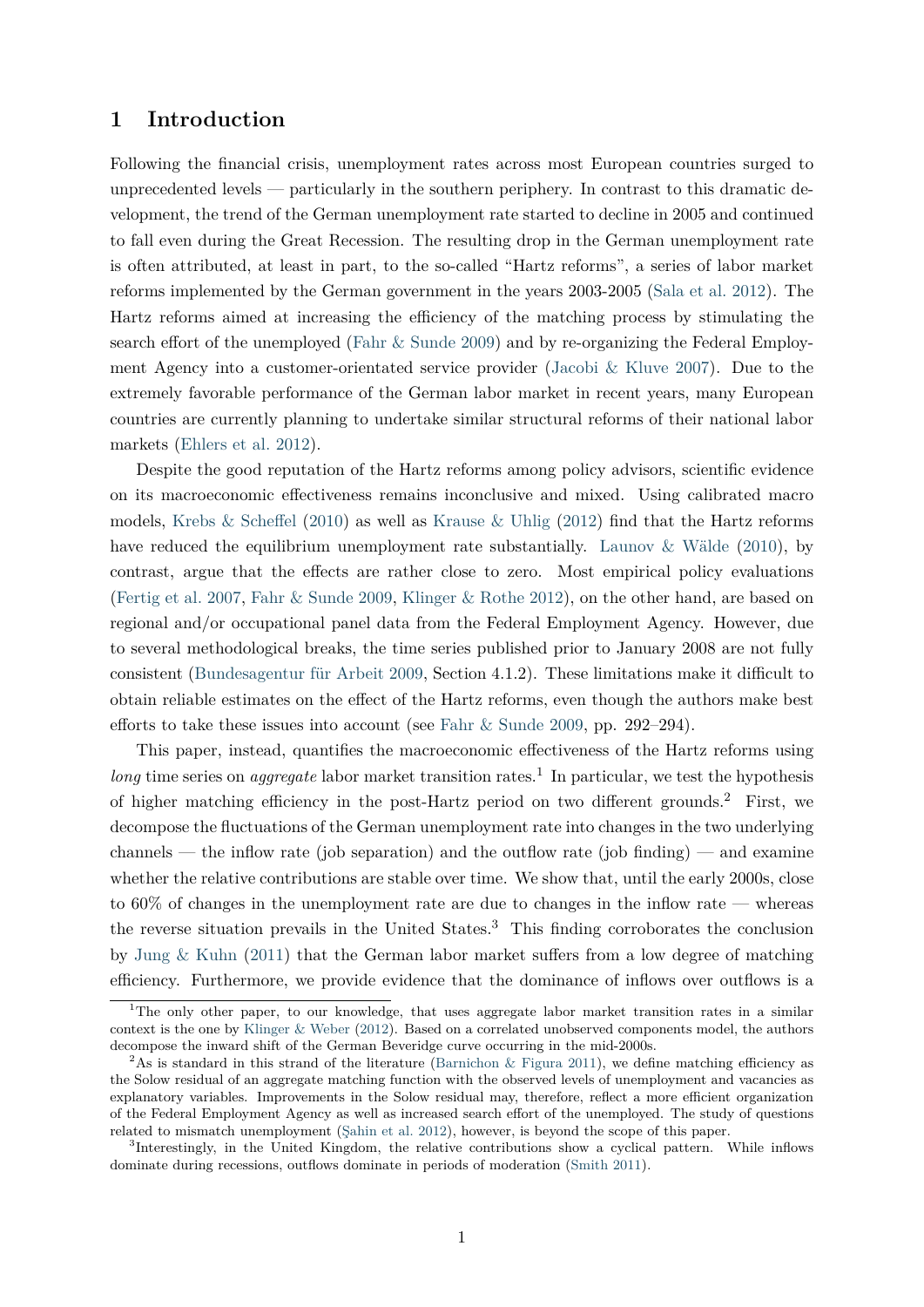very robust feature across all demographic subsamples but the young.<sup>4</sup> Since the implementation of the Hartz reforms, however, the importance of the outflow rate has been steadily increasing, indicating a substantial improvement in matching efficiency. Second, we quantify these effects by estimating an empirical matching function [\(Petrongolo & Pissarides](#page-24-3) [2001\)](#page-24-3), where we allow for a structural break around the year 2003. Our estimates – which are robust across various specifications — point to efficiency gains of more than  $20\%$ .

For this purpose, we use West-German [SOEP](#page-24-4) gross worker flows from 1983-2009. The household survey data are representative for the entire population in Germany and provide detailed information on each individual's labor market status at a monthly frequency. Moreover, [SOEP](#page-24-4) data allow us to study not only transitions between employment and unemployment, but also indirect transitions involving inactivity. This is important, as indirect transitions account for roughly 20% of all transitions between employment and unemployment. Furthermore, we document that the [SOEP](#page-24-4) unemployment rate behaves very similarly to the West-German unemployment rate according to the ILO definition. This facilitates comparisons of the situation in West-Germany with evidence from the CPS for the United States. This is advantageous, as the United States serves as a well-understood benchmark case [\(Yashiv](#page-24-5) [2008,](#page-24-5) [Elsby et al.](#page-22-3) [2009,](#page-22-3) [Fujita & Ramey](#page-22-4) [2009,](#page-22-4) [Shimer](#page-24-6) [2012\)](#page-24-6) of a flexible labor market with stable institutions.

In order to decompose the fluctuations in the West-German unemployment rate, we use the non-steady state approach developed by [Elsby et al.](#page-22-5) [\(2011\)](#page-22-5) and [Smith](#page-24-2) [\(2011\)](#page-24-2). Compared to the steady state approach pioneered by [Fujita & Ramey](#page-22-4) [\(2009\)](#page-22-4) and [Shimer](#page-24-6) [\(2012\)](#page-24-6) — which is nested as a special case — the non-steady state method is able to capture the sluggishness of the West-German labor market more appropriately.<sup>5</sup> In recent years, both methods have been applied to German data. However, the picture remains disturbingly opaque. Jung  $&$  Kuhn [\(2011\)](#page-23-5), based on a steady state decomposition of IAB gross worker flows, find that the inflow rate is more important than the outflow rate; [Elsby et al.](#page-22-5) [\(2011\)](#page-22-5), based on a non-steady state decomposition of annual OECD unemployment duration data, observe approximately a 50:50 split; and [Nordmeier](#page-23-7) [\(2012\)](#page-23-7), based on a non-steady state decomposition of IAB gross worker flows, argues that the outflow rate is more important than the inflow rate.

As demonstrated by Jung  $&$  Kuhn [\(2011\)](#page-23-5), the observed dominance of inflows over outflows can consistently be replicated by a job matching model with endogenous separations [\(den Haan](#page-21-2) [et al.](#page-21-2) [2000\)](#page-21-2); calibrated with low matching efficiency for West-Germany and high matching efficiency for the United States. The dominance of inflows over outflows is driven by the fact that the relative volatility of the inflow rate in West-Germany is larger by factor four, while the relative volatility of the outflow rate is similar across countries. In addition, we note that labor market transition rates in West-Germany are smaller by an order of magnitude.

By contrast, when the low level of both transition rates is matched by calibrating the West-German model economy with high unemployment benefits and high firing costs, the model of [Jung & Kuhn](#page-23-5) [\(2011\)](#page-23-5) generates not only the required amplification in the inflow rate, but also a counterfactual amplification in the outflow rate. The key difference between the two channels is

<sup>4</sup> [Jung & Kuhn](#page-23-5) [\(2011\)](#page-23-5), in contrast, find the described pattern only in the male subsample and in the subsample of medium skilled workers (see Table I in their paper).

 $5$ Adaptations of the steady state methodology to European economies include [Petrongolo & Pissarides](#page-24-7) [\(2008\)](#page-24-7) for the UK, France, and Spain; [Gomes](#page-22-6) [\(2011\)](#page-22-6) for the UK, using a longer sample period; and [Şengül](#page-24-8) [\(2012\)](#page-24-8) for Turkey. The non-steady state approach has been applied to French data by [Hairault et al.](#page-22-7) [\(2012\)](#page-22-7).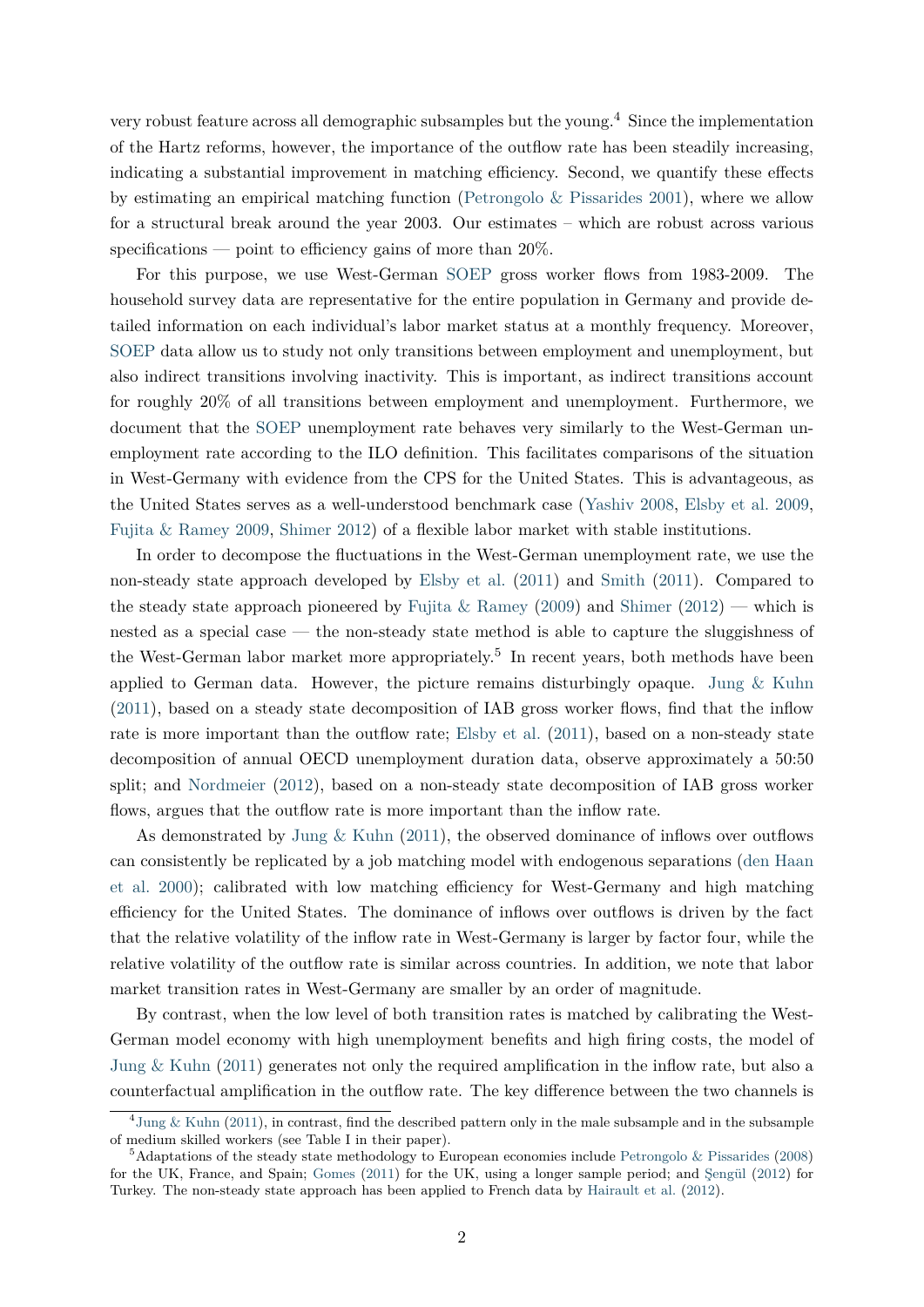that low matching efficiency leaves the relative volatility of the match surplus unchanged, while the calibration with high unemployment benefits and high firing costs increases the relative volatility of the match surplus — which causes the counterfactual amplification in the outflow rate (following the argument made by [Hagedorn & Manovskii](#page-22-8) [2008\)](#page-22-8). Moreover, we note that other potential sources, e.g. wage rigidity or union density also fail to replicate the first and second moments of both transition rates [\(Jung & Kuhn](#page-23-5) [2011\)](#page-23-5).

The remainder of this paper is organized as follows. Section [\(2\)](#page-3-0) describes the data construction. Section [\(3\)](#page-9-0) presents the non-steady state decomposition method. Section [\(4\)](#page-13-0) studies the "ins and outs" of unemployment in West-Germany. Section [\(5\)](#page-16-0) examines the impact of the Hartz reforms on matching efficiency. Section [\(6\)](#page-20-0) concludes.

## <span id="page-3-0"></span>**2 Data**

We measure gross worker flows between the labor force states of employment, E, unemployment, *U*, and inactivity, *I*, using the German Socio-Economic Panel [\(SOEP\)](#page-24-4) for West-Germany and the Current Population Survey<sup>6</sup> (CPS) for the United States. Both data sets are representative household surveys, which ensures best possible comparability. The raw data are from the period 1983M1-2009M12. We reconcile the West-German data set using overlapping information. This requires that we drop all observations prior to 1984M1. In the following analysis, both reconciled West-German data and U.S. data are treated equally. In particular, we first take 12-month centered moving averages in order to remove high-frequency movements including seasonal variations. Second, we estimate weights in order to reconcile measured stocks and flows. Third, we correct for time aggregation bias in the data. The resulting final sample covers the period 1984M7-2009M6.

### **2.1 Direct and Indirect Transition Rates**

We consider a three-state model, where individuals are either employed, *E*, unemployed, *U*, or inactive, *I*. In continuous time, these three states evolve according to the following system of equations:

$$
\dot{U}_t = \lambda_t^{EU} E_t + \lambda_t^{IU} I_t - \left(\lambda_t^{UE} + \lambda_t^{UI}\right) U_t,\tag{1}
$$

$$
\dot{E}_t = \lambda_t^{UE} U_t + \lambda_t^{IE} I_t - \left(\lambda_t^{EU} + \lambda_t^{EI}\right) E_t,\tag{2}
$$

$$
\dot{I}_t = \lambda_t^{UI} U_t + \lambda_t^{EI} E_t - \left(\lambda_t^{IU} + \lambda_t^{IE}\right) I_t,\tag{3}
$$

where  $\lambda_t^{XY}$  denotes the instantaneous transition rate from labor force state X to labor force state *Y* at time *t*; i.e.,  $\lambda_t^{XY} = XY_t/X_{t-1}$ . In the steady state, when all three labor force states are constant; i.e.,  $\dot{U}_t = \dot{E}_t = \dot{I}_t = 0$ , we can express the *steady state* unemployment rate,  $u_t^*$ , as:

<span id="page-3-1"></span>
$$
u_t^* = \frac{s_t}{s_t + f_t} = \frac{\left(\lambda_t^{EU} + \lambda_t^{EI} \frac{\lambda_t^{IU}}{\lambda_t^{IU} + \lambda_t^{IE}}\right)}{\left(\lambda_t^{EU} + \lambda_t^{EI} \frac{\lambda_t^{IU}}{\lambda_t^{IU} + \lambda_t^{IE}}\right) + \left(\lambda_t^{UE} + \lambda_t^{UI} \frac{\lambda_t^{IE}}{\lambda_t^{IU} + \lambda_t^{IE}}\right)},\tag{4}
$$

<sup>6</sup>The data are available from the following website: http : *//*www*.*nber*.*org*/*data*/*cps\_[basic](http://www.nber.org/data/cps_basic.html)*.*html.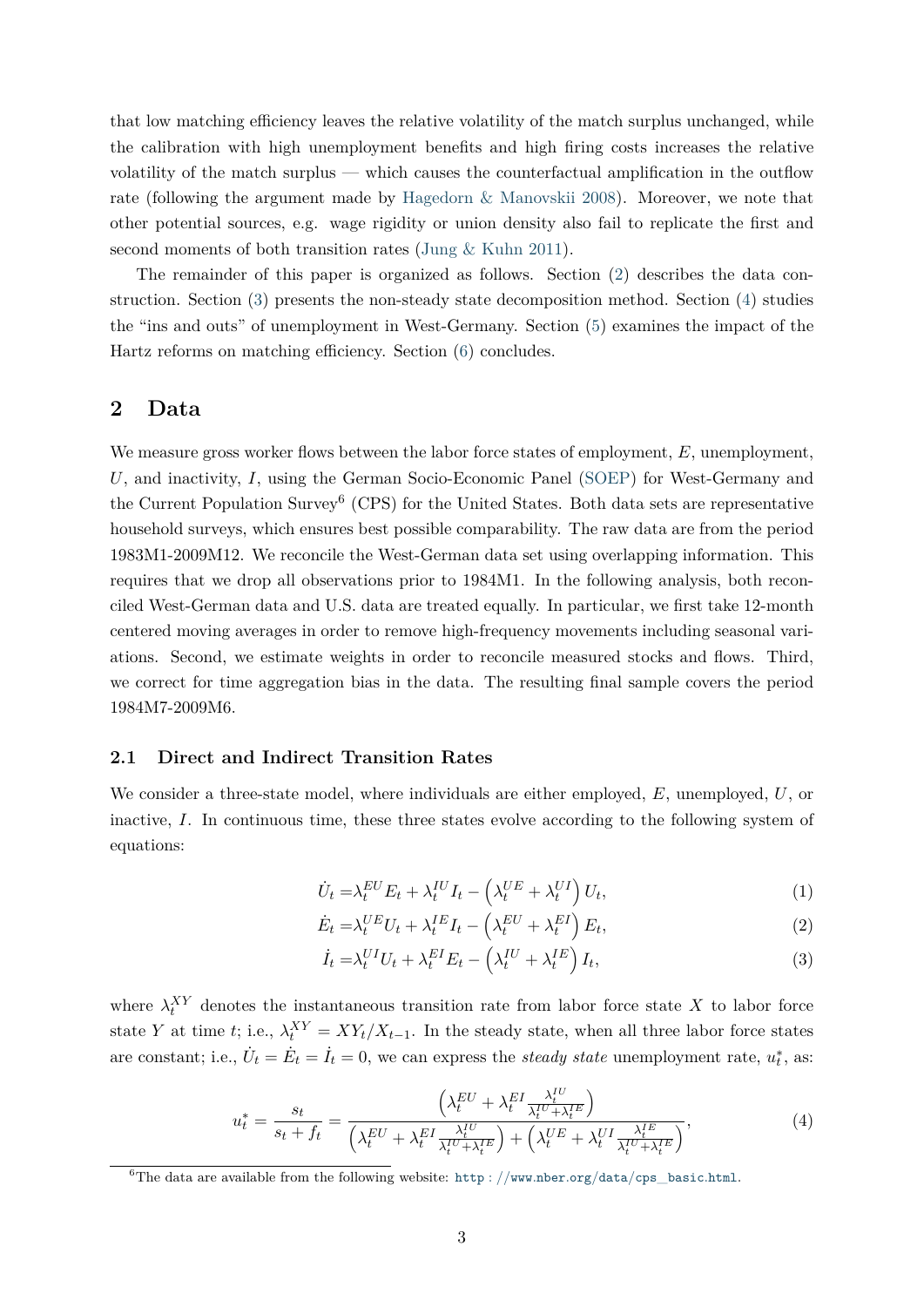where the total inflow rate, *s<sup>t</sup>* , is defined as the sum of the direct transition rate from employment to unemployment,  $\lambda_t^{EU}$ , plus the indirect transition rate,  $\lambda_t^{EIU}$ . The latter is given by the product of the transition rate from employment to inactivity,  $\lambda_t^{EI}$ , times the share of inactivity exits to unemployment. The total outflow rate,  $f_t$ , is defined accordingly.

### <span id="page-4-0"></span>**2.2 West-German Data**

The [SOEP](#page-24-4) is an annual survey of households representative for the entire population in Germany.<sup>7</sup> Launched in 1984, it constitutes the longest-running household survey in Europe spanning more than three complete business cycles [\(Haile](#page-22-9) [2009\)](#page-22-9). The West-German sample covers, on average, 10,134 individuals aged 16-65. Individual weights are adjusted to the marginal distributions of age, gender, and nationality. Moreover, the [SOEP](#page-24-4) attempts to relocate all individuals interviewed in the preceding wave. The share of successful follow-ups is remarkable; with more than 25% of first-wave respondents still being interviewed after 27 years in 2010 (ignoring deaths and moves abroad).<sup>8</sup>

At the annual interview, individuals are asked to fill in a detailed questionnaire on their *current* socio-economic situation —– including their current labor force status, C-LFS, the incidence of job change since the last interview, JOBCH, the start date of the current job, SCJ, the end date of the last job, ELJ, and the start date of the last job, SLJ –— and a calendar form that collects the *historical* labor force status, H-LFS, for each month of the preceding year.<sup>9</sup> Individual respondents are only allowed to declare themselves "unemployed" if they are registered accordingly at the Federal Employment Agency. If multiple labor force states are recorded for a single person in a given month, we prioritize employment, *E*, over unemployment, *U*, over inactivity, *I* (see Table [1\)](#page-28-0).<sup>10</sup> The current [SOEP](#page-24-4) [\(2011\)](#page-24-4) version covers historical calendar data from 1983-2009 (which was collected in the years 1984-2010). The calendar data entries allow us to estimate aggregate labor market transition rates at a monthly frequency.

In addition, in order to facilitate comparison, the left panel of Figure [\(1\)](#page-35-0) depicts the annual West-German unemployment rate according to the ILO definition (red solid line), the unemployment rate in our [SOEP](#page-24-4) sample (blue dashed line), and the official West-German unemployment rate (black solid line).<sup>11</sup> Compared to the ILO unemployment rate, we note a difference in level, which changes over the business cycle, but does not display a long-term trend. We also

 ${}^{7}$ Gross worker flows from the IAB, in contrast, are not representative for the entire population in Germany, as the IAB data set covers only employment subject to social security contributions and officially registered unemployment [\(Bachmann & Schaffner](#page-21-3) [2009\)](#page-21-3). For this reason, civil servants, self-employed individuals (who together make up about 15% of the labor force, see [Bundesagentur für Arbeit](#page-21-4) [2012](#page-21-4)*a*) and inactive individuals are observationally equivalent in this data set.

<sup>8</sup>For more detailed information see the official documentation [\(Kroh](#page-23-8) [2011\)](#page-23-8).

<sup>&</sup>lt;sup>9</sup>Given that JOBCH is available only at an annual frequency, we are unable include job-to-job transitions in this analysis.

 $10$ Note that giving multiple answers is not necessarily contradictory. For instance, an individual may have changed her labor force state in the middle of the month. Furthermore, being officially registered as unemployed does not rule out a certain form of part-time employment, so-called "mini-jobs". According to the ILO definition, our prioritization procedure ensures that these individuals are considered as employed (see also Table [1\)](#page-28-0).

<sup>&</sup>lt;sup>11</sup>The ILO unemployment rate is taken from microcensus data [\(Statistisches Bundesamt](#page-24-9) [2010\)](#page-24-9), missing values prior to 2005 are fitted using other non-IL0 microcensus data [\(Statistisches Bundesamt](#page-24-10) [2012,](#page-24-10) the correlation coefficient between the two series is 0*.*9995 for the overlapping sample). The official West-German unemployment rate is taken from the [Deutsche Bundesbank](#page-21-5) [\(2012\)](#page-21-5) Time Series Databases. The gray shaded areas in Figure [\(1\)](#page-35-0) denote recessions dated by the [Sachverständigenrat zur Begutachtung der gesamtwirtschaftlichen Entwicklung](#page-24-11) [\(2009,](#page-24-11) p. 260) and the [NBER](#page-23-9) [\(2010\)](#page-23-9), respectively.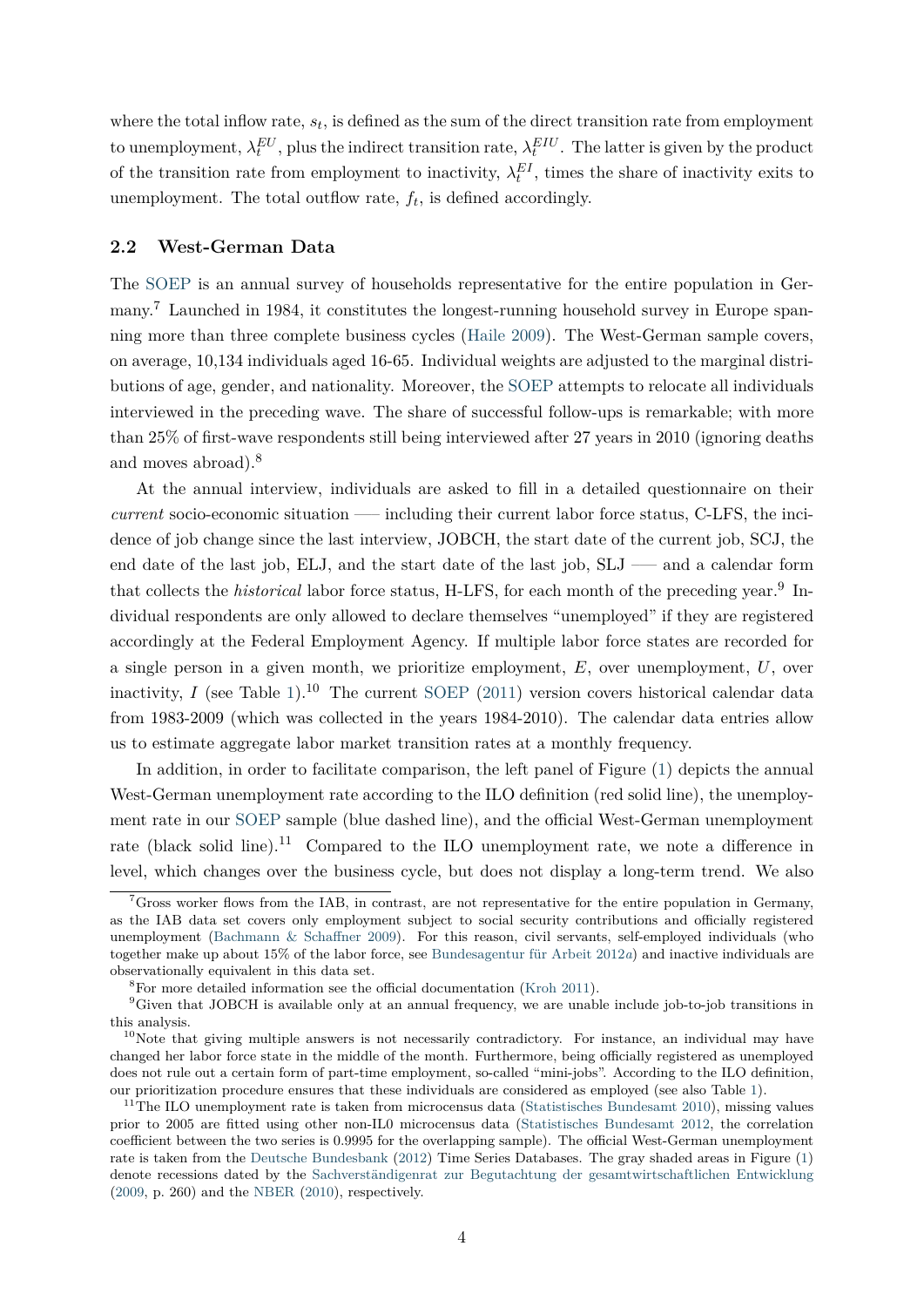note that the level of the [SOEP](#page-24-4) unemployment rate is lower than the level of the official rate, given that we consider all individuals as employed who are registered as unemployed at the Federal Employment Agency, but who hold a so-called "mini-job" (see [Kluve et al.](#page-23-10) [2009,](#page-23-10) and Footnote [10\)](#page-4-0). However, the level difference between these two rates is stable only until the mid-2000s. In January 2005, the Hartz IV reform widened the official definition of unemployment [\(Hartmann](#page-22-10) [2005\)](#page-22-10), which explains why the hike in the official rate does not show up either in the ILO unemployment rate or in the [SOEP](#page-24-4) unemployment rate. In the following years, the level difference seems to have diminished over time. This may be due to changes in the social security law criteria that aimed at increasing the incentives for job search [\(Statistische Ämter](#page-24-12) [des Bundes und der Länder](#page-24-12) [2012,](#page-24-12) p. 36). Moreover, in first differences (see the right panel of Figure [1\)](#page-35-0), we note that the [SOEP](#page-24-4) unemployment rate leads the official rate and is more volatile at high frequencies (which is likely due to sampling error). Otherwise, both series behave very similarly.

#### **2.2.1 Reconciling Inconsistent Calendar Data Entries**

As pointed out by [Wolff](#page-24-13) [\(1998\)](#page-24-13) and [Jürges](#page-23-11) [\(2007\)](#page-23-11), information drawn from retrospective calendar data may be prone to systematic recall error. Even though the recall period in [SOEP](#page-24-4) data is rather short, we address this potential bias by using a reconciliation method based on overlapping information of two consecutive years.<sup>12</sup> Therefore, all calendar data from the year 1983 or the entire first year of appearance of an individual are used for reconciliation purposes only, but ignored in the following analysis. In total, our reconciliation procedure reduces the average number of individuals from 10,134 to 9,044 in a typical month.

We assume that the statement on the current labor force status, C-LFS, is the most reliable source of information, followed up by JOBCH, SCJ, ELJ, and SLJ (where available). Therefore, we first check the consistency of the C-LFS entry of the current year, the C-LFS entry of the previous year, and the JOBCH entry. If there is any contradiction, we delete the individual calendar data between the last and the current interview (including the months of the current and the last interview). If the reported information is consistent, we further check whether the pattern is in line with the reported information on SCJ, ELJ, and SLJ. We also delete the individual calendar data when SCJ or ELJ is 'missing' or when the month of the interview is not known. In the following, we categorize the answers of the individual respondents (see Sub-section [A.1](#page-25-0)) in the Appendix) and manipulate the calendar data accordingly (see Sub-section [A.2\)](#page-27-0).

Individuals without a recent employment spell (JOBCH: 'not employed') are not able to answer SCJ appropriately. Hence, the present reconciliation procedure risks being biased toward a certain subsample. Therefore, we extend the reconciliation procedure in order to eliminate potentially spurious transitions between the labor force states unemployment, *U*, and inactivity, *I*; e.g., *U*-*I*-*U* or *I*-*U*-*I*. We first check whether the C-LFS entry of both unemployed and inactive individuals *without a recent employment spell* at the time of the interview is identical to the H-LFS entry  $i = 5$  months after/prior to the interview.<sup>13</sup> If this is the case, we set all

 $12$ Our reconciliation method is inspired by the work of [Paull](#page-23-12) [\(2002\)](#page-23-12) on BHPS data, but differs in several aspects from her approach.

<sup>&</sup>lt;sup>13</sup>We choose  $i_{max} = 5$ , since more than 80% of the interviews were conducted before the end of April [\(Jürges](#page-23-11) [2007\)](#page-23-11). Thus, for most individuals, we are able to compare the C-LFS entry with the H-LFS entries from the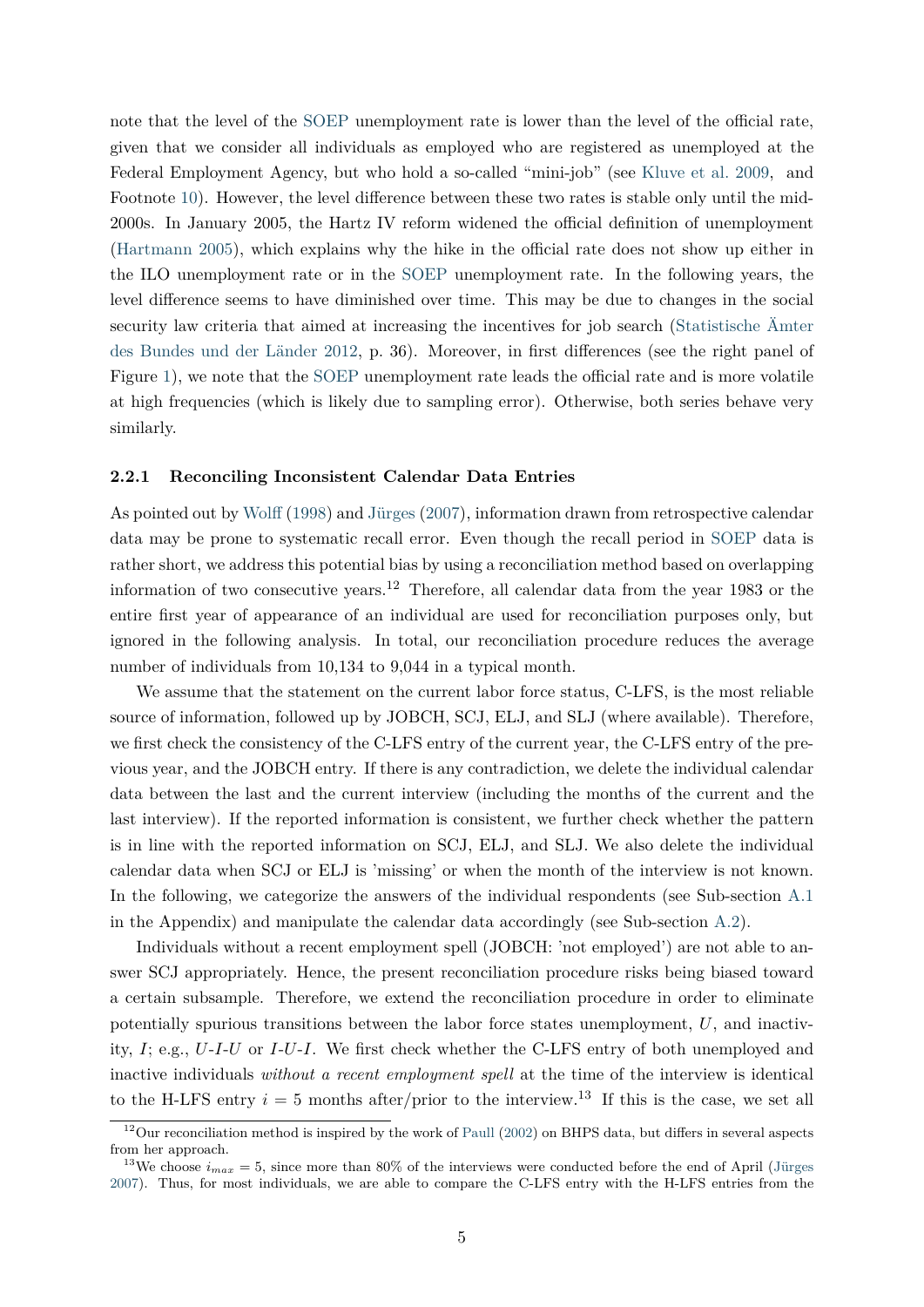calendar data entries in between these bounds equal to the C-LFS entry. If this is not the case, we iterate the procedure for  $i = 4, 3, 2, 1$  months after/prior to the interview.

#### **2.2.2 Margin Error Correction**

As demonstrated by [Fujita & Ramey](#page-22-4) [\(2009\)](#page-22-4), panel survey data may be subject to margin error. Accordingly, missing observations are systematically related to changes in the labor force status and, consequently, should not be treated as random. For instance, margin error in our data set arises when [SOEP](#page-24-4) fails to follow-up an individual who changes residence after taking a new job – even though [SOEP](#page-24-4) makes best efforts to avoid this. As a result, the stock measure of employment (left-hand side) and the corresponding flow measure (right-hand side) do not exactly coincide:

$$
E_{t-1} = EU_t + EI_t + EE_t,\tag{5}
$$

<span id="page-6-0"></span>
$$
E_t = UE_t + IE_t + EE_t,\t\t(6)
$$

where, for example, *EU<sup>t</sup>* measures the gross worker flow from employment, *E*, to unemployment, *U*, in period *t*. The corresponding stock-flow equations for the remaining two labor force states of unemployment, *U*, and inactivity, *I*, are defined accordingly.

In order to reconcile stock and flow measures in our data set, we perform the following margin error correction procedure.<sup>14</sup> First, we split the sample into "German" males, "German" females, and "foreigners".<sup>15</sup> Thus, we explicitly control for gender composition effects — the most important source of margin error effects in U.S. data [\(Bleakley et al.](#page-21-6) [1999\)](#page-21-6). Second, we smooth the stocks and the flows by taking 12-month centered moving averages. Given that the West-German labor market is characterized by relatively low transition rates, we are able to observe only slightly more than 100 transitions between the three labor force states from one typical month to the next — even though the reconciled [SOEP](#page-24-4) data set covers on average 9,044 individuals. In particular, the average number of transitions between the states unemployment,  $U$ , and inactivity,  $I$ , is below ten, which inevitably results in large percentage changes from one month to the next. The 12-month centered moving average removes these high-frequency movements including seasonal variations [\(Fujita et al.](#page-22-11) [2007\)](#page-22-11). Third, for each of the nine measured gross worker flows — including  $EE(t)$ ,  $UU(t)$ , and  $II(t)$  — we estimate a fixed weight<sup>16</sup> in order to reconcile aggregate stocks and flows. Therefore, we normalize the measured gross worker flows,  $z_{ij}$ , as follows:

$$
\mu_{ij}(t) = \frac{z_{ij}(t)}{\sum_i \sum_j z_{ij}(t)}, \quad i, j = E, U, I. \tag{7}
$$

current and the previous year. This allows us to eliminate spurious transitions at the beginning/end of the calendar year (so-called "seam bias" or "heaping", see [Kraus & Steiner](#page-23-13) [1998,](#page-23-13) [Wolff & Augustin](#page-24-14) [2003\)](#page-24-14). Thus, in contrast to [Biewen & Wilke](#page-21-7) [\(2005\)](#page-21-7), we are unable to observe a peak in the *UE* transition rates at an unemployment duration of about 12 months (see Figure [2\)](#page-35-1).

<sup>&</sup>lt;sup>14</sup>The current paragraph follows largely the procedure described in [Fujita & Ramey](#page-22-4) [\(2009\)](#page-22-4). Further technical details can be found in the corresponding working paper version [\(Fujita & Ramey](#page-22-12) [2007\)](#page-22-12).

<sup>&</sup>lt;sup>15</sup>Note that the "foreigner" sample covers households with a household head from one of the five traditional immigrant nationalities in West-Germany (Greek, Italian, Spanish, Turkish, and Former-Yugoslavian). The "German sample" covers all other households.

<sup>&</sup>lt;sup>16</sup>Due to data limitations, we are unable to estimate time-varying weights as in [Fujita & Ramey](#page-22-4) [\(2009\)](#page-22-4).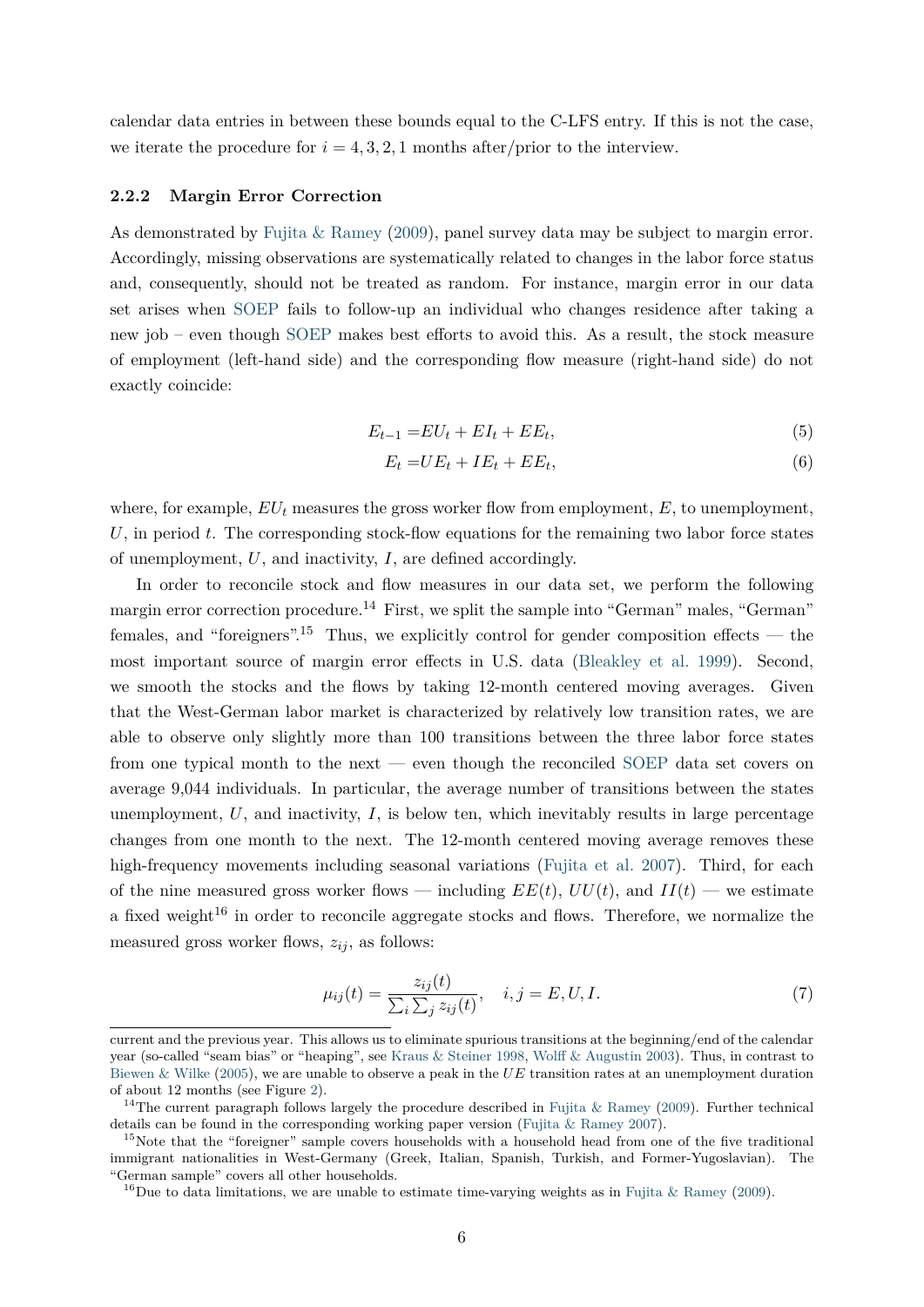The adjusted measure of gross flows,  $\gamma_{ij}(t)$ , is defined as:

$$
\gamma_{ij}(t) = \frac{\mu_{ij}(t)^{\theta_{ij}}}{\sum_{i} \sum_{j} \mu_{ij}(t)^{\theta_{ij}}},\tag{8}
$$

where  $\theta_{ij}$  is the weight that captures the percentage factor by which the normalized flow,  $\mu_{ij}$ , must be exponentiated in order to minimize the squared difference between the stocks implied by the fitted flows and the reported stocks. We estimate the weights using the following system of nonlinear equations:

$$
x_{i*}(t) = \sum_{j} \gamma_{ij}(t) + \epsilon_{i*}(t), \quad i = E, U, I,
$$
\n(9)

$$
x_{*j}(t) = \sum_{i} \gamma_{ij}(t) + \epsilon_{*j}(t), \quad j = E, U, I,
$$
\n(10)

where  $x_{i*}(t)$  and  $x_{*j}(t)$  indicate the [SOEP](#page-24-4) stocks at the beginning of months  $t-1$  and  $t$ , respectively. Finally, we merge the weighted three subsamples in order to obtain the full margin error corrected sample for West-Germany.

#### **2.2.3 Time Aggregation**

We measure *instantaneous* transition rates between labor force states using survey data which are available at *discrete* points in time only. However, direct measures of gross worker flows may be biased downward — given that workers may experience more than one transition between two observation points [\(Shimer](#page-24-6) [2012\)](#page-24-6). Evidence from German IAB data indicates that these "timeaggregation" effects are not only important in the United States — where labor force transition rates are substantially higher — but also in Germany.<sup>17</sup> Therefore, in the following, we estimate instantaneous labor force transition rates using a continuous-time model that encompasses all transitions between two observation points.<sup>18</sup>

#### **2.2.4 Subsamples**

We analyze the properties of the full sample for West-Germany, the "Foreigner" sample (see Footnote [15\)](#page-6-0), the "German" sample, and the "German" sample disaggregated by gender, age (young, prime-age, and old), and educational background (low-skilled and high-skilled). We define the set of prime-age individuals using changes in the labor force participation rate (see Figure [3\)](#page-35-1). We observe that the labor force participation rate of the population in West-Germany is extremely stable between the ages 29 and 49; i.e., the change in the labor force participation rate from one cohort to the next is below one percentage point. High-skilled individuals are required to hold a degree qualifying for admission to a university of applied sciences ("Fachhochschulreife") or higher.

 $17$ In particular, [Nordmeier](#page-23-7) [\(2012\)](#page-23-7) argues that time-aggregation effects seem to bias not only the level, but also the cyclicality of the estimated labor force transition rates.

 $18$ See [Shimer](#page-24-6) [\(2012,](#page-24-6) pp. 133–134) and the Mathematica code available on the corresponding website: [http](http://sites.google.com/site/robertshimer/research/flows) : *//*sites*.*google*.*com*/*site*/*[robertshimer](http://sites.google.com/site/robertshimer/research/flows)*/*research*/*flows.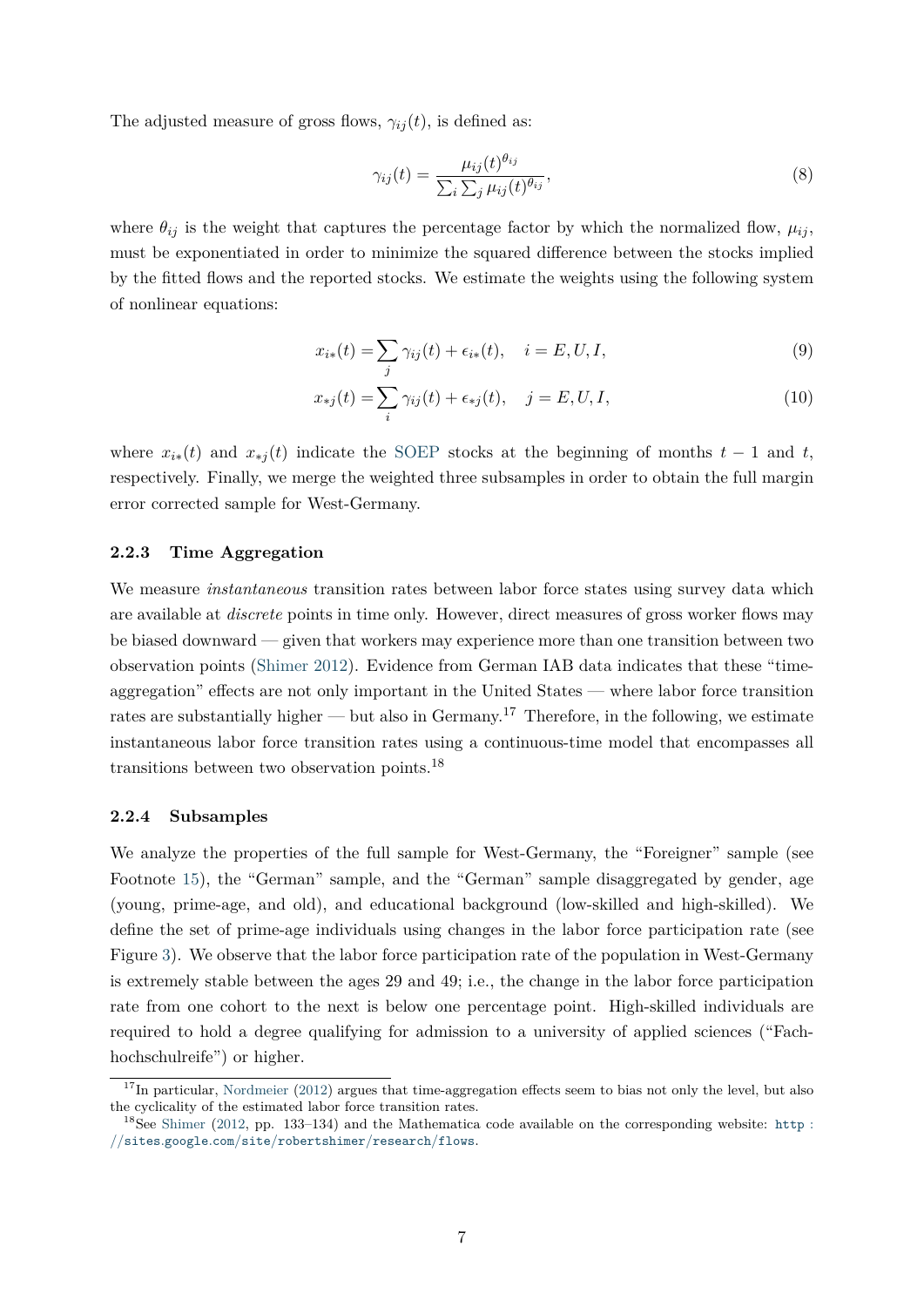#### **2.3 United States**

Launched in 1948, the CPS is the major source of U.S. labor market statistics, including the official measures of unemployment and labor force participation. The CPS is designed as a rotating panel; i.e., households are surveyed for four consecutive months, rotated out for the next eight months, and then surveyed again for another four consecutive months. In an average month, the CPS covers 67,045 individuals aged 16-65. We match individual records across periods using the code of [Shimer](#page-24-6) [\(2012\)](#page-24-6). Due to panel rotation, at most 75% of all individuals can be matched from one month to the next. In practice, however, the share of matched records is considerably lower. As no attempt is made to follow-up individuals who change residence [\(Fujita et al.](#page-22-11) [2007\)](#page-22-11), we note that panel attrition in the CPS is more severe than in [SOEP](#page-24-4) data.

As mentioned above, both reconciled West-German data and U.S. data are treated equally. In particular, we take 12-month centered moving averages in order to remove high-frequency movements including seasonal variations, we estimate fixed weights in order to reconcile measured stocks and flows (for this purpose, we split the sample into males and females), and we correct for time aggregation bias.

In order to define the sample of prime-age workers (here: all cohorts between 25 and 49 years), we apply the same criterion as for [SOEP](#page-24-4) data; i.e. the change in the labor force participation rate must be below one percentage point from one cohort to the next (see Figure [3\)](#page-35-1). High-skilled individuals are required to have completed at least "some college".

#### **2.4 Comparative Descriptive Statistics**

Figure [\(4\)](#page-35-2) depicts the unadjusted and adjusted total inflow and total outflow rate, respectively, for both countries.<sup>19</sup> The graphs illustrate that our data treatment procedure affects mainly their level, rather than their cyclical behavior. In particular, we find that the margin error correction reduces the level of both series in both countries, while the time aggregation adjustment has the opposite effect. In West-Germany, the impact of margin error correction seems quantitatively more important. In the United States, on the other hand, the effects of time aggregation adjustment are substantially larger than the effects of the margin error correction.

Tables [\(2\)](#page-30-0) and [\(3\)](#page-31-0) summarize the first and second moments, respectively, for West-Germany and the United States. We observe that the average unemployment rate for the period 1984M7- 2009M6 is close to 5.5% in both countries. However, compared to the United States, the transition rates in West-Germany are lower by an order of magnitude (see also [Schmidt](#page-24-15) [2000,](#page-24-15) [Gartner](#page-22-13) [et al.](#page-22-13) [2012\)](#page-22-13). Indirect transitions via inactivity constitute about 18% (females: 22%) of all transitions in West-Germany and even more than 28% (females: 32%) in the United States. Young adult unemployment seems to be a more serious problem in the United States  $(U=11.6\%)$  than in West-Germany  $(U=5.0\%)$ , while the older unemployed in West-Germany have a very hard time finding a job  $(F=3.0\%)$ . In both countries, the level of education seems to be a very important determinant of the sample-specific unemployment rate. In West-Germany, the unemployment rate in the high-skilled subsample  $(U = 2.5\%)$  is lower than in the low-skilled subsample  $(U = 5.9\%)$ , since high-skilled individuals find new jobs much faster  $(F=13.8\%)$ 

<sup>&</sup>lt;sup>19</sup>The total inflow and the total outflow rate are defined in Equation [\(4\)](#page-3-1).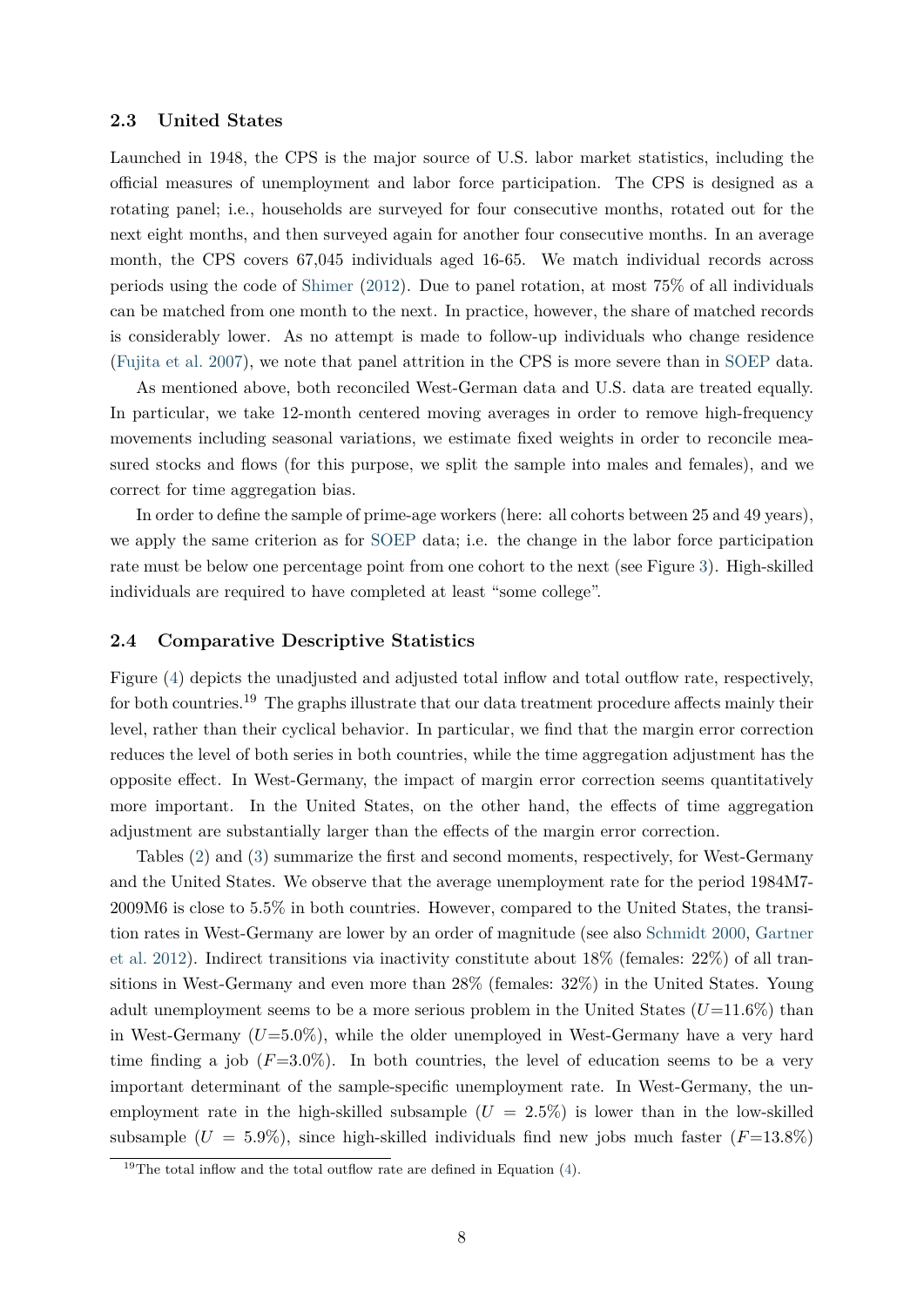than their low-skilled counterparts  $(F=5.2\%)$ . In the United States, on the other hand, the unemployment rate in the high-skilled subsample  $(U = 2.8\%)$  is lower than in the low-skilled subsample  $(U = 7.1\%)$ , since the risk of job loss is substantially higher for low-skilled individuals (*S*=3.7%) than for high-skilled individuals (*S*=1.6%).

Figure [\(5\)](#page-36-0) illustrates the total inflow rate, the total outflow rate, and the sample-specific unemployment rate in both countries. From 1990 to 2005, the West-German unemployment rate displays a protracted rise, which was only shortly interrupted between the years 1997-2000. Since 2005, we note a gradual but steady decline. Importantly, the unemployment rate continued to fall even during the Great Recession.<sup>20</sup> Over the full sample period, the unemployment rate co-moves positively with the total inflow rate and negatively with the total outflow rate, where — at first glance — the cyclical co-movement with the total inflow rate seems stronger. We also note that both transition rates are subject to substantial high-frequency variations.

Quite surprisingly, the observed pattern in the United States is very different. After a longlasting downward trend, which started in the mid-1980s, the U.S. unemployment rate reached a bottom at the beginning of the new millennium. Between the years 2000 and 2007, the U.S. unemployment rate remained at low level. After the outbreak of the Great Recession, however, we observe a steep increase. In contrast to West-Germany, the cyclical co-movement between the unemployment rate and the total inflow rate seems stronger than the cyclical co-movement with the total outflow rate. We also note that both transition rates exhibit much weaker highfrequency movements than in West-Germany. This observation is very likely due to the fact that the average number of individuals in the CPS is larger by factor eight (see Table [2\)](#page-30-0).

# <span id="page-9-0"></span>**3 Dynamic Decomposition Model**

The following section presents a method to decompose changes in the unemployment rate into changes in the total inflow rate and changes in the total outflow rate — both directly and indirectly via inactivity. We quantify the relative importance of these channels using the nonsteady state decomposition method developed by [Smith](#page-24-2) [\(2011\)](#page-24-2).

### **3.1 Steady State Decomposition**

#### **3.1.1 Formal Derivation**

As demonstrated by [Shimer](#page-24-6) [\(2012\)](#page-24-6), Equation [\(4\)](#page-3-1) can be used to decompose changes in the steady state unemployment rate,  $\Delta u_t^*/u_{t-1}^*$ , into changes in the total inflow rate,  $s_t$ , and changes in the total outflow rate, *f<sup>t</sup>* . Therefore, we take first differences and re-arrange terms in order to obtain:<sup>21</sup>

<span id="page-9-1"></span>
$$
\frac{\Delta u_t^*}{u_{t-1}^*} = (1 - u_t^*) \left(\frac{\Delta s_t}{s_{t-1}}\right) - \left(u_t^*/u_{t-1}^*\right) (1 - u_{t-1}^*) \left(\frac{\Delta f_t}{f_{t-1}}\right),
$$
\n
$$
\overline{C_t^S} \qquad \qquad \overline{C_t^F} \qquad (11)
$$

 $^{20}$ As documented by [Burda & Hunt](#page-21-8) [\(2011\)](#page-21-8), Germany experienced an even sharper decline in GDP than the United States.

<sup>&</sup>lt;sup>21</sup> Equation [\(11\)](#page-9-1) is not identical to Equation (8) in [Smith](#page-24-2) [\(2011\)](#page-24-2) as we do not approximate  $u_t^*$  by  $u_{t-1}^*$ .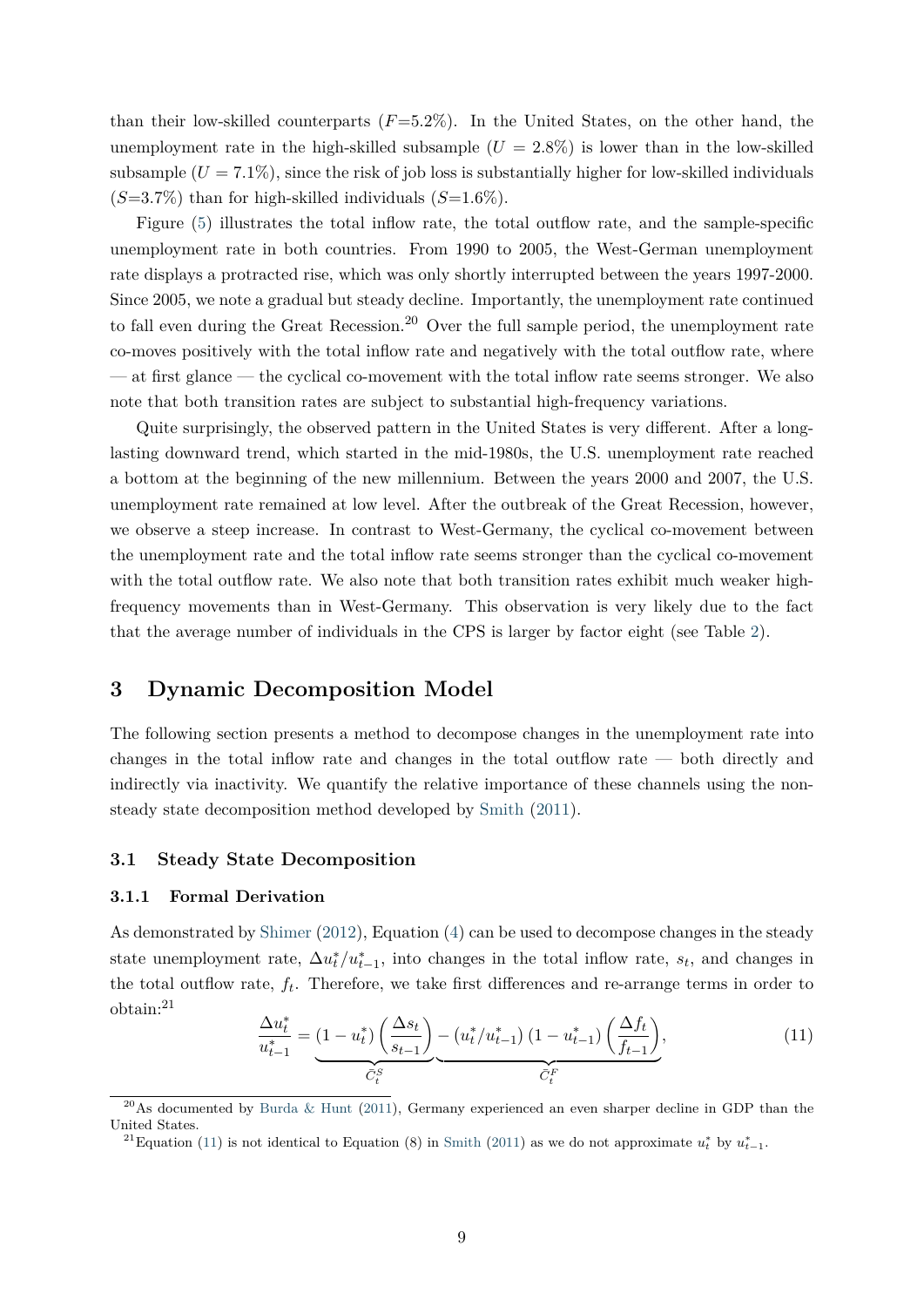where  $\bar{C}^S_t$  and  $\bar{C}^F_t$  represent the contributions of percentage changes in the total inflow rate and the total outflow rate, respectively, to percentage changes in the steady state unemployment rate. Furthermore, we are able to decompose  $\bar{C}^S_t$  and  $\bar{C}^F_t$  into changes in the direct and the indirect components (which are defined accordingly):

$$
\frac{\Delta u_t^*}{u_{t-1}^*} = \frac{\frac{\bar{C}_t^{EU}}{1 - u_t^*}}{s_{t-1}} \Delta \lambda_t^{EU} + \frac{(1 - u_t^*)}{s_{t-1}} \Delta \left[ \frac{\lambda_t^{EI} \lambda_t^{IU}}{\lambda_t^{IU} + \lambda_t^{IE}} \right] \n- \frac{u_t^*}{u_{t-1}^*} \frac{(1 - u_{t-1}^*)}{f_{t-1}} \Delta \lambda_t^{UE} - \frac{u_t^*}{u_{t-1}^*} \frac{(1 - u_{t-1}^*)}{f_{t-1}} \Delta \left[ \frac{\lambda_t^{UI} \lambda_t^{IE}}{\lambda_t^{IU} + \lambda_t^{IE}} \right] \n\bar{C}_t^{UE}
$$
\n(12)

Following Fujita  $\&$  Ramey [\(2009\)](#page-22-4), the relative contribution of margin X to the variability in the steady state unemployment rate in a given sample period can be quantified as:

<span id="page-10-1"></span><span id="page-10-0"></span>
$$
\beta^{*,X} = \frac{\text{Cov}\left(\Delta u_t^*/u_{t-1}^*, \bar{C}_t^X\right)}{\text{Var}\left(\Delta u_t^*/u_{t-1}^*\right)}\tag{13}
$$

#### **3.1.2 Applicability in Practice**

In recent years, the steady state decomposition method has attracted a great deal of attention, with a particular focus on the United States [\(Yashiv](#page-24-5) [2008,](#page-24-5) [Elsby et al.](#page-22-3) [2009,](#page-22-3) [Fujita & Ramey](#page-22-4) [2009,](#page-22-4) [Shimer](#page-24-6) [2012\)](#page-24-6). Adaptations of this methodology to European economies include [Petrongolo](#page-24-7) [& Pissarides](#page-24-7) [\(2008\)](#page-24-7) for the UK, France, and Spain; [Gomes](#page-22-6) [\(2011\)](#page-22-6) for the UK, using a longer sample period; Sengül [\(2012\)](#page-24-8) for Turkey; and Jung  $\&$  Kuhn [\(2011\)](#page-23-5), using German IAB data (see also Footnote [7\)](#page-4-0).

The steady state decomposition method accurately determines the "ins and outs" of unemployment if changes in the *actual* unemployment rate, *u<sup>t</sup>* , are sufficiently well approximated by changes in the *steady state* unemployment rate,  $u_t^*$ . The right panel of Figure [\(6\)](#page-36-1) illustrates that, in the United States, both time series behave remarkably similar at business cycle frequencies as well as in first differences. We only note that the volatility of the differenced steady state unemployment rate is slightly higher. Thus, it is a straightforward exercise to decompose changes in the unemployment rate into changes in the underlying transition rates.

Unfortunately, however, the United States is a major exception. In West-Germany, as in most other developed economies, the steady state unemployment rate does not serve as a good approximation, but only as a noisy indicator which leads the actual unemployment rate by almost one year. Even more importantly, in first differences, the volatility of the steady state unemployment rate is greater by several orders of magnitude (see the left panel of Figure [6\)](#page-36-1). The reason why the steady state unemployment rate constitutes a very good approximation of the actual unemployment rate in the United States — but not in West-Germany — is the level of the underlying transition rates. In the United States, both the total inflow rate, *s<sup>t</sup>* , and the total outflow rate,  $f_t$ , are on average greater by an order of magnitude (see Table [2\)](#page-30-0). This is important, as the sum of the two transition rates determines the rate of convergence of the actual unemployment rate to its flow steady state value. As documented by [Elsby et al.](#page-22-3) [\(2009\)](#page-22-3),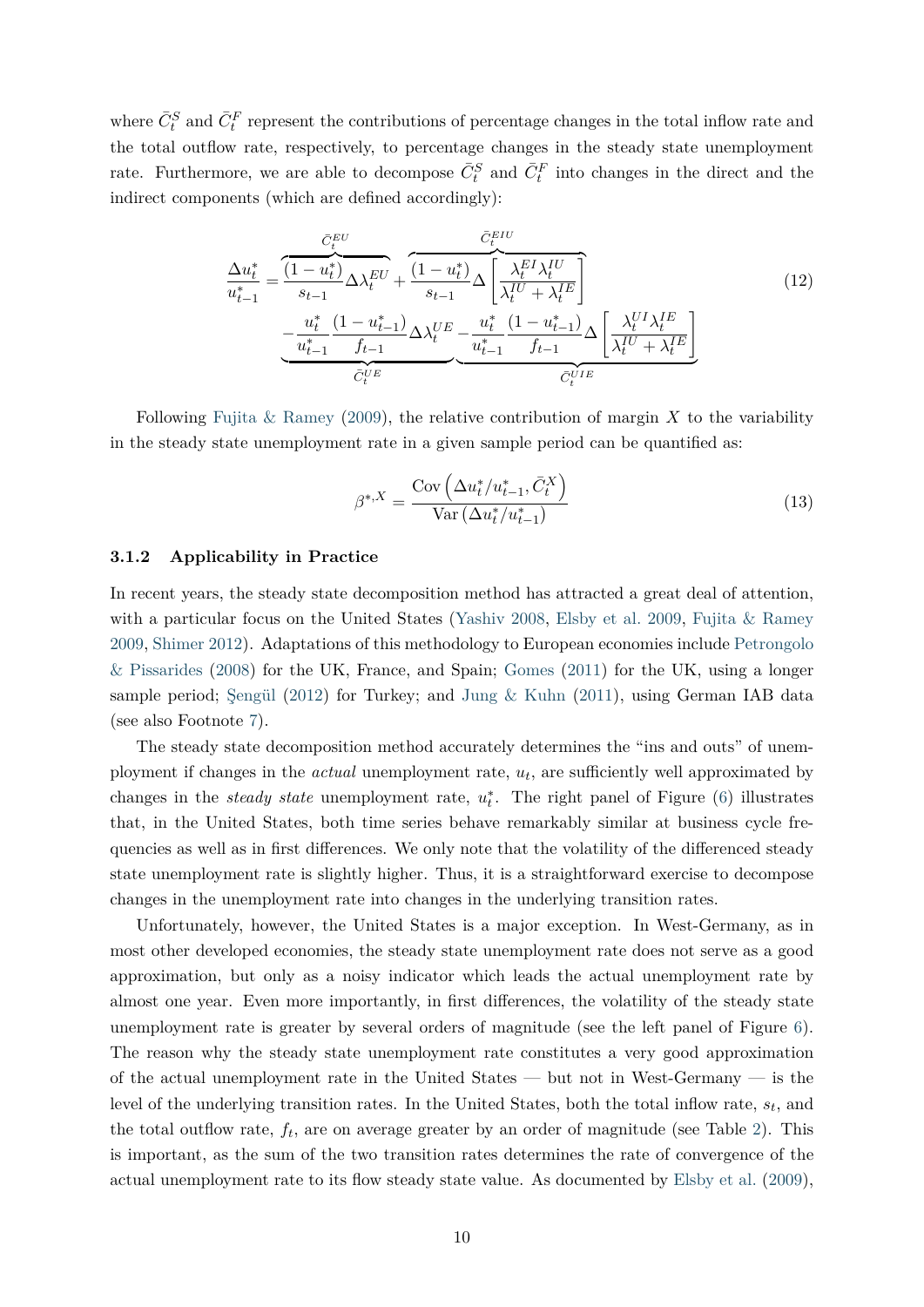the U.S. unemployment rate converges very fast  $-$  the half-life of a deviation from the flow steady state value is only about one month. In West-Germany, by contrast, our estimates imply that the half-life of a deviation is more than nine months.

Due to the sluggish behavior of the West-German labor market, large percentage changes in the underlying transition rates (represented by large percentage changes in the *steady state* unemployment rate) have only a partial contemporaneous effect on the current *actual* unemployment rate [\(Elsby et al.](#page-22-5) [2011,](#page-22-5) Footnote 26). This explains the large discrepancy between these two time series in first differences. However, as further argued by these authors, the decomposition exercise based on Equation [\(13\)](#page-10-0) erroneously attributes the full effect contemporaneously. Therefore, we observe that changes in the transition rates "explain" more than 164% of the movements in the actual West-German unemployment rate. Obviously, this method is unable to provide reasonable estimates for the driving forces of unemployment variation in countries with low labor market transition rates.

#### **3.2 Non-Steady State Decomposition**

In order to account for the sluggish labor market adjustments in West-Germany, we decompose the ins and outs of unemployment using the dynamic factor approach developed by [Elsby et al.](#page-22-5) [\(2011\)](#page-22-5) and [Smith](#page-24-2) [\(2011\)](#page-24-2). The starting point of this decomposition method is the law of motion of the actual unemployment rate, *u<sup>t</sup>* :

$$
\dot{u}_t = (1 - u_t)s_t - f_t u_t \tag{14}
$$

<span id="page-11-0"></span>
$$
u_t = \underbrace{\frac{s_t}{s_t + f_t}}_{u_t^*} - \frac{\dot{u}_t}{s_t + f_t} \tag{15}
$$

where implicitly zero labor force growth,  $\dot{I}=0$ , is assumed; i.e., workers may flow between all three labor force states, but the change in the number of unemployed workers,  $\dot{U}_t$ , is assumed to equal the negative of the change in the number of employed workers,  $-\dot{E}_t$ , at all times.<sup>22</sup>.Next, we differentiate Equation [\(15\)](#page-11-0) with respect to time *t*, discretize, and rearrange terms. This yields the following recursive structure:

<span id="page-11-1"></span>
$$
\Delta u_t = \frac{\Delta u_t^*}{u_{t-1}^*} \underbrace{\frac{s_{t-1}(s_t + f_t)}{(s_t + f_t)^2 + (s_{t-1} + f_{t-1})}}_{F_t} + \Delta u_{t-1} \underbrace{\frac{(s_t + f_t)}{(s_t + f_t)^2 + (s_{t-1} + f_{t-1})}}_{G_t} + \epsilon_t \tag{16}
$$

where the residual,  $\epsilon_t$ , captures violations of maintained assumptions; i.e., zero labor force growth, constant transition rates within months, or linearity [\(Smith](#page-24-2) [2011\)](#page-24-2). According to Equa-tion [\(16\)](#page-11-1), the change in the actual unemployment rate,  $\Delta u_t$ , is a function of the percentage change in the steady state unemployment rate,  $\Delta u_t^*/u_{t-1}^*$ , and the lagged change in the actual unemployment rate,  $\Delta u_{t-1}$ ; with time-varying coefficients,  $F_t$  and  $G_t$ , respectively. The mean value of  $F_t/u_{t-1}^*$  can be interpreted as the average monthly rate of convergence, the mean value

<sup>&</sup>lt;sup>22</sup>In our sample period, labor force growth averages around 0.0005 on a monthly basis [\(Statistisches Bundesamt](#page-24-10) [2012\)](#page-24-10), while the sum of the two transition rates,  $f_t + s_t = 0.063$ , is greater by more than two orders of magnitude (see Table [2\)](#page-30-0). Thus, allowing for labor force growth seems quantitatively not important [\(Elsby et al.](#page-22-5) [2011\)](#page-22-5)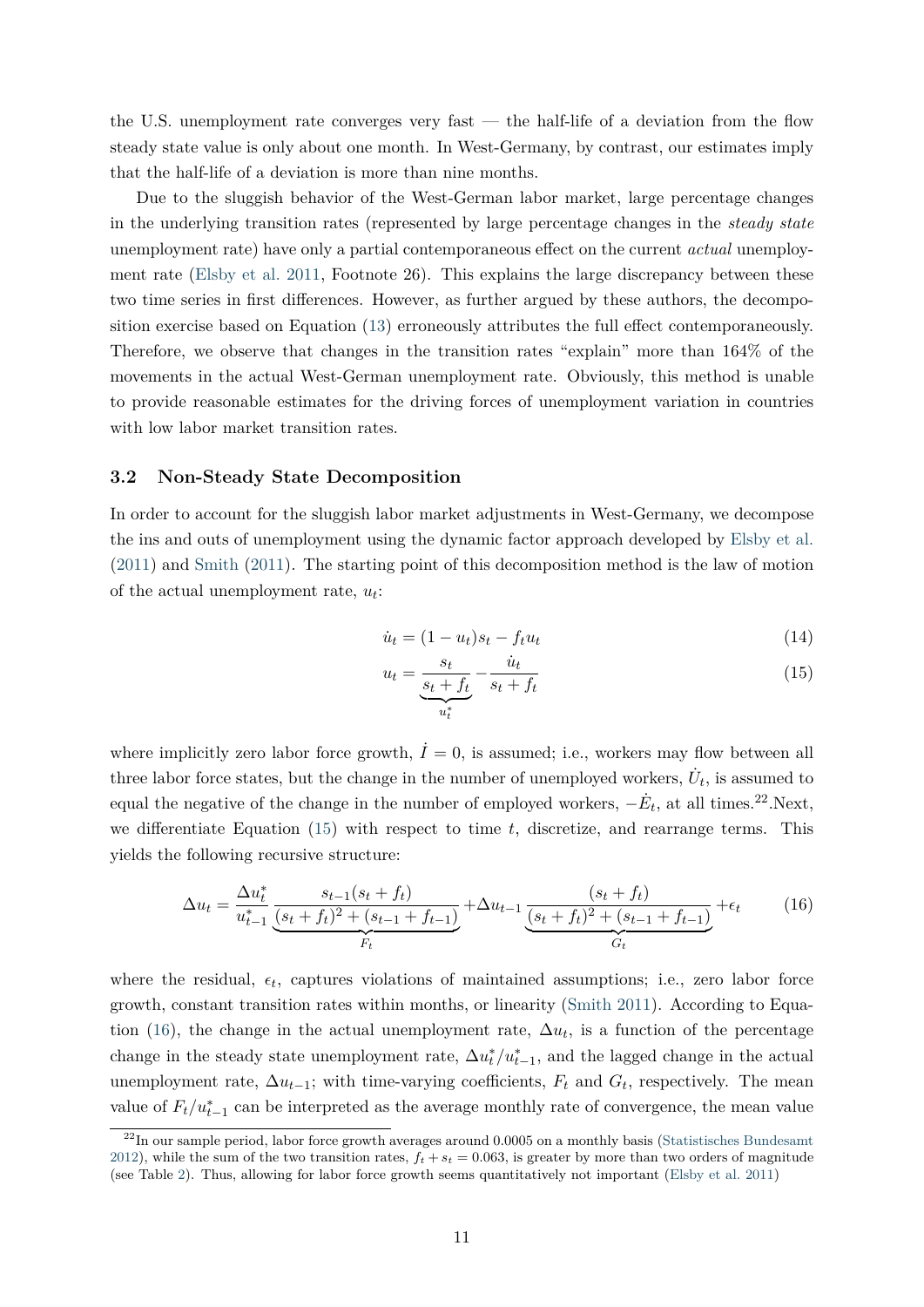of *G<sup>t</sup>* is the corresponding autoregressive coefficient which represents the impact of *past* changes in the underlying transition rates on the *current* unemployment rate. In West-Germany, we observe that the average monthly rate of convergence is only 6%, compared to 37% in the United States. This result illustrates formally that the (change in the) steady state unemployment rate approximates the (change in the) actual unemployment rate reasonably well if — and only if the underlying labor market transition rates are sufficiently large.

The top left panel of Figure [\(7\)](#page-36-2) displays the time path of the actual West-German unemployment rate, *u<sup>t</sup>* , represented by the blue dashed line, and the time path of the unemployment rate generated by the right-hand side of Equation [\(16\)](#page-11-1),  $\Delta u_t^{RHS}$ , represented by the red solid line. We observe that the generated unemployment rate is about one percentage point lower (due to the initial deviation from steady state), but the cyclical properties are extremely similar. In addition, the bottom left panel of Figure [\(7\)](#page-36-2) shows that the theoretical relationship holds remarkably well also in first differences (note the striking difference compared to Figure [6\)](#page-36-1). Moreover, in the United States, the two time series are virtually identical — both in levels and in first differences.

The advantage of the representation in Equation [\(16\)](#page-11-1) is that the percentage change in the steady state unemployment rate,  $\Delta u_t^*/u_{t-1}^*$ , can be decomposed into the steady state contributions of total inflows and total outflows (see Equation [11\)](#page-9-1). We then iterate the resulting expression ad infinitum. Consequently, the *dynamic* contributions of total inflows and total outflows, respectively, are given as (see Appendix [C\)](#page-29-0):

$$
C_t^S = F_t \bar{C}_t^S + G_t C_{t-1}^S \tag{17}
$$

$$
C_t^F = -F_t \bar{C}_t^F - G_t C_{t-1}^F \tag{18}
$$

where  $C_0^S = C_0^F = 0$ . Figure [\(8\)](#page-37-0) depicts the time paths of the dynamic contributions (red solid line) and the first difference of the actual unemployment rate (blue dashed line) for both countries. The graphs confirm the impression drawn from Figure [\(5\)](#page-36-0). In West-Germany, the co-movement between  $\Delta u_t$  and  $C_t^S$  seems closer than with  $C_t^F$ , whereas in the United States the reverse situation prevails. In addition, analogously to Equation [\(12\)](#page-10-1), we are able to decompose both  $C_t^S$  and  $C_t^F$  into changes in the direct and the indirect components (not shown here).

Finally, we quantify the relative contribution of margin *X* to the variability in the *actual* unemployment rate in two stages. First, we compute the  $\beta$ -values between the change in the actual unemployment rate,  $u_t$ , on the one hand, and the change in the unemployment rate generated by the right-hand side of Equation [\(16\)](#page-11-1),  $\Delta u_t^{RHS}$ , and the residual,  $\epsilon_t$ , on the other hand:<sup>23</sup>

<span id="page-12-0"></span>
$$
\beta^{U} = \frac{\text{Cov}(\Delta u_t, \Delta u_t^{RHS})}{\text{Var}(\Delta u_t)}, \quad \beta^{\epsilon} = \frac{\text{Cov}(\Delta u_t, \epsilon_t)}{\text{Var}(\Delta u_t)}
$$
(19)

<sup>&</sup>lt;sup>23</sup>The advantage of our two-stage procedure is that, by construction, the relative contributions of the total inflow rate and the total outflow rate add up to one.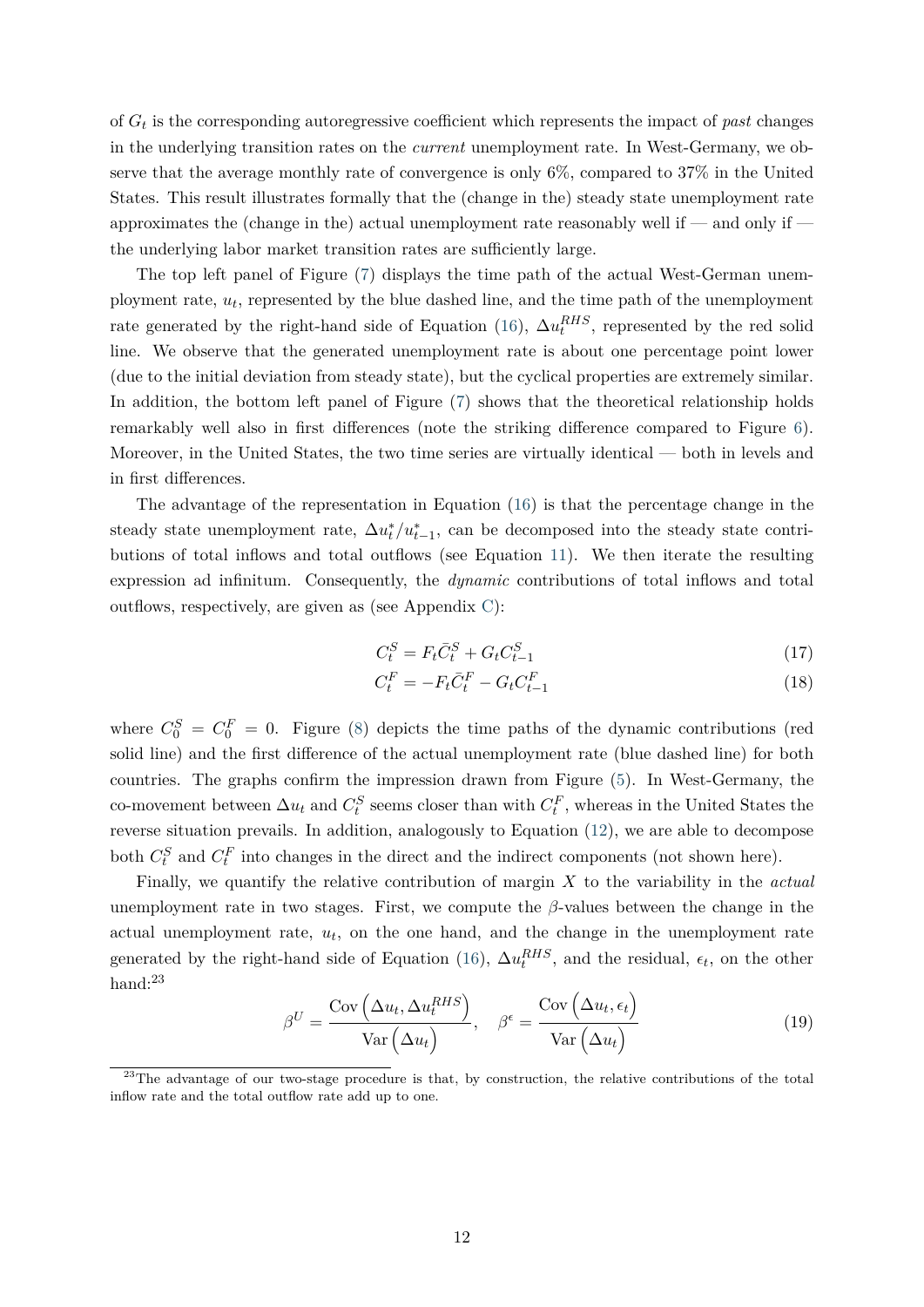Second, we compute the average contribution of margin *X* to changes in  $\Delta u_t^{RHS}$ .

$$
\beta^X = \frac{\text{Cov}\left(\Delta u_t^{RHS}, C_t^X\right)}{\text{Var}\left(\Delta u_t^{RHS}\right)}\tag{20}
$$

where, in order to capture deviations from the steady state in the initial period, the first 18 data points are discarded.<sup>24</sup> Consequently, the relative contributions are estimated based on the period 1986M1-2009M6.

# <span id="page-13-0"></span>**4 The Ins and Outs of Unemployment in West-Germany**

We now study the "ins and outs" of unemployment in West-Germany. First, we present descriptive statistics of the data described in Section [\(2\)](#page-3-0). Second, we analyze the relative contributions of changes in the total inflow and the total outflow rate to the variability in the actual unemployment rate; i.e., the "difference specification". Third, we examine the corresponding estimates at medium and low frequencies; i.e, the "bandpass filter specification". This allows us to analyze whether the relative importance of inflows and outflows differs along the frequency domain.

### **4.1 Difference Specification**

In the United States, there seems to be consensus that movements in the total outflow rate are the principal driving force of fluctuations in the U.S. unemployment rate.<sup>25</sup> In Germany, on the other hand, the picture remains disturbingly opaque. [Jung & Kuhn](#page-23-5) [\(2011\)](#page-23-5), based on a steady state decomposition of IAB gross worker flows, find that the inflow rate is more important than the ouflow rate; [Elsby et al.](#page-22-5) [\(2011\)](#page-22-5), based on a non-steady state decomposition of annual OECD unemployment duration data,  $2^6$  observe approximately a 50:50 split; and [Nordmeier](#page-23-7) [\(2012\)](#page-23-7), based on a non-steady state decomposition of IAB gross worker flows, argues that the outflow rate is more important than the inflow rate. To our knowledge, the latter work is the only study that has attempted to conduct a non-steady state decomposition using German gross worker flows so far. In contrast to our paper, however, [Nordmeier](#page-23-7) considers only two labor force states (employment and unemployment) and defines unemployment more broadly than we do.

**Overall Model Fit** Table [\(4\)](#page-32-0) shows the decomposition results for West-Germany and the United States. The estimate in the first row,  $\beta^{U}$ , measures the overall model fit (see Equation [19\)](#page-12-0). In the full sample representative for the entire population in West-Germany, the dynamic decomposition accounts for 83% of all changes in the actual unemployment rate,  $\Delta u_t$ . Put differently, 17% of all changes in the actual unemployment rate remain unexplained. The

 $^{24}$ The lower left panel of Figure [\(7\)](#page-36-2) shows that the impact of deviations from the steady state in the initial period vanishes after about 18 months.

<sup>&</sup>lt;sup>25</sup>The estimates range from close to 50% [\(Fujita & Ramey](#page-22-4) [2009\)](#page-22-4) to 75% [\(Shimer](#page-24-6) [2012\)](#page-24-6).

 $26$ We prefer to use gross worker flows, as duration dependence in the total outflow rate may bias the conclusions drawn from unemployment duration data. [Elsby et al.](#page-22-5) [\(2011\)](#page-22-5) are unable to reject the null hypothesis of no duration dependence at the 99% significance level, but they reject the null hypothesis at the 95% significance level. Figure [\(2\)](#page-35-1) illustrates that, in our sample, the *UE* transition rate exhibits substantial duration dependence. Similar evidence for the United States is provided by [Shimer](#page-24-16) [\(2008,](#page-24-16) Figure 1).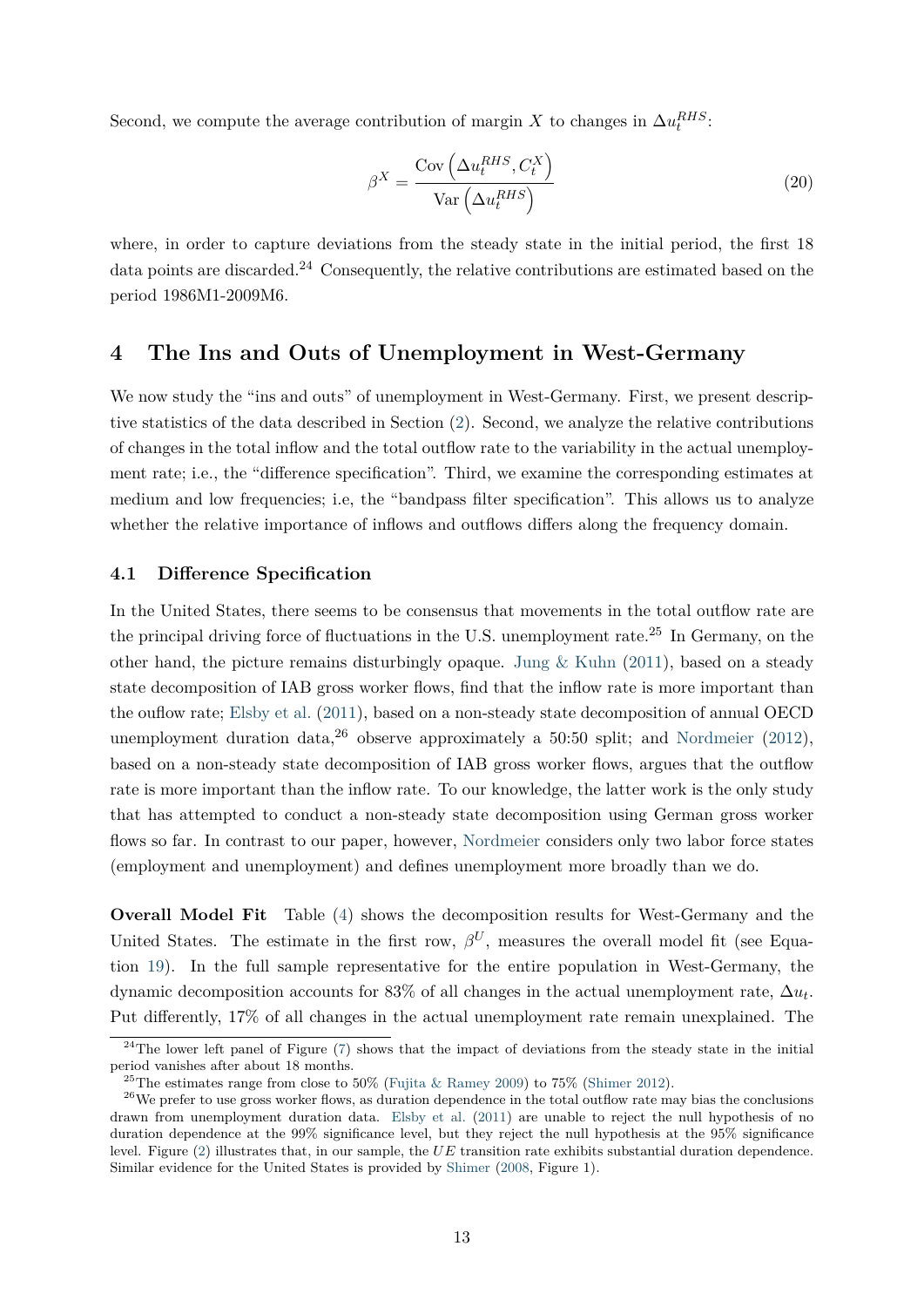discrepancy is very likely due to sampling error. Note, therefore, that the fit of the "full sample" (9,044 observation on average) is superior to the fit of the "German sample" (81%, with 7,577 observations on average), even though the fit of the "foreigner sample" (61%, with 1467 observations on average) is clearly worse. In the United States, on the other hand, where the average number of observations is larger by factor eight, we observe that the model fit is much better (98% for the full sample). Moreover, consistent with the sampling error hypothesis, we also note that the model fit of small U.S. subsamples (e.g., the young or the old) is somewhat lower (about 89%). The sampling error hypothesis is also confirmed by the near-unity (0.93) correlation coefficient between the log number of observations and the estimated model fit across all subsamples.

**West-Germany** Table [\(4a\)](#page-32-1) displays the decomposition results for all West-German subsamples. We observe that, in the full sample, changes in the total inflow rate account for 59% of all changes in  $u_t^{RHS}$  (see Equation [19\)](#page-12-0), only 40% are due to changes in the total outflow rate. Most of the variability, about 80%, is due to direct transitions between employment and unemployment, while 20% of the variablility is due indirect transitions through inactivity. Moreover, we find that the dominance of inflows over outflows is very robust across all demographic subsamples but the young. Transitions involving inactivity are particularly important for "foreigners" and females. By comparsion, Jung  $&$  Kuhn [\(2011\)](#page-23-5), based on a steady state decomposition, also find that inflows dominate over outflows in the German labor market. However, their results indicate that this pattern is mainly driven by males and medium skilled workers (see Table I in their paper).

**United States** Table [\(4b\)](#page-32-2) illustrates the decomposition results for all U.S. subsamples. In stark contrast to West-Germany, only 20% of all changes in  $u_t^{RHS}$  (see Equation [19\)](#page-12-0) are due to changes in the total inflow rate, while 80% are due to changes in the total outflow rate. The relative importance of direct  $(82\%)$  and indirect  $(18\%)$  transitions, on the other hand, is very similar to the West-German sample. The dominance of outflows over inflows is robust across all subsamples, while the importance of inflows seems to increase during the working life. Also, in the male subsample, outflows seem somewhat more important than in the female subsample. Transitions involving inactivity are particularly important for females and the old.

<span id="page-14-0"></span>**Discussion** The decomposition exercise has shown that, in West-Germany, changes in the total inflow rate are the most important driving force of changes in the actual unemployment rate — whereas the reverse situation prevails in the United States.<sup>27</sup> This result is driven by the fact that the relative volatility of the total inflow rate in West-Germany is larger by factor four, while the relative volatility of the total outflow rate is similar across countries (see Table [3\)](#page-31-0). In addition, we note that labor market transition rates in West-Germany are smaller by an order of magnitude (see Table [2\)](#page-30-0). Based on the theoretical work by Jung  $\&$  Kuhn [\(2011\)](#page-23-5), the following section provides an intuition whether the observed pattern can consistently be replicated by a matching model with endogenous job separations [\(den Haan et al.](#page-21-2) [2000\)](#page-21-2).

 $^{27}$ In both countries, the relative contributions seems to be stable over the business cycle. In the United Kingdom, by contrast, inflows dominate during recessions, while outflows dominate in periods of moderation [\(Smith](#page-24-2) [2011\)](#page-24-2).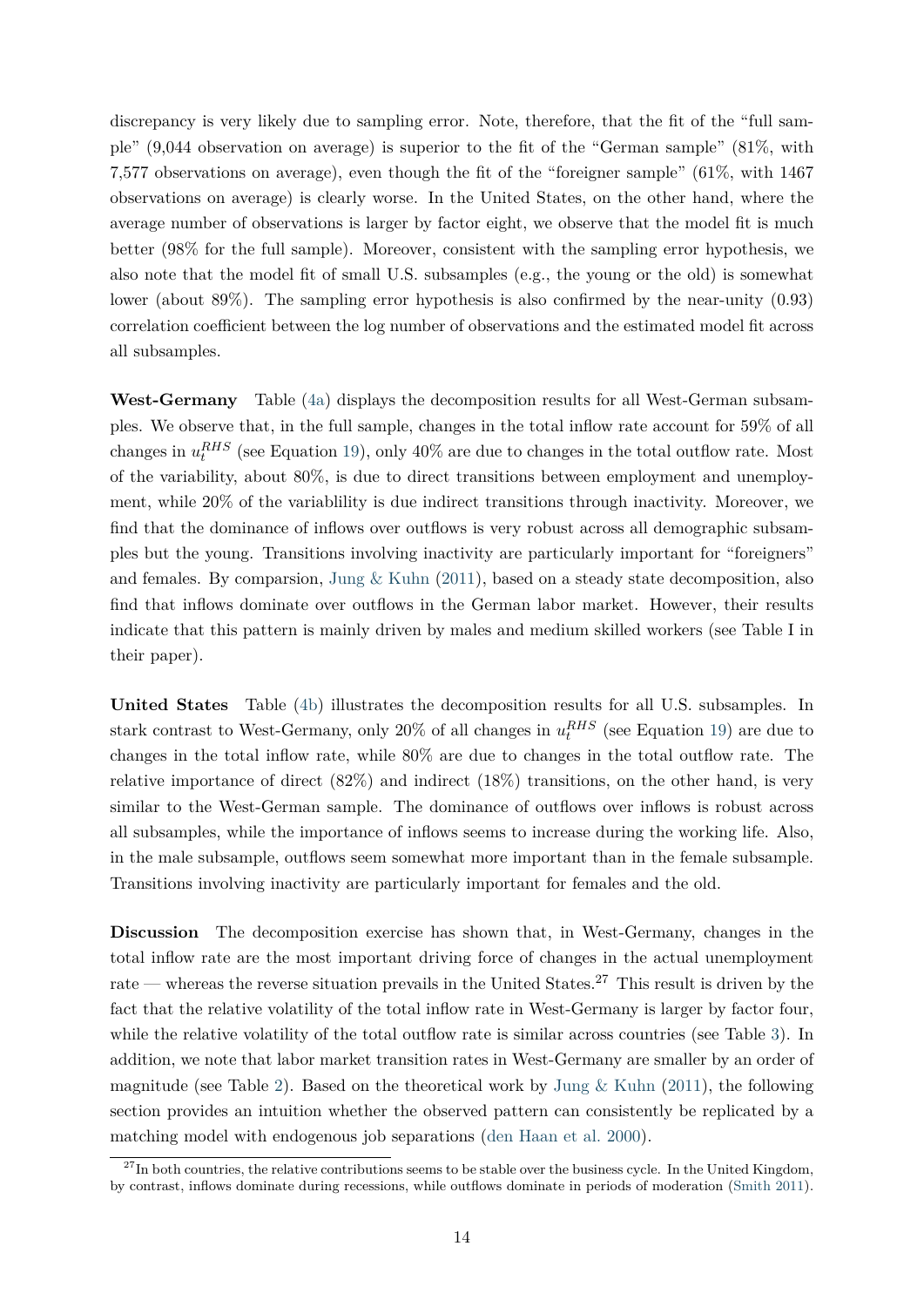First, we consider the case when the model is calibrated with low matching efficiency for West-Germany and high matching efficiency for the United States. Low matching efficiency caused e.g. by low occupational and/or regional mobility among the labor force — reduces the total outflow rate and, thus, the worker's outside option. This implies that the match surplus in West-Germany is much larger. Importantly, the *relative* volatility of the match surplus remains unchanged, since both the surplus size and its *absolute* volatility increase by the same proportion. Given that the relative volatility of the total outflow rate is determined by the *relative* volatility of the match surplus to productivity shocks (Hagedorn  $\&$  Manovskii [2008\)](#page-22-8), the model predicts, consistently with the data, that the relative volatility of the total outflow rate is similar across countries. On the other hand, the rise in the surplus size reduces the incentives to separate after a negative technology shock. As a result, the total inflow rate falls. Furthermore, the relative volatility of the total inflow rate increases as it depends on the *absolute* volatility of the match surplus to productivity shocks. Therefore, we note that the calibrated model qualitatively replicates the pattern observed in the data.

In addition, we study cross-country differences in the worker's bargaining power, representing e.g. higher union density in West-Germany. We find that this channel has similar implications as low matching efficiency, but its amplification mechanism is much smaller. Intuitively, the potential of this mechanism depends on the difference between the worker's bargaining power and the matching elasticity of the unemployment rate; i.e., the deviation from the [Hosios](#page-22-14) [\(1990\)](#page-22-14) condition.<sup>28</sup> Thus, this channel is only able to match the relative volatility of the total inflow rate if the worker's bargaining power is close to unity — which in turn implies that the unemployment rate mounts up to more than 20%.

Alternatively, the low level of mean transition rates can also be replicated by calibrating the West-German model economy with high unemployment benefits and high firing costs.<sup>29</sup> The generosity of unemployment benefits dampens the total outflow rate and increases the total inflow rate, whereas the impact of high firing costs on both transition rates is negative. As a result, for reasonable parameter values, the level of both transition rates falls. The key difference to the model with low matching efficiency is that an increase in unemployment benefits increases both the *absolute* and the *relative* volatility of the match surplus; i.e, the size of the match surplus does not increase by the same proportion. More precisely, we note that the effect on the match surplus is ambiguous — as the higher flow income during unemployment increases the worker's outside option, but the lower probability of finding a job has the opposite effect. Thus, by the same reasoning as under low matching efficiency, the rise in the *absolute* volatility of the match surplus amplifies the relative volatility of the total inflow rate. On the other hand, the rise in the *relative* volatility of the match surplus generates a counterfactual amplification in the relative volatility of the total outflow rate (again, following the argument by [Hagedorn & Manovskii](#page-22-8) [2008\)](#page-22-8). For this reason, a job matching model calibrated with high unemployment benefits and high firing costs is unable to qualitatively match the data.

 $^{28}$ In addition, note that our estimates for the matching elasticity of the unemployment rate using West-German data (see Section [5.2\)](#page-17-0) are even higher than the corresponding values for the United States [\(Brügemann](#page-21-9) [2008\)](#page-21-9).

 $^{29}$ Evidence on the generosity of unemployment benefits and the extent of firing restrictions across countries is provided e.g. [Nickell et al.](#page-23-14) [\(2005\)](#page-23-14) or [Faccini & Rosazza Bondibene](#page-22-15) [\(2012\)](#page-22-15).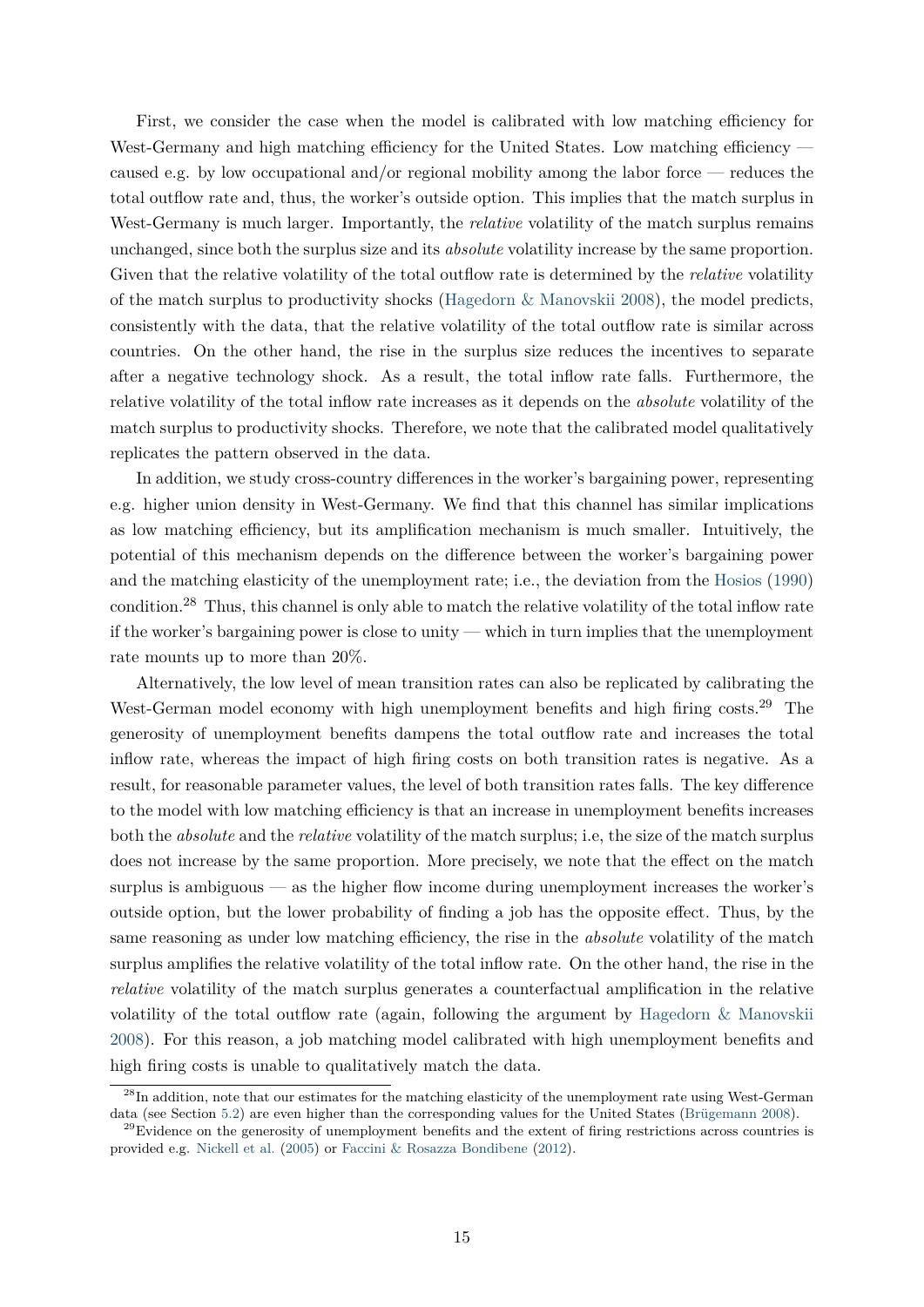Furthermore, we learn that the introduction of wage rigidity leaves the mean transition rates unchanged, but amplifies both the total inflow and the total outflow rate (see also Bertola  $\&$ [Rogerson](#page-21-10) [1997\)](#page-21-10). For this reason, the role of this factor seems unlikely to be important in this context. Hence, in summary, the evidence presented in this section corroborates the conclusion by [Jung & Kuhn](#page-23-5) [\(2011\)](#page-23-5) that low matching efficiency in the West-German labor market constitutes a very important determinant in explaining the observed cross-country differences.

#### **4.2 Bandpass Filter Specification**

In the previous section, we have analyzed the determinants of changes in the actual unemployment rate. However, at least in the United States, there seems to be consensus that the increase in the unemployment rate at the start of a recession is driven by a sharp spike in the inflow rate. During the subsequent recovery, the unemployment rate remains at a high level as the outflow rate falls persistently below the long-term average [\(Fujita & Ramey](#page-22-4) [2009,](#page-22-4) [Rogerson](#page-24-17) [& Shimer](#page-24-17) [2011\)](#page-24-17). In other words, movements in the inflow rate are reported to occur at high frequencies, while movements in the outflow rate seem more important at lower frequencies.<sup>30</sup> For this reason, we examine the corresponding estimates also at medium and low frequencies. Therefore, we remove the high frequencies below eight years from all series using the bandpass filter of [Christiano & Fitzgerald](#page-21-11) [\(2003\)](#page-21-11) prior to estimation of the relative contributions.

Table [\(5\)](#page-33-0) and Figures [\(9\)](#page-37-1)-[\(10\)](#page-38-0) summarize the results for West-Germany and the United States. All major conclusions are robust to this specification. Put differently, the importance of the total inflow rate in West-Germany prevails not only at high, but also at medium and low frequencies. Furthermore, we observe that the model fit of all West-German subsamples improves considerably. This indicates that a great deal of unexplained variation in the difference specification can indeed be explained by high-frequency noise due to sampling error.

# <span id="page-16-0"></span>**5 Before and After the Hartz Reforms**

The main aim of the Hartz reforms was to improve the efficiency of the matching process by stimulating the search effort of the unemployed [\(Fahr & Sunde](#page-22-0) [2009\)](#page-22-0) and by re-organizing the Federal Employment Agency into a customer-orientated service center [\(Jacobi & Kluve](#page-23-0) [2007\)](#page-23-0). In the following, we test the macroeconomic effectiveness of this policy change on two different grounds. First, we examine whether the relative contributions of the total inflow rate (job separation) and the total outflow rate (job finding) to unemployment variability have changed after the mid-2000s. Following the results discussed in Section [\(4.1\)](#page-14-0), we expect than an improvement in matching efficiency manifests itself as a rise in the relative contribution of the total outflow rate. Second, we estimate an empirical matching function (Petrongolo  $\&$  Pissarides [2001\)](#page-24-3) where we allow for a structural break around the year 2003. As is standard in this strand of the literature (Barnichon  $\&$  Figura [2011\)](#page-21-1), we define matching efficiency as the Solow residual of an aggregate matching function with the observed levels of unemployment and vacancies as explanatory variables.

 $30$ Note that part of the high-frequency movements in our data set has been already removed by the 12-month centered moving average filter. As argued by [Elsby et al.](#page-22-5) [\(2011,](#page-22-5) Footnote 12), it is mainly the inflow rate that exhibits such high-frequency variations.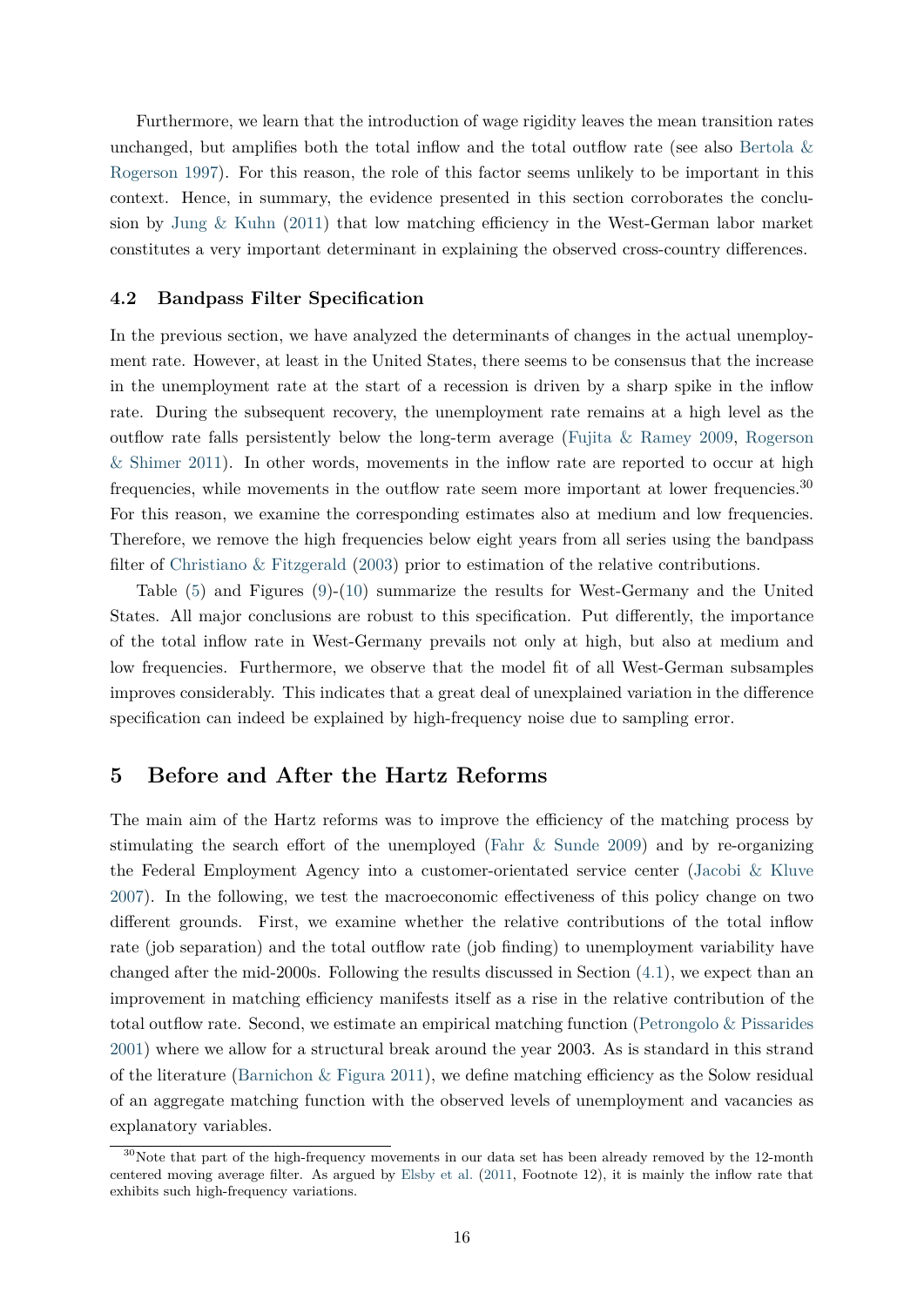#### <span id="page-17-2"></span>**5.1 Evidence from the Ins and Outs**

The West-German labor market underwent a series of institutional changes in our sample period (see [Ebbinghaus & Eichhorst](#page-22-16) [2006,](#page-22-16) Table 1). For instance, in 1996, the first so-called "Sparpaket" (austerity plan) liberalized the use of temporary employment contracts. As a result, the [OECD](#page-23-15) overall index "strictness of employment protection" dropped from 3.09 in 1996 to 2.34 in 1997 (see Figure [11\)](#page-38-1). Moreover, in the years 2003-2005, the German government implemented a series of reforms, the so-called Hartz reforms, that introduced a large number of new measures with emphasis on activation policies (e.g. stricter mobility requirements, shorter duration of unemployment insurance benefits for older workers, replacement of earnings-related with meanstested unemployment benefits). In addition, the Hartz reforms also involved the reorganization of the Federal Employment Agency. In the following, we examine whether these policy changes are associated with changes in the estimated relative contributions.

Figure [\(12\)](#page-38-1) displays the centered 95% confidence bands of the point estimates when we estimate the relative contributions of total inflows and total outflows using an eight-year rolling window (such that the estimates capture one full business cycle). We observe that, until the early 2000s, the relative contributions are stable and very close to their long-term average. Since then, however, the relative importance of the total outflow rate (red solid line) has been steadily increasing. The last data point, estimating the average relative contributions for the subsample 2001M7-2009M6, implies that both total inflows (blue dashed line) and total outflows contribute about 50% to the changes in the unemployment rate. Furthermore, we observe that the vanishing dominance of the total inflow rate over the last decade goes along with a drop in the cyclical volatility of the total inflow rate (see the right panel of Figure [13\)](#page-38-2).

The rising importance of the total outflow rate, in conjunction with the falling cyclical volatility of the total inflow rate, is consistent with the predictions of the model by [Jung &](#page-23-5) [Kuhn](#page-23-5) [\(2011\)](#page-23-5). Prior to the early 2000s, low matching efficiency used to be the main friction in the labor market. For this reason, the 1996 Sparpaket did not change the pattern significantly. The Hartz reforms, instead, focused on improving matching efficiency. Our results indicate that this policy change has in fact improved the efficiency of the matching process, which manifests itself as a rise in the contribution of total outflows to unemployment variability.

#### <span id="page-17-0"></span>**5.2 Evidence from a Matching Function**

In addition to this, we test the hypothesis of higher matching efficiency since the mid-2000s using a standard matching function (Petrongolo  $\&$  Pissarides [2001\)](#page-24-3). The matching function postulates that the current matching rate,  $m_t$ , is a function of the vacancy rate,  $v_t$ , and the unemployment rate, *u<sup>t</sup>* :

<span id="page-17-1"></span>
$$
m_t = \chi v_t^{\alpha} u_t^{1-\alpha} \Rightarrow \tag{21}
$$

$$
f(\theta_t) = m_t/u_t = \chi \theta^{\alpha}, \quad \text{where} \quad \theta = v_t/u_t \tag{22}
$$

Owing to constant returns to scale, the job finding rate,  $f(\theta_t)$ , is a function of labor market tightness,  $\theta_t$ , only. Matching efficiency is governed by the parameter  $\chi$ . For this reason, if the Hartz reforms have increased matching efficiency significantly, we expect to observe a structural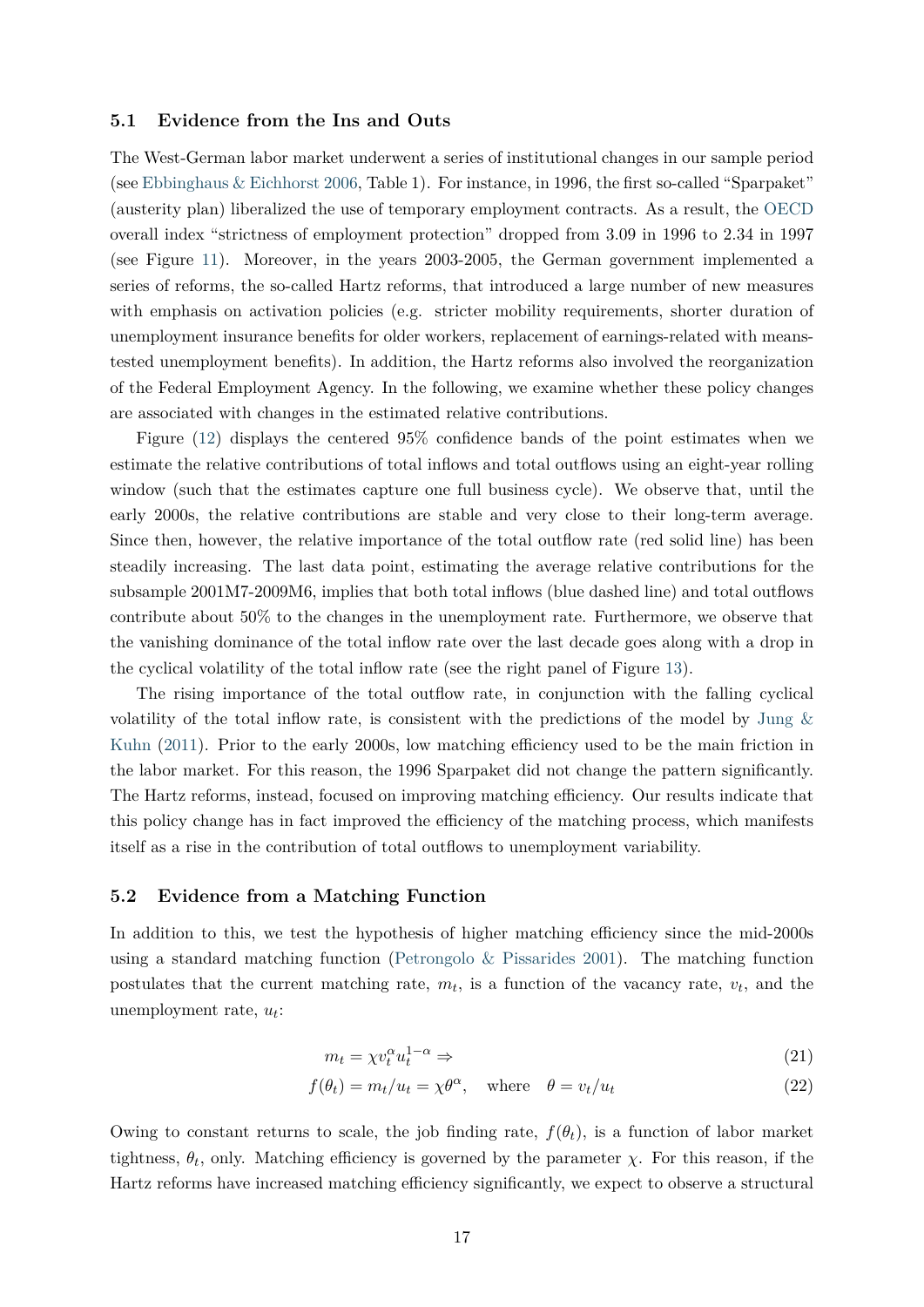break around the year 2003 when we regress the log job finding rate (here: total outflow rate),  $f(\theta_t)$ , on log labor market tightness,  $\theta_t$ . The only missing variable in order to estimate Equation  $(22)$  is the vacancy rate,  $v_t$ . Therefore, we divide the 12-month centered moving average of the West-German job vacancy series [\(Bundesagentur für Arbeit](#page-21-12) [2012](#page-21-12)*b*) by the corresponding labor force [\(Statistisches Bundesamt](#page-24-10) [2012\)](#page-24-10).<sup>31</sup>

The top left panel of Figure [\(14\)](#page-39-0) depicts the evolution of the log total outflow rate (blue dashed line) and log labor market tightness (red solid line). Both time series show a pro-cyclical pattern, particularly labor market tightness. From peak to trough, the *v/u* ratio falls by about one log point in a typical recession, while the cyclical volatility of the total outflow rate is somewhat weaker. We also note that the log total outflow rate exhibits more high-frequency variation than log labor market tightness. At low frequencies, both series display long cycles. In particular, the downward trend in the (total) outflow rate after 1990 has been extensively documented in the literature [\(Schmidt](#page-24-15) [2000,](#page-24-15) [Bachmann](#page-21-13) [2007,](#page-21-13) [Jung & Kuhn](#page-23-5) [2011,](#page-23-5) [Nordmeier](#page-23-7) [2012\)](#page-23-7). This pattern, suggesting a deterioration in matching efficiency, may actually be caused by changes in the composition of the labor force [\(Barnichon & Figura](#page-21-1) [2011\)](#page-21-1). Indeed, Figure [\(14\)](#page-39-0) shows that, from 1984 to 2009, the share of young labor force members — characterized by a relatively high total outflow rate  $f(\bar{\theta}) = 10.2\%$  — has decreased from 27% to 18%, while the share of old labor force members — characerized by a relatively low total outflow rate  $f(\bar{\theta})$  $= 3.0\%$  — has increased from 21% to 28% (see also Table [2\)](#page-30-0). Thus, it seems very plausible that the ageing of the labor force has contributed to the decline in the total outflow rate. In addition, at the same time, the share of female labor force members has increased from 40% to 49%. However, the average of the total outflow rate of females,  $f(\bar{\theta}) = 6.6\%$ , is only slightly below the male average,  $f(\bar{\theta}) = 7.4\%$ . For this reason, it seems unlikely that the rising trend in female labor force participation is a major driving force of the downward trend in the total outflow rate. Moreover, due to rising educational attaintment, the share of high-skilled labor force members has increased from 26% to 39% in our sample period. Yet, as the average total outflow rate of high-skilled invidiuals,  $f(\bar{\theta}) = 13.8\%$ , is more than twice as large than the average total outflow rate of low-skilled individuals,  $f(\bar{\theta}) = 5.2\%$ , rising educational attaintment clearly did not cause, but rather dampened the downward trend in the total outflow rate.

Therefore, when estimating Equation [\(22\)](#page-17-1), we control for all the demographic factors mentioned above.<sup>32</sup> The covariance matrix of the coefficients is determined using the Newey  $\&$  West [\(1987\)](#page-23-16) estimator.<sup>33</sup> Thus, we allow for autocorrelation in the error term. Table [\(6\)](#page-34-0) shows that the baseline model fits the data reasonably well.<sup>34</sup> As expected, we estimate a significantly positive coefficient for the share of young labor force members, a significantly negative coefficient for the share of old labor force members, and a significantly positive coefficient for the share of

<sup>&</sup>lt;sup>31</sup>Note that the vacancy series "gemeldete Stellen" comprises both subsidized and unsubsidized vacancies. The vacancy series "gemeldete Arbeitsstellen", covering unsubsidized vacancies only, is not available before January 2000. The annual West-German labor force including West-Berlin is only available until 2004. We extend the time series using the growth rate of the German labor force for 2005 and the growth rate of the West-German labor force excluding West-Berlin thereafter. Finally, we interpolate the resulting series to a monthly frequency.

 $32$ To be precise, we include the log trend component of the four demographic factors, after having filtered out all frequencies below eight years using the default [Christiano & Fitzgerald](#page-21-11) [\(2003\)](#page-21-11) bandpass filter (see Figure [14\)](#page-39-0).  $33$ Both the NW bandwidth = 14 and the NW lag length = 5 are determined automatically.

 $34$ Furthermore, it would be interesting to adopt the decomposition method suggested by [Barnichon & Figura](#page-21-14) [\(2012\)](#page-21-14). However, due to the small sample size of the [SOEP](#page-24-4) compared to the CPS, we are unable to split the sample in more than three demographic subsamples at the same time.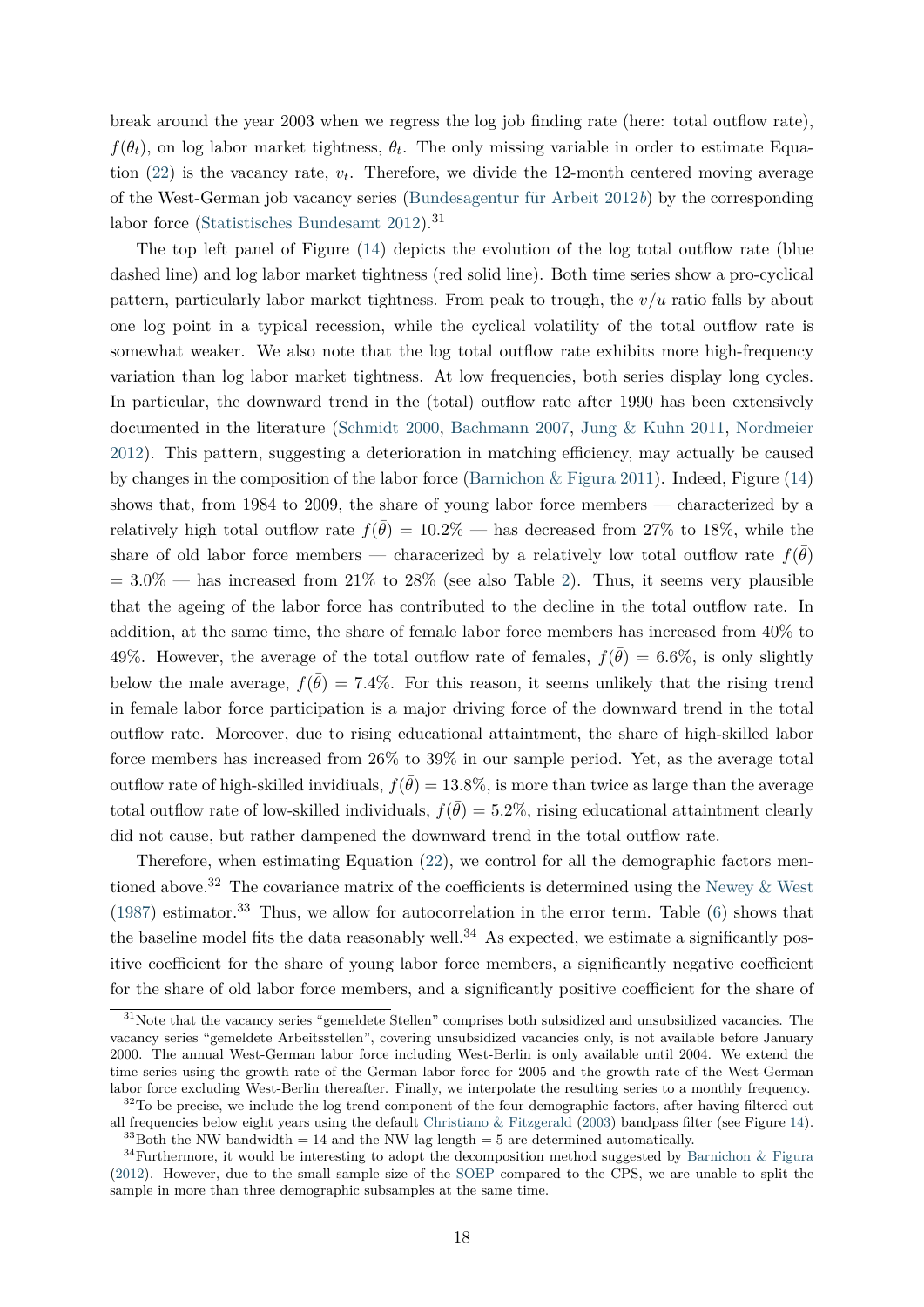high-skilled labor force members (see column 1). Only the sign of the coefficient for the share of female labor force members seems counterintuitive, but its magnitude is relatively low and the level of significance is not very high. The coefficient of log labor market tightness is equal to 0*.*20 and statistically significant at the 99% level.

Next, in order to test the hypothesis of higher matching efficiency, we include a level dummy in 2003M9 (see clolumn 2, "benchmark specification").<sup>35</sup> We observe that the level dummy is highly significant and that its inclusion improves the goodness of fit as well as the Durbin-Watson test statistics. The estimated coefficient of the level dummy is equal to 0*.*23, implying that matching efficiency has increased by 23% in late 2003 (see also the top right panel of Figure [14\)](#page-39-0). Moreover, the sign and the magnitude of all demographic controls is intuitive and the coefficients are statistically significant — except for the share of females in the labor force, which seems insignificant across most specifications. The estimated coefficient of log labor market tightness, corresponding to the parameter  $\alpha$  in equation [\(22\)](#page-17-1), is equal to 0.32. This value is almost identical to the estimate by Burda  $\&$  Wyplosz [\(1994\)](#page-21-15) for the pre-unification era.

Further robustness checks reveal that the 66% confidence bands of the coefficient of the vacancy rate (0*.*23) and the negative coefficient of the unemployment rate (−0*.*45) are overlapping when the two variables enter the estimation equation separately (column 3). This indicates that the imposed specification with constant returns to scale approximates the matching process in West-Germany sufficiently well. In addition, we obtain virtually identical results as in column 2 when we use the lagged value of log labor market tightness as an instrumental variable (not shown here). In order to control for cyclical movements in the quality of the unemployment pool,<sup>36</sup> we additionally control for GDP growth (column 4). We find that the sign of the coefficient is negative, but statistically insignificant. All other results remain virtually unchanged. The results are also similar, but the goodness of fit is slightly worse, when we use the *UE<sup>t</sup>* transition rate (as in [Barnichon & Figura](#page-21-14) [2012\)](#page-21-14), instead of the total outflow rate, *f<sup>t</sup>* , as the endogenous variable in the estimation equation (column 5). In column 6, we additionally include the lagged value of log market tightness as an independent variable. Thus, in the absence of more detailed data for the whole sample period, we control not only for the current level of market tightness, but also for the change between the current and the past period; i.e., the "stock" and the "flow" [\(Coles & Smith](#page-21-16) [1998\)](#page-21-16). We find that the sum of the coefficients of the current and lagged value of log labor market tightness matches the value in column 2 closely. Moreover, the estimated coefficent of the Hartz dummy is somewhat lower (10%), but remains statistically significant at the 95% level. The specification in column 7 controls for autocorrelation in the error term by including the lagged total outflow rate as an exogenous variable. The estimated coefficient of the lagged total outflow rate implies that the long-run impact of the dummy variable is equal to  $0.04/(1-0.89) = 0.39$ . Column 8 reports the results for the post 2000M7 subsample. As demographic developments are less important within a single decade, we do not include the set of control variables for this exercise. We find that the coefficient of log labor market tightness is virtually identical, but the coefficient of the level dummy is somewhat lower. Interestingly, as

<sup>&</sup>lt;sup>35</sup>We infer the exact dating of the breakpoint; i.e., after the introduction of Hartz I&II, but before the implementation of Hartz III [\(Ebbinghaus & Eichhorst](#page-22-16) [2006,](#page-22-16) Table 1), from the Quandt-Andrews test statistics.

<sup>&</sup>lt;sup>36</sup>On the one hand, [Pries](#page-24-18) [\(2008\)](#page-24-18) surveys evidence that recessions are associated with disproportionate increases in unemployment among low-skilled workers. On the other hand, Barnichon  $\&$  Figura [\(2011\)](#page-21-1) argue that the fraction of long-term unemployed and the fraction of permanent job losers lags the business cycle.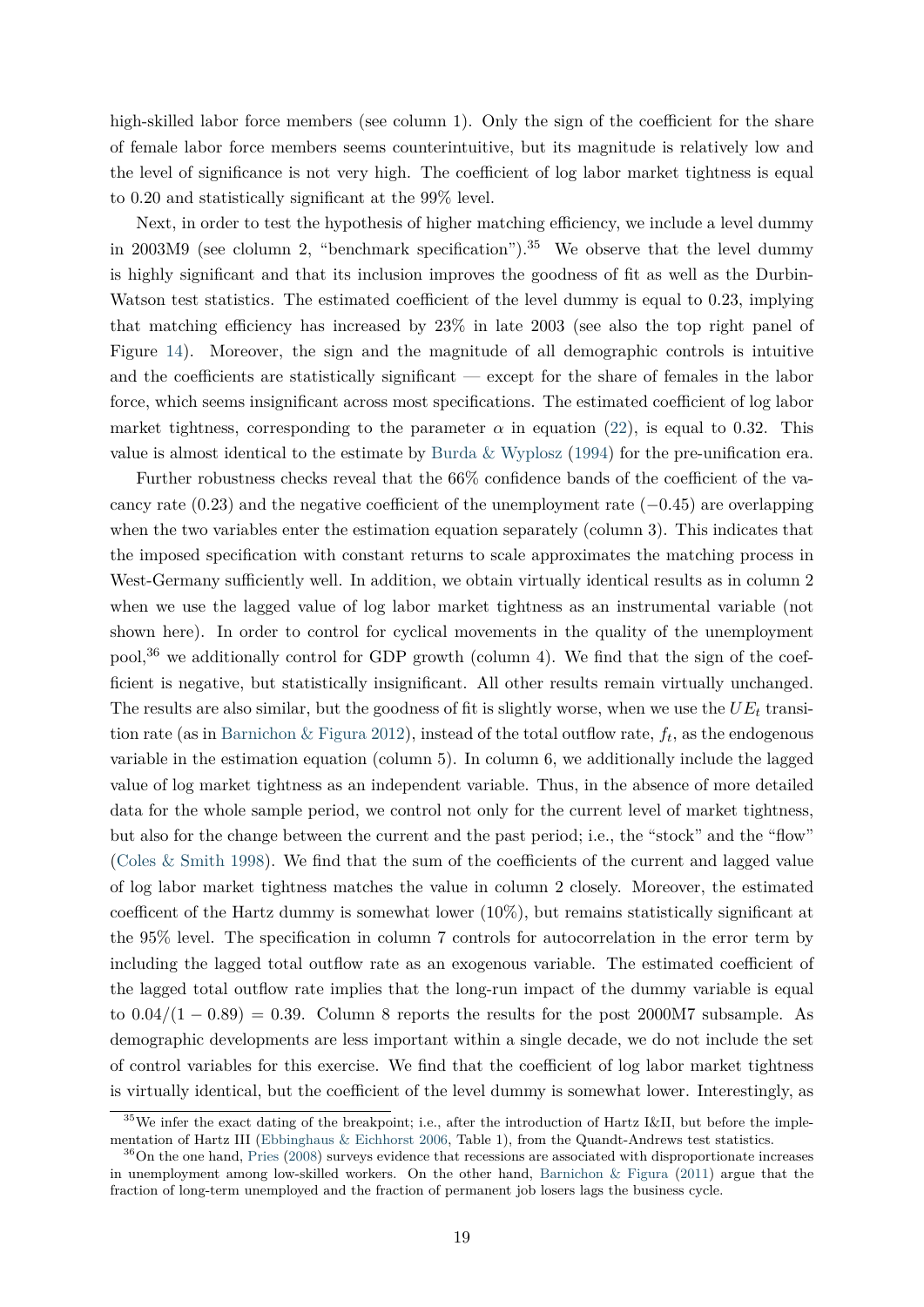can be seen in column 9, our results are also very similar when we estimate the post 2000M7 subsample using the new vacancy series "gemeldete Arbeitsstellen" instead of the old series "gemeldete Stellen" (see Footnote [31\)](#page-17-1).

In summary, our results imply that matching efficiency has increased substantially in the mid-2000s. In our benchmark specification, the level dummy indicates an increase in matching efficiency by 23%.<sup>37</sup> Moreover, the secular decline in the total outflow rate after 1990 seems to be due to demographic factors and not to a deterioration in the matching process. This finding is consistent with the results of our analysis in Section [\(5.1\)](#page-17-2).

# <span id="page-20-0"></span>**6 Conclusion**

This paper evaluates the macroeconomic effectiveness of the Hartz reforms on matching efficiency in the West-German labor market. For this purpose, we use monthly [SOEP](#page-24-4) gross worker flows from 1983-2009, which are representative for the entire population. We quantify the impact of the reforms on two different grounds. First, following [Smith](#page-24-2) [\(2011\)](#page-24-2), we examine whether the relative contributions of the inflow rate (job separation) and the outflow rate (job finding) to unemployment variability have changed after the mid-2000s. Second, we test for a structural break in matching efficiency around the year 2003 using a standard matching function (Petrongolo  $\&$ [Pissarides](#page-24-3) [2001\)](#page-24-3).

We show that, until the early 2000s, close to  $60\%$  of changes in the actual unemployment rate are due to changes in the inflow rate. On the other hand, since the implementation of the Hartz reforms in the mid-2000s, the importance of the outflow rate has been steadily increasing. The rising importance of the outflow rate, in conjunction with the falling cyclical volatility of the inflow rate, indicates a substantial increase in matching efficiency (Jung  $\&$  Kuhn [2011\)](#page-23-5). Results from an estimated matching function — pointing to efficiency gains of more than 20% — corroborate this finding.

As soon as more recent data are available, it would be interesting to evaluate the behavior of the German labor market during the Great Recession. Its extremely favorable performance — sometimes referred to as the German labor market "miracle" [\(Möller](#page-23-17) [2010\)](#page-23-17) — has attracted a great deal of attention in the literature [\(Sala et al.](#page-24-0) [2012\)](#page-24-0). Following [Şahin et al.](#page-24-1) [\(2012\)](#page-24-1), panel data could be used in order to measure the magnitude of the sectoral and/or geographical mismatch in the German labor market. The study of such questions, however, is beyond the scope of this paper.

 $37$ This value implies a reduction in the steady state unemployment rate by about 20%. This estimate is in the same range as the ones by [Krebs & Scheffel](#page-23-1) [\(2010\)](#page-23-1) or [Krause & Uhlig](#page-23-2) [\(2012\)](#page-23-2).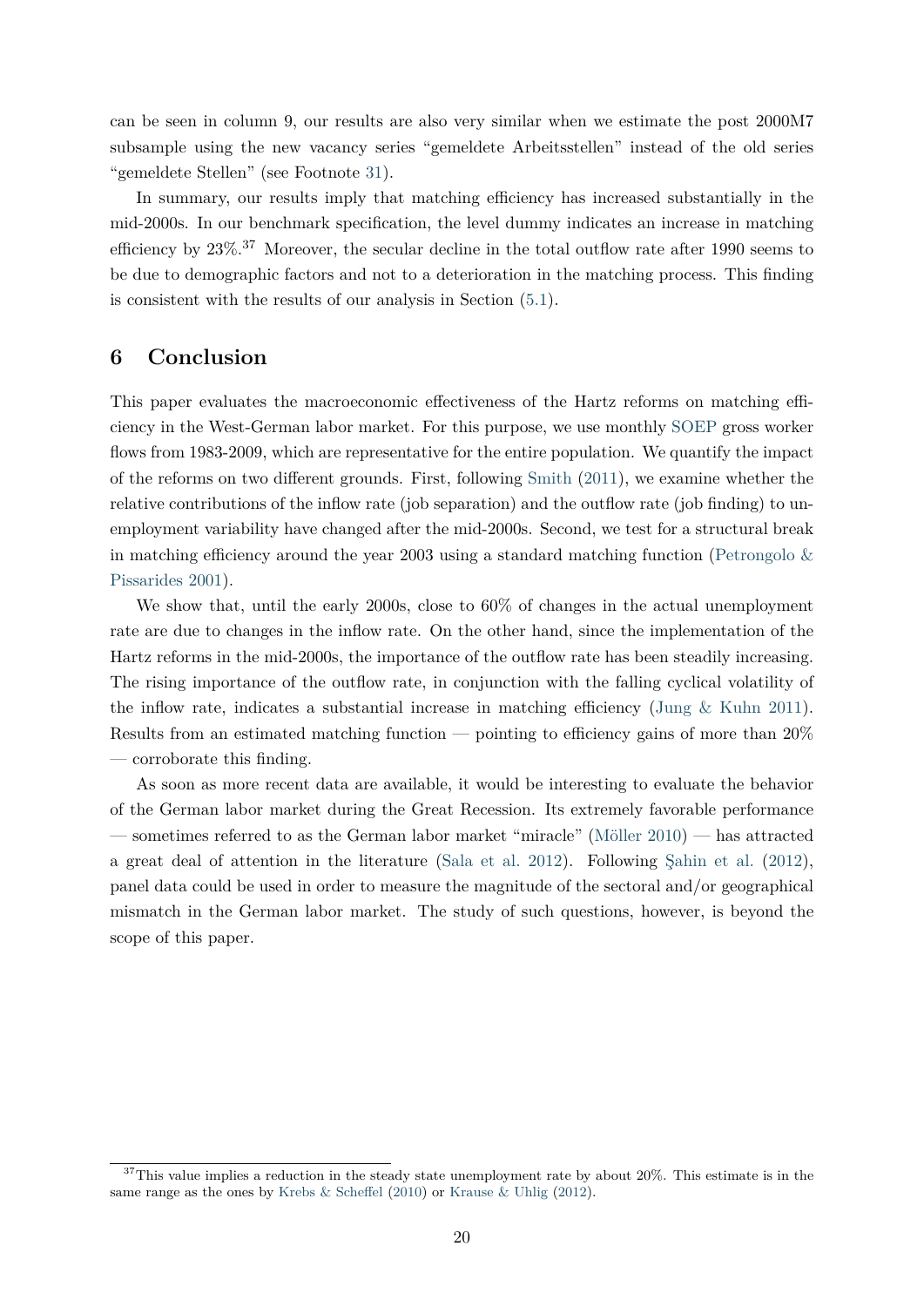# **References**

- <span id="page-21-13"></span>Bachmann, R. (2007), Labor market dynamics in Germany: Hirings, separations, and job-to-job transitions over the business cycle, Unpublished manuscript, RWI Essen.
- <span id="page-21-3"></span>Bachmann, R. & Schaffner, S. (2009), Biases in the measurement of labour market dynamics, Technical Report No. 12/2009, Technische Universität Dortmund, SFB 475.
- <span id="page-21-1"></span>Barnichon, R. & Figura, A. (2011), Labor market heterogeneities, matching efficiency, and the cyclical behavior of the job finding rate, Unpublished manuscript, CREi & Universitat Pompeu Fabra and Federal Reserve Board.
- <span id="page-21-14"></span>Barnichon, R. & Figura, A. (2012), The determinants of the cycles and trends in U.S. unemployment, Unpublished manuscript, CREi & Universitat Pompeu Fabra and Federal Reserve Board.
- <span id="page-21-10"></span>Bertola, G. & Rogerson, R. (1997), 'Institutions and labor reallocation', *European Economic Review* **41**(6), 1147–1171.
- <span id="page-21-7"></span>Biewen, M. & Wilke, R. (2005), 'Unemployment duration and the length of entitlement periods for unemployment benefits: Do the IAB employment subsample and the German Socio-Economic Panel yield the same results?', *AStA Advances in Statistical Analysis* **89**(2), 209– 236.
- <span id="page-21-6"></span>Bleakley, H., Ferris, A. E. & Fuhrer, J. C. (1999), 'New data on worker flows during business cycles', *New England Economic Review* **Jul**, 49–76.
- <span id="page-21-9"></span>Brügemann, B. (2008), What elasticity of the matching function is consistent with U.S. aggregate labor market data?, Unpublished manuscript, Yale Department of Economics.
- <span id="page-21-0"></span>Bundesagentur für Arbeit (2009), Statistik der Arbeitslosen und Arbeitssuchenden, Qualitätsbericht, Statistik.
- <span id="page-21-4"></span>Bundesagentur für Arbeit (2012*a*), Bezugsgrößen zur Berechnung der Arbeitslosenquoten, Zeitreihe, Statistik Datenzentrum.
- <span id="page-21-12"></span>Bundesagentur für Arbeit (2012*b*), West, Germany, Vacancies, Unfilled, Total [D-West, Offene Stellen — Insgesamt], Volume, not seasonally adjusted Mnemonic: WGUU04CCP, available at Datastream.
- <span id="page-21-8"></span>Burda, M. C. & Hunt, J. (2011), 'What explains the German labor market miracle in the Great Recession?', *Brookings Papers on Economic Activity* **42**(1), 273–335.
- <span id="page-21-15"></span>Burda, M. & Wyplosz, C. (1994), 'Gross worker and job flows in Europe', *European Economic Review* **38**, 1287–1315.
- <span id="page-21-11"></span>Christiano, L. J. & Fitzgerald, T. J. (2003), 'The band pass filter', *International Economic Review* **44**(2), 435–465.
- <span id="page-21-16"></span>Coles, M. G. & Smith, E. (1998), 'Marketplaces and matching', *International Economic Review* **39**(1), 239–54.
- <span id="page-21-2"></span>den Haan, W. J., Ramey, G. & Watson, J. (2000), 'Job destruction and propagation of shocks', *American Economic Review* **90**(3), 482–498.
- <span id="page-21-5"></span>Deutsche Bundesbank (2012), Time series BBK01.UUCY01: Unemployment rate as a percentage of the total civilian labour force/Total/Western Germany/Unadjusted figures, Time series databases, Macro-economic time series.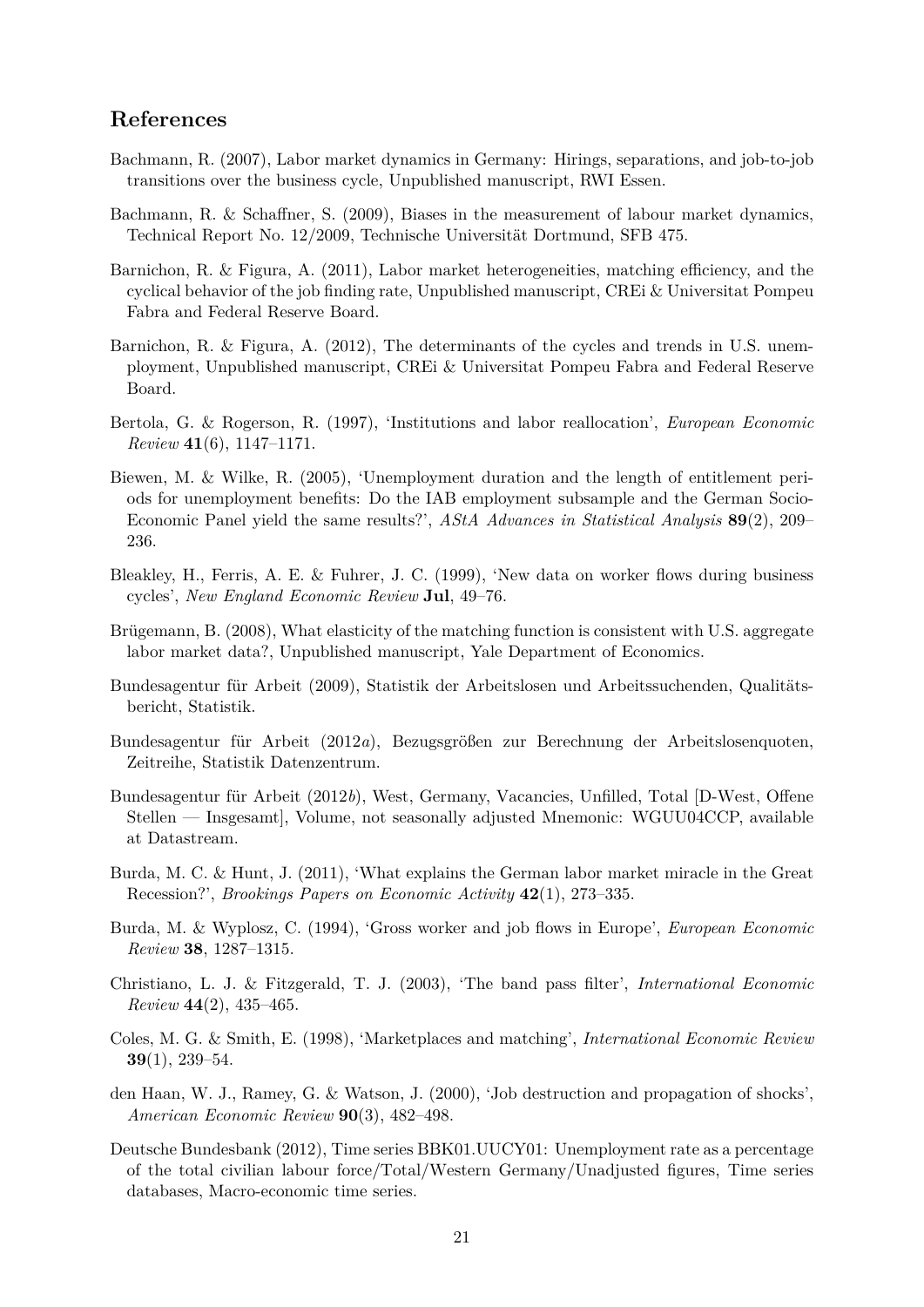- <span id="page-22-17"></span><span id="page-22-16"></span>Ebbinghaus, B. & Eichhorst, W. (2006), Employment regulation and labor market policy in Germany, 1991-2005, IZA Discussion Papers No. 2505, Institute for the Study of Labor.
- <span id="page-22-1"></span>Ehlers, F., Heyer, J. A., Pauly, C., Steinvorth, D. & Zuber, H. (2012), 'Bitter medicine — Belated reforms cut deep in Southern Europe', *Spiegel Online International* **2012**(16). **URL:** *http://t.co/LiEHw4ds*
- <span id="page-22-5"></span>Elsby, M., Hobijn, B. & Şahin, A. (2011), Unemployment dynamics in the OECD, Discussion Papers No. 11-159/3, Tinbergen Institute.
- <span id="page-22-3"></span>Elsby, M. W. L., Michaels, R. & Solon, G. (2009), 'The ins and outs of cyclical unemployment', *American Economic Journal: Macroeconomics* **1**(1), 84–110.
- <span id="page-22-15"></span>Faccini, R. & Rosazza Bondibene, C. (2012), Labour market institutions and unemployment volatility: Evidence from OECD countries, BoE Working Papers No. 461, Bank of England.
- <span id="page-22-0"></span>Fahr, R. & Sunde, U. (2009), 'Did the Hartz reforms speed-up the matching process? A macroevaluation using empirical matching functions', *German Economic Review* **10**, 284–316.
- <span id="page-22-2"></span>Fertig, M., Kluve, J. & Schmidt, C. M. (2007), 'Die makroökonomische Wirkung aktiver Arbeitsmarktpolitik: Eine Panelanalyse auf Ebene regionaler Arbeitsmärkte (the macroeconomic impact of active labor market policy: A longitudinal analysis for regional labor markets)', *Zeitschrift für ArbeitsmarktForschung* **39**(3/4), 575–601.
- <span id="page-22-11"></span>Fujita, S., Nekarda, C. J. & Ramey, G. (2007), The cyclicality of worker flows: New evidence from the SIPP, Working Papers No. 07-5, Federal Reserve Bank of Philadelphia.
- <span id="page-22-12"></span>Fujita, S. & Ramey, G. (2007), The cyclicality of separation and job finding rates, Working Papers No. 07-19, Federal Reserve Bank of Philadelphia.
- <span id="page-22-4"></span>Fujita, S. & Ramey, G. (2009), 'The cyclicality of separation and job finding rates', *International Economic Review* **50**(2), 415–430.
- <span id="page-22-13"></span>Gartner, H., Merkl, C. & Rothe, T. (2012), 'Sclerosis and large volatilities: Two sides of the same coin', *Economics Letters* **117**(1), 106–109.
- <span id="page-22-6"></span>Gomes, P. M. (2011), 'Labour market flows: Facts from the United Kingdom', *Labour Economics* **19**(2), 165–175.
- <span id="page-22-8"></span>Hagedorn, M. & Manovskii, I. (2008), 'The cyclical behavior of equilibrium unemployment and vacancies revisited', *American Economic Review* **98**(4), 1692–1706.
- <span id="page-22-9"></span>Haile, G. A. (2009), The nature and extent of job separations in Germany: Some new evidence from SOEP, SOEPpapers on Multidisciplinary Panel Data Research No. 208, Deutsches Institut für Wirtschaftsforschung.
- <span id="page-22-7"></span>Hairault, J.-O., Le Barbanchon, T. & Sopraseuth, T. (2012), The cyclicality of the separation and job finding rates in France, IZA Discussion Paper No. 6906, Institute for the Study of Labor.
- <span id="page-22-10"></span>Hartmann, M. (2005), Der Übergang von der Arbeitslosen- und Sozialhilfe zur Grundsicherung für Arbeitssuchende, Sonderbericht, Bundesagentur für Arbeit, Nürnberg.
- <span id="page-22-18"></span>Hodrick, R. J. & Prescott, E. C. (1997), 'Postwar U.S. business cycles: An empirical investigation', *Journal of Money, Credit and Banking* **29**(1), 1–16.
- <span id="page-22-14"></span>Hosios, A. J. (1990), 'On the efficiency of matching and related models of search and unemployment', *Review of Economic Studies* **57**(2), 279–298.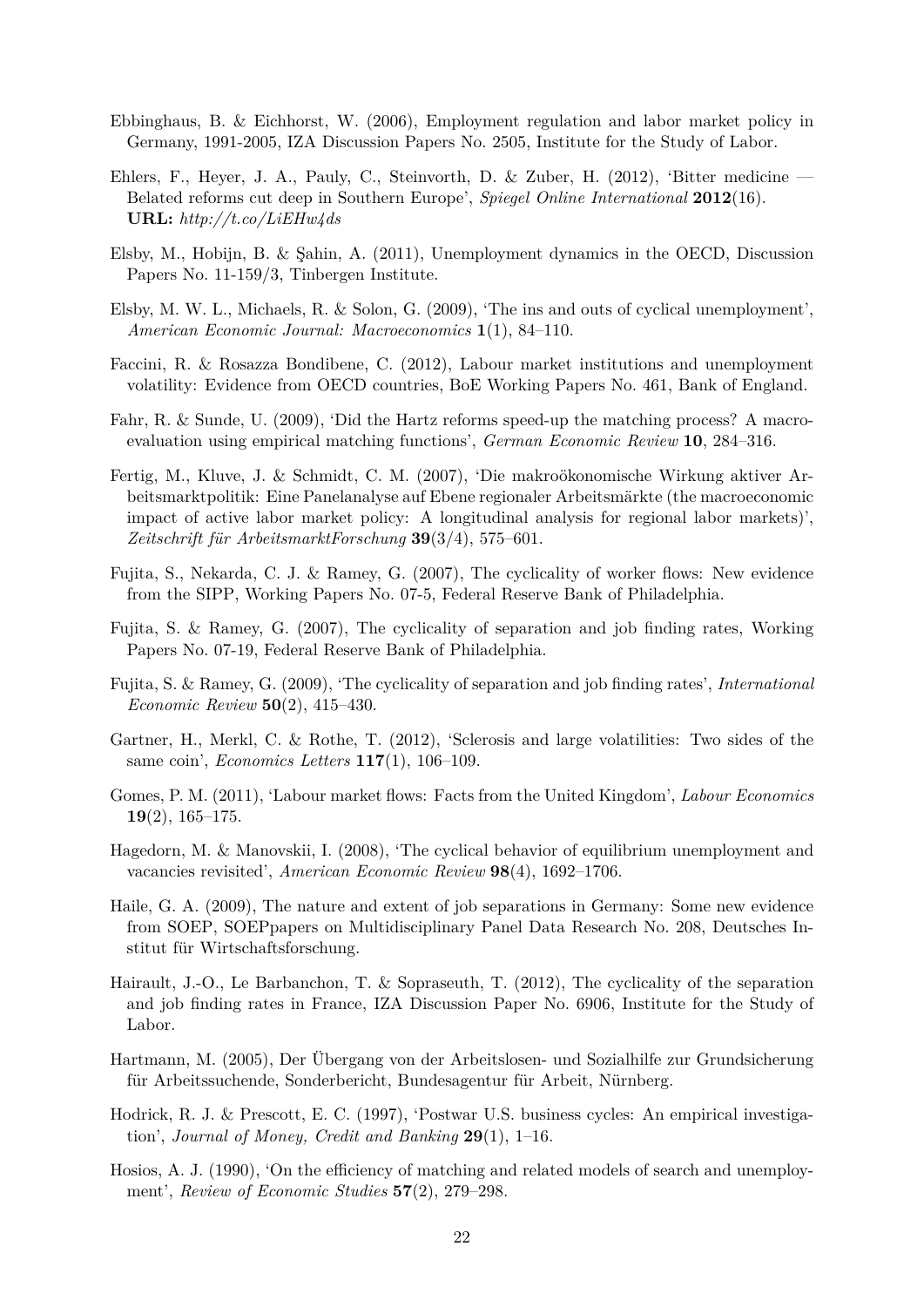- <span id="page-23-0"></span>Jacobi, L. & Kluve, J. (2007), 'Before and after the Hartz reforms: The performance of active labour market policy in Germany', *Zeitschrift für ArbeitsmarktForschung* **40**(1), 45–65.
- <span id="page-23-11"></span>Jürges, H. (2007), 'Unemployment, life satisfaction and retrospective error', *Journal Of The Royal Statistical Society Series A* **170**(1), 43–61.
- <span id="page-23-5"></span>Jung, P. & Kuhn, M. (2011), The era of the U.S.-Europe labor market divide: What can we learn?, MPRA Paper No. 32322, University Library of Munich.
- <span id="page-23-4"></span>Klinger, S. & Rothe, T. (2012), 'The impact of labour market reforms and economic performance on the matching of short-term and long-term unemployed', *Scottish Journal of Political Economy* **59**, 90–114.
- <span id="page-23-6"></span>Klinger, S. & Weber, E. (2012), Decomposing beveridge curve dynamics by correlated unobserved components, Unpublished manuscript, Institute for Employment Research, Nuremberg, and University of Regensburg.
- <span id="page-23-10"></span>Kluve, J., Schaffner, S. & Schmidt, C. M. (2009), Labor force status dynamics in the German labor market - Individual heterogeneity and cyclical sensitivity, Ruhr Economic Papers No. 0139, RWI Essen, RU Bochum, TU Dortmund, Universität Duisburg-Essen.
- <span id="page-23-13"></span>Kraus, F. & Steiner, V. (1998), 'Modelling heaping effects in unemployment duration models — with an application to retrospective event data in the German Socio-Economic Panel', *Jahrbücher für Nationalökonomie und Statistik* **217**, 550–573.
- <span id="page-23-2"></span>Krause, M. U. & Uhlig, H. (2012), 'Transitions in the German labor market: Structure and crisis', *Journal of Monetary Economics* **59**(1), 64–79.
- <span id="page-23-1"></span>Krebs, T. & Scheffel, M. (2010), A macroeconomic model for the evaluation of labor market reforms, ZEW Discussion Papers No. 10-050, Zentrum für Europäische Wirtschaftsforschung.
- <span id="page-23-8"></span>Kroh, M. (2011), Documentation of sample sizes and panel attrition in the German Socio-Economic Panel (SOEP) 1984 - 2010, Data Documentation No. 59, Deutsches Institut für Wirtschaftsforschung.
- <span id="page-23-3"></span>Launov, A. & Wälde, K. (2010), Estimating incentive and welfare effects of non-stationary unemployment benefits, IZA Discussion Papers No. 4958, Institute for the Study of Labor.
- <span id="page-23-17"></span>Möller, J. (2010), 'The German labor market response in the world recession: De-mystifying a miracle', *Zeitschrift für ArbeitsmarktForschung* **42**(4), 325–336.
- <span id="page-23-9"></span>NBER (2010), 'US business cycle expansions and contractions'. **URL:** *http://www.nber.org/cycles/cyclesmain.html*
- <span id="page-23-16"></span>Newey, W. K. & West, K. D. (1987), 'A simple, positive semi-definite, heteroskedasticity and autocorrelation consistent covariance matrix', *Econometrica* **55**(3), 703–708.
- <span id="page-23-14"></span>Nickell, S., Nunziata, L. & Ochel, W. (2005), 'Unemployment in the OECD since the 1960s. What do we know?', *Economic Journal* **115**(500), 1–27.
- <span id="page-23-7"></span>Nordmeier, D. (2012), Worker flows in Germany: Inspecting the time aggregation bias, IAB Discussion Paper No. 12/2012, Institute for Employment Research.
- <span id="page-23-15"></span>OECD (2012), 'OECD indicators of employment protection'. **URL:** *www.oecd.org/employment/protection*
- <span id="page-23-12"></span>Paull, G. (2002), Biases in the reporting of labour market dynamics, IFS Working Papers No. W02/10, Institute for Fiscal Studies.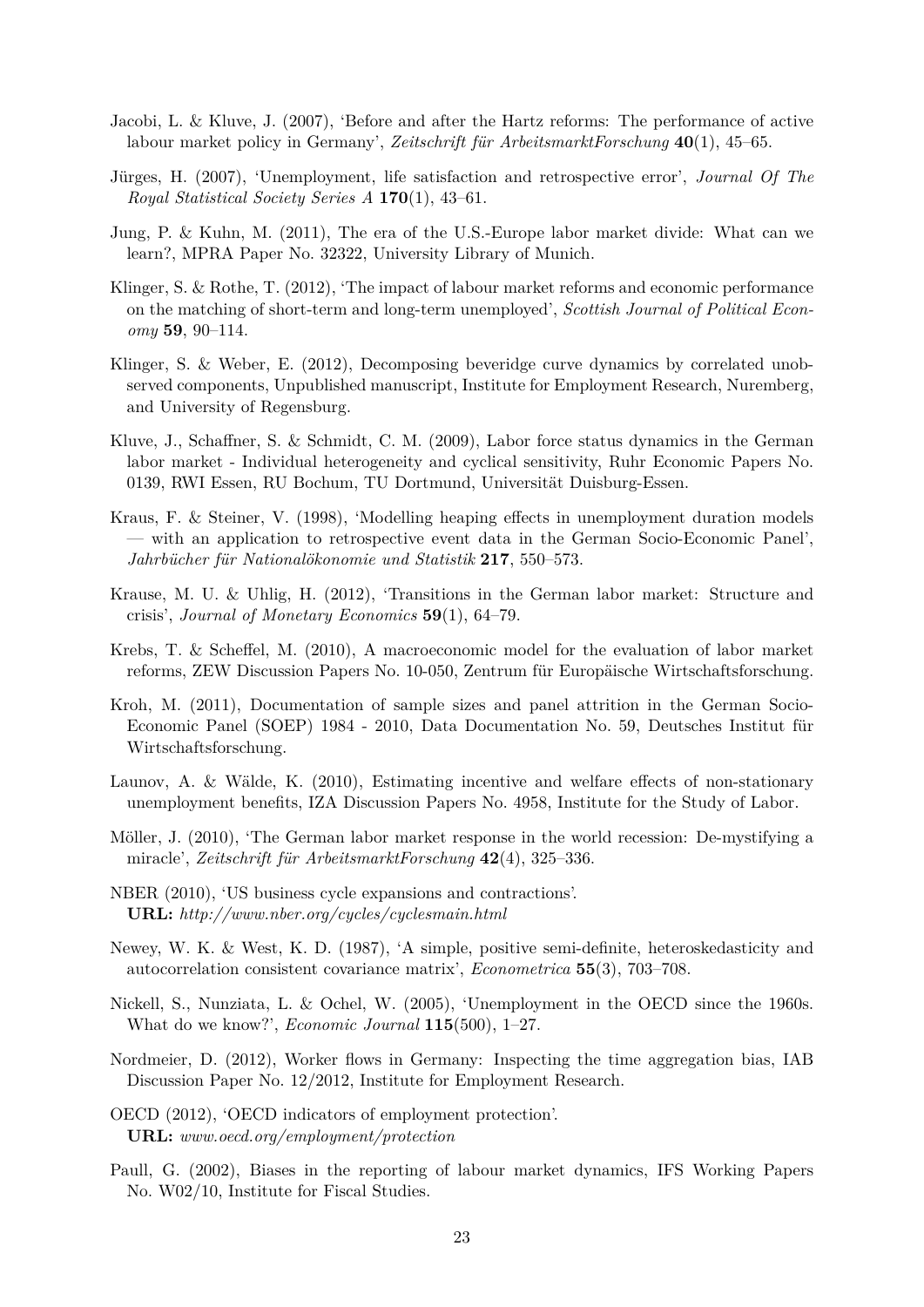- <span id="page-24-3"></span>Petrongolo, B. & Pissarides, C. A. (2001), 'Looking into the black box: A survey of the matching function', *Journal of Economic Literature* **39**(2), 390–431.
- <span id="page-24-7"></span>Petrongolo, B. & Pissarides, C. A. (2008), 'The ins and outs of European unemployment', *American Economic Review* **98**(2), 256–262.
- <span id="page-24-18"></span>Pries, M. (2008), 'Worker heterogeneity and labor market volatility in matching models', *Review of Economic Dynamics* **11**(3), 664–678.
- <span id="page-24-17"></span>Rogerson, R. & Shimer, R. (2011), Search in macroeconomic models of the labor market, *in* O. Ashenfelter & D. Card, eds, 'Handbook of Labor Economics', Vol. 4A of *Handbooks in Economics*, Elsevier, Amsterdam, chapter 7, pp. 619–700.
- <span id="page-24-11"></span>Sachverständigenrat zur Begutachtung der gesamtwirtschaftlichen Entwicklung (2009), *Die Zukunft nicht aufs Spiel setzen, Jahresgutachten 2009/10*, Statistisches Bundesamt, Wiesbaden.
- <span id="page-24-1"></span>Şahin, A., Song, J., Topa, G. & Violante, G. L. (2012), Mismatch unemployment, NBER Working Paper Series No. 18265, National Bureau of Economic Research.
- <span id="page-24-0"></span>Sala, L., Söderstrom, U. & Trigari, A. (2012), Structural and cyclical forces in the labor market during the Great Recession: Cross-country evidence, *in* F. Giavazzi & K. West, eds, 'NBER International Seminar on Macroeconomics 2012', University of Chicago Press, Chicago, IL.
- <span id="page-24-15"></span>Schmidt, C. M. (2000), 'Persistence and the German unemployment problem: Empirical evidences on German labor market flows', *Economie et Statistique* **2/3**, 83–95.
- <span id="page-24-8"></span>Şengül, G. (2012), The ins and outs of unemployment in Turkey, Working Paper No. 12/10, Central Bank of the Republic of Turkey.
- <span id="page-24-16"></span>Shimer, R. (2008), 'The probability of finding a job', *American Economic Review* **98**(2), 268–73.
- <span id="page-24-6"></span>Shimer, R. (2012), 'Reassessing the ins and outs of unemployment', *Review of Economic Dynamics* **15**(2), 127–148.
- <span id="page-24-2"></span>Smith, J. C. (2011), 'The ins and outs of UK unemployment', *Economic Journal* **121**(552), 402– 444.
- <span id="page-24-4"></span>SOEP (2011), 'Socio-Economic Panel (SOEP), Data for years 1984-2010, Version 27'.
- <span id="page-24-12"></span>Statistische Ämter des Bundes und der Länder (2012), Arbeitsmärkte im Wandel, Einmalige Veröffentlichung im Bereich "Nationaleinkommen, Sektorkonten, Arbeitsmarkt", Statistisches Bundesamt.
- <span id="page-24-9"></span>Statistisches Bundesamt (2010), 'Fachserie 1 Bevölkerung und Erwerbstätigkeit, Reihe 4.1.1 Stand und Entwicklung der Erwerbstätigkeit', Wiesbaden. Mikrozensus 2009.
- <span id="page-24-10"></span>Statistisches Bundesamt (2012), 'Bevölkerung nach Beteiligung am Erwerbsleben', Wiesbaden. Ergebnisse des Mikrozensus 1957-2011.
- <span id="page-24-13"></span>Wolff, J. (1998), Selected Topics in Unemployment Duration in two Economies in Transition: East-Germany and Hungary, PhD thesis, European University Institute, Florence, Italy. Chapter 2: Errors of Recall and Retrospectively Collected Unemployment Spell Data of the German Socio-Economic Panel-East.
- <span id="page-24-14"></span>Wolff, J. & Augustin, T. (2003), 'Heaping and its consequences for duration analysis: A simulation study', *Allgemeines Statistisches Archiv* **87**, 59–86.
- <span id="page-24-5"></span>Yashiv, E. (2008), 'U.S. labor market dynamics revisited', *Scandinavian Journal of Economics* **109**(4), 779–806.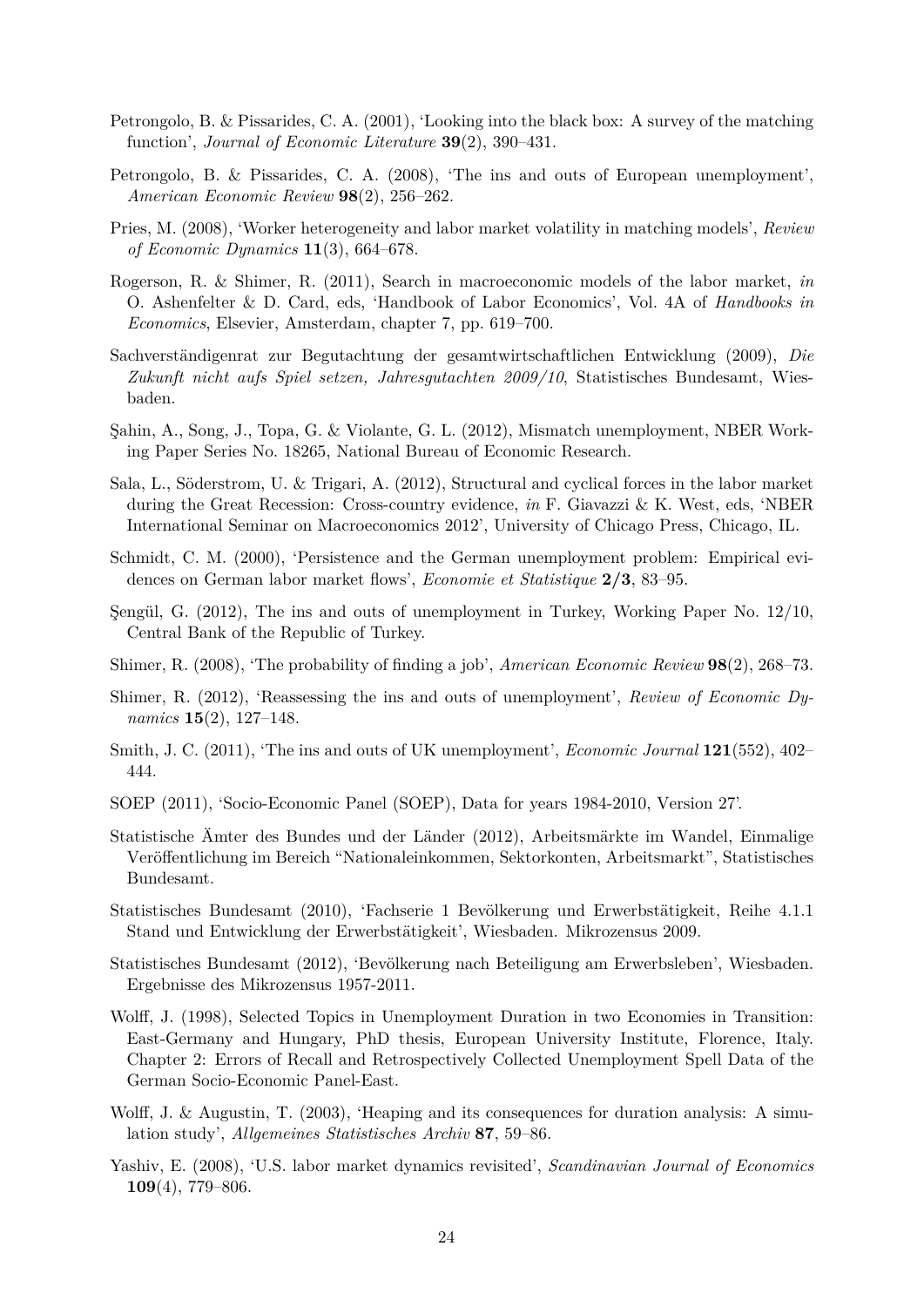# **A Reconciliation Procedure**

# <span id="page-25-0"></span>**A.1 Setting Flags (pseudocode of 02\_rec\_all\_flags.do)**

# **Case 1: Move into Employment**

- C-LFS current year: 'employed'
- C-LFS previous year: 'unemployed' or 'inactivity'

### **Step 1: Check Consistency of C-LFS with JOBCH**

- JOBCH: 'employed, no info if change', 'employment with change' or 'first time employed' [consistent]
- JOBCH: 'not employed', 'employed no change' [inconsistent]

## <span id="page-25-1"></span>**Step 2: Check Consistency of C-LFS with SCJ/ELJ/SLJ**

- SCJ after last interview; ELJ before last interview or 'no last job' [consistent, flag 21]
- both SCJ and SLJ after last interview [consistent, flag 22 and  $22.5$ ]<sup>38</sup>
- SCJ after last interview; SLJ before last interview; ELJ after last interview [inconsistent, flag 8]
- SCJ before last interview [inconsistent, flag 9]
- SCJ 'not applicable' [inconsistent, flag  $10^{39}$

# **Case 2: Remaining Employed**

- C-LFS current year: 'employed'
- C-LFS previous year: 'employed'

### **Step 1: Check Consistency of C-LFS with JOBCH**

- JOBCH: 'employed no change', 'employed, no info if change', 'employment, with change' or 'first time employed' [consistent]
- JOBCH: 'not employed' [inconsistent]

### **Step 2: Check Consistency of C-LFS with SCJ/ELJ/SLJ**

- SCJ/ELJ/SLJ: no job change since last interview [consistent, flag 20]
- SCJ before last interview [consistent, flag 23]
- SCJ at last interview [consistent, flag 24]
- SCJ after last interview; ELJ after last interview [consistent, flags 25 and 26]
- SCJ before last interview; ELJ after last interview [consistent, flag 27]

<sup>&</sup>lt;sup>38</sup>Following our assumption that JOBCH is more reliable than SCJ/SLJ, we regard the pattern as 'consistent', even if JOBCH is equal to 'first time employed'.

<sup>&</sup>lt;sup>39</sup>The label 'not applicable' is not equivalent to 'missing'. Thus, 'not applicable' is not consistent with the C-LFS entry. Note, however, that we do not apply this rule prior to 1990 since we have very little information on SCJ for the years 1986 through 1989.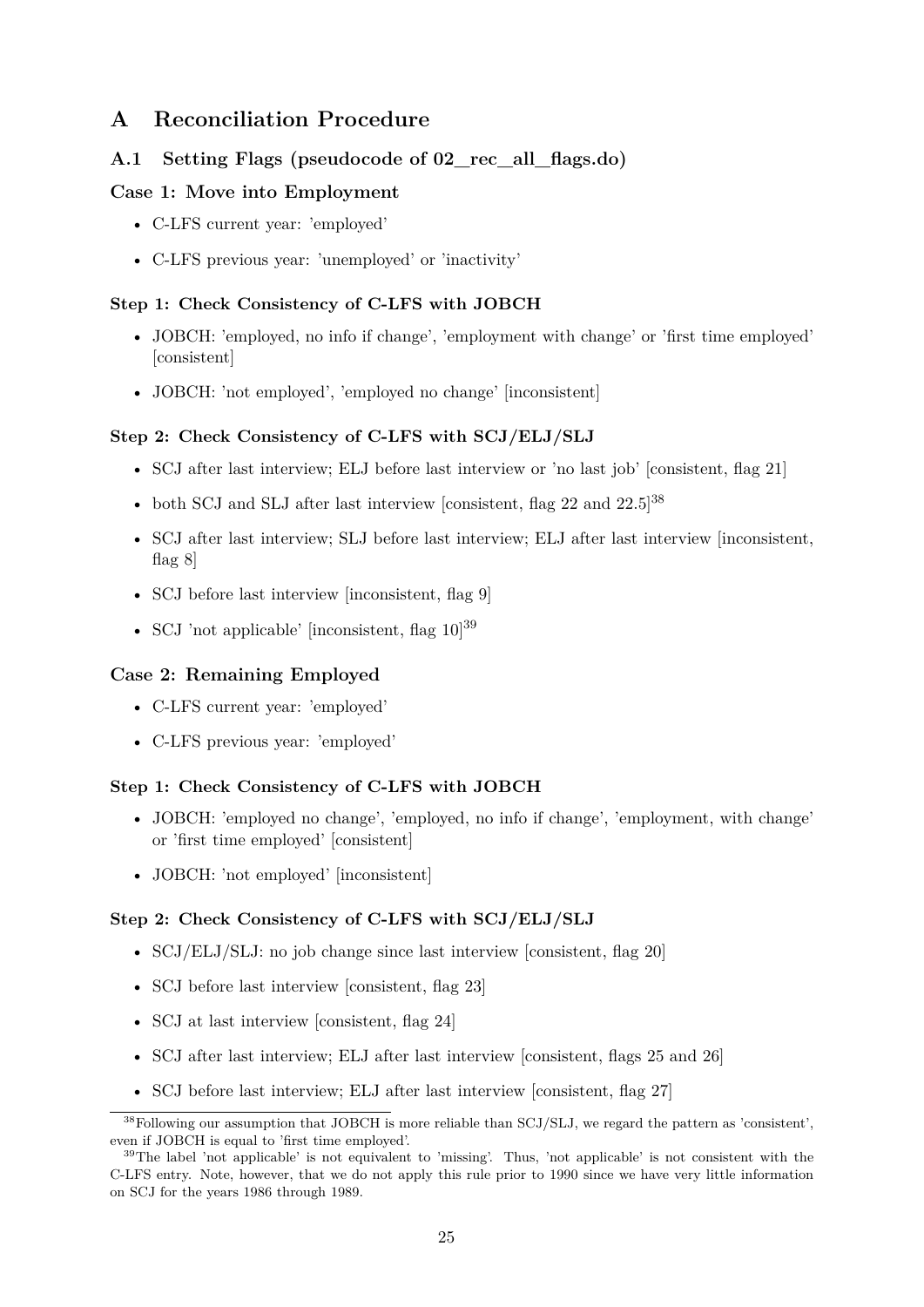- SCJ after last interview; ELJ does not exist or ELJ before last interview [inconsistent, flag 11]
- SCJ before last interview; ELJ before last interview; JOBCH 'employment, with change' [inconsistent, flag 12]
- SCJ 'not applicable' [inconsistent, flag  $13$ ]<sup>40</sup>

#### **Step 3: Check Consistency of JOBCH 'first time employed'**

- JOBCH 'first time employed'; C-LFS previous year 'employed' [inconsistent, flag  $14^{141}$
- JOBCH 'first time employed' C-LFS previous year 'employed'; SCJ up to two months before last interview and there was no last job [consistent, overwrite flag 14 with flag  $28^{142}$

### **Case 3: Currently not Employed**

- C-LFS current year: 'unemployed' or 'inactivity'
- C-LFS previous year: 'employed' or 'unemployed' or 'inactivity'

### **Step 1: Check Consistency of C-LFS with JOBCH**

- JOBCH: 'not employed' [consistent]
- JOBCH: 'employed no change', 'employed, no info if change', 'employed, with change' and 'first time employed' [inconsistent]

### **Step 2: Check Consistency of C-LFS with SCJ/ELJ/SLJ**

- SLJ after last interview; ELJ after last interview [consistent, flag 30]
- C-LFS previous year 'employed'; SLJ before last interview; ELJ after last interview [consistent, flag 31]
- ELJ before last interview or there was no last job [consistent, flag 32]
- SLJ 'missing', ELJ exists [consistent, flag 33]
- ELJ 'missing' [inconsistent, flag 15]
- SCJ exists [inconsistent, flag 16]
- SLJ before last interview, ELJ after last interview; C-LFS of the previous year is 'unemployed' or 'inactivity' [inconsistent, flag 17]
- ELJ before last interview or there was no last job; C-LFS of the previous year is 'employed' [inconsistent, flag 18]

 $40$ See Footnote [\(39\)](#page-25-1).

<sup>41</sup>JOBCH 'first time employed' refers to the first employment spell of an individual that started between the last and the current interview. Thus, by definition, an individual cannot be employed at the time of the last interview.

<sup>&</sup>lt;sup>42</sup>The pattern is inconsistent, but tolerated as the current job is indeed the first employment spell of the individual that started at most two month before the last interview.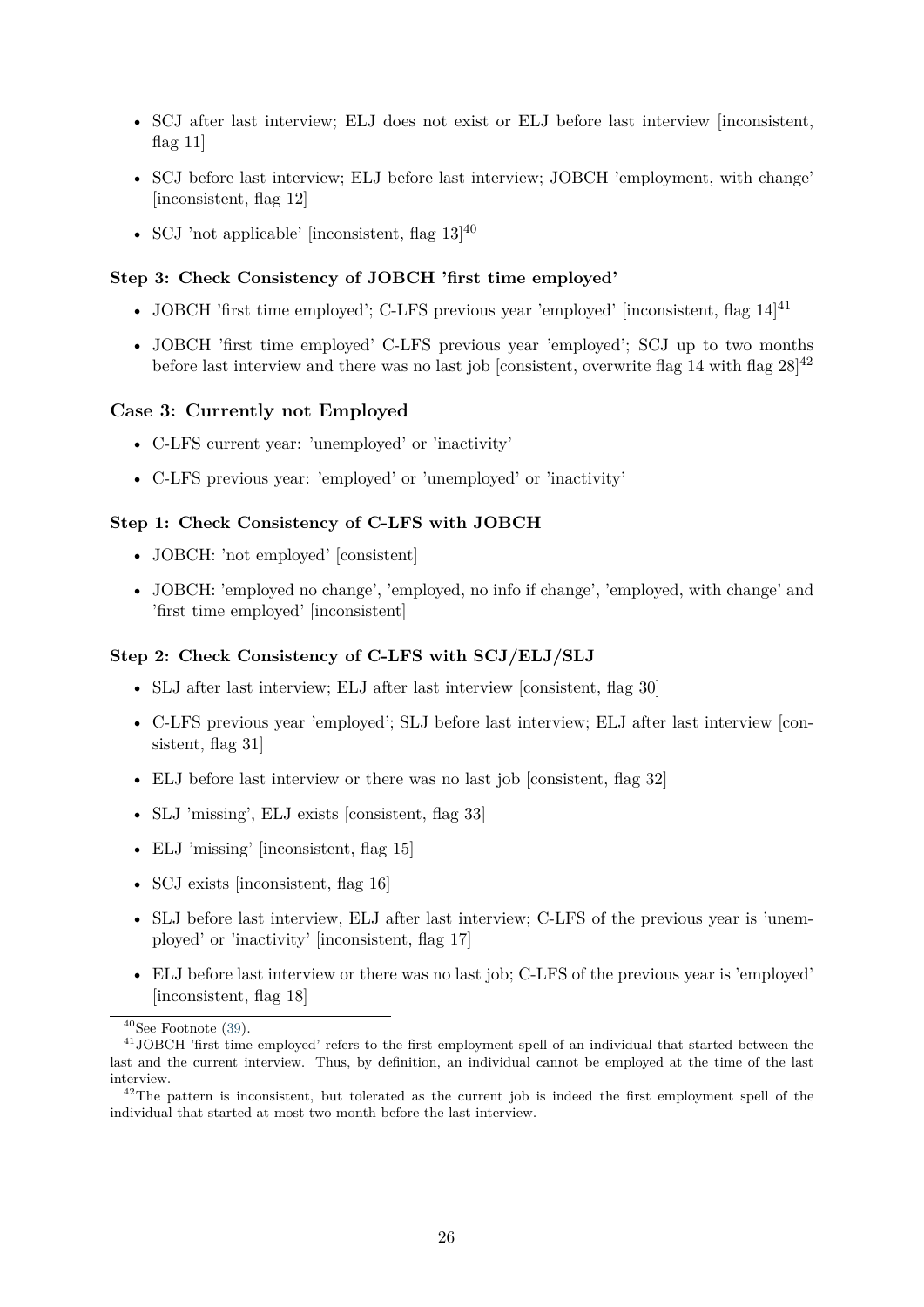# <span id="page-27-0"></span>**A.2 Treatment of Calendar Data (pseudocode of 03\_reconciliation.do)**

- Delete all observations in 1983 (we do not have any C-LFS entries for 1983 and, thus, can not perform the reconciliation procedure).
- Keep observations with at least two consecutive interviews only.
- Flags 2-4, 8, 9, 16, 17, 18: Change all entries in the calendar file to 'missing' between the previous and the current interview including the month of the current interview.
- Flags 5-7, 10-15: Leave everything unchanged.
- Flags 20, 23, 24, 25, 27 and 28: Set the entries in the calendar file between the previous and the current interview including the month of the current interview — to 'employed' if we can observe at least 6 months of consecutive employment in the calendar data, H-LFS.
- All other flags: We first check whether SCJ and/or ELJ (or any other information available) corresponds to the pattern in the calendar data, H-LFS. We allow for deviations in H-LFS by plus/minus two months. If there is no corresponding pattern, we delete all observations from the last interview to the current interview. If there is a corresponding pattern, we proceed as follows: If, for example, SCJ corresponds to the start of an employment spell in the calendar data, H-LFS, we assign the value 'employment' from the starting point of the employment spell in H-LFS until the month of the interview.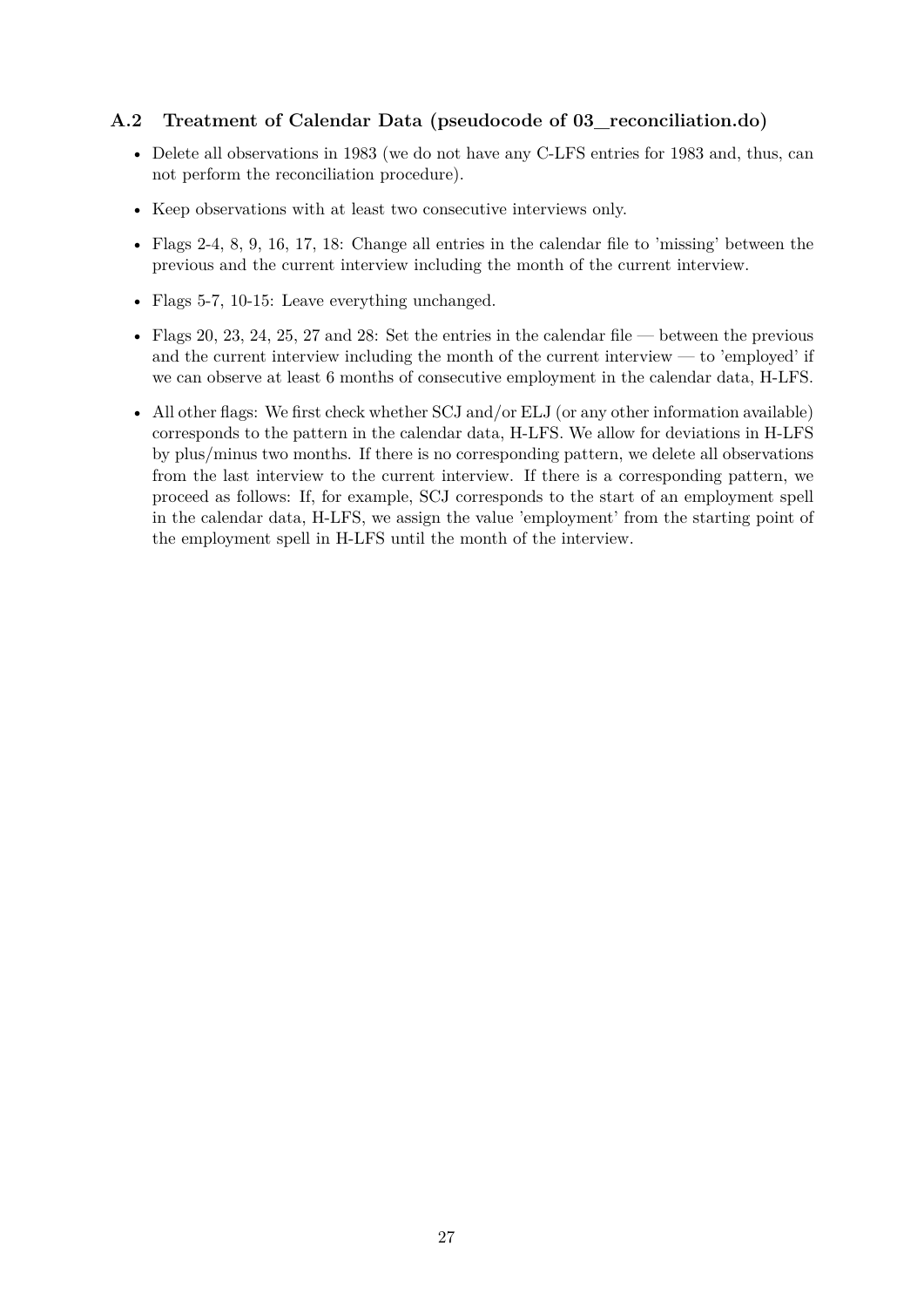# <span id="page-28-0"></span>**B Coding Rules**

| SOEP label for spell type in the "artkalen" file | re-coded           |
|--------------------------------------------------|--------------------|
| Full-Time Employment                             | Employment $(E)$   |
| Short Work Hours                                 | Employment $(E)$   |
| Part-Time Employment                             | Employment $(E)$   |
| Vocational Training                              | Employment $(E)$   |
| Unemployment                                     | Unemployment $(U)$ |
| Retired                                          | Inactivity $(I)$   |
| Maternity Leave                                  | Inactivity $(I)$   |
| School, College                                  | Inactivity $(I)$   |
| Military, Community Service                      | Inactivity $(I)$   |
| Housewife, Husband                               | Inactivity $(I)$   |
| Second Job                                       | Employment $(E)$   |
| Other                                            | Inactivity $(I)$   |
| First Job Training, Apprenticeship               | Employment $(E)$   |
| Continuing Education, Retraining                 | Inactivity $(I)$   |
| Mini-Job (up to $400 \text{ Euro/month}$ )       | Employment $(E)$   |
| Gap                                              | Gap                |

**Table 1:** Re-coding of [SOEP](#page-24-4) spell types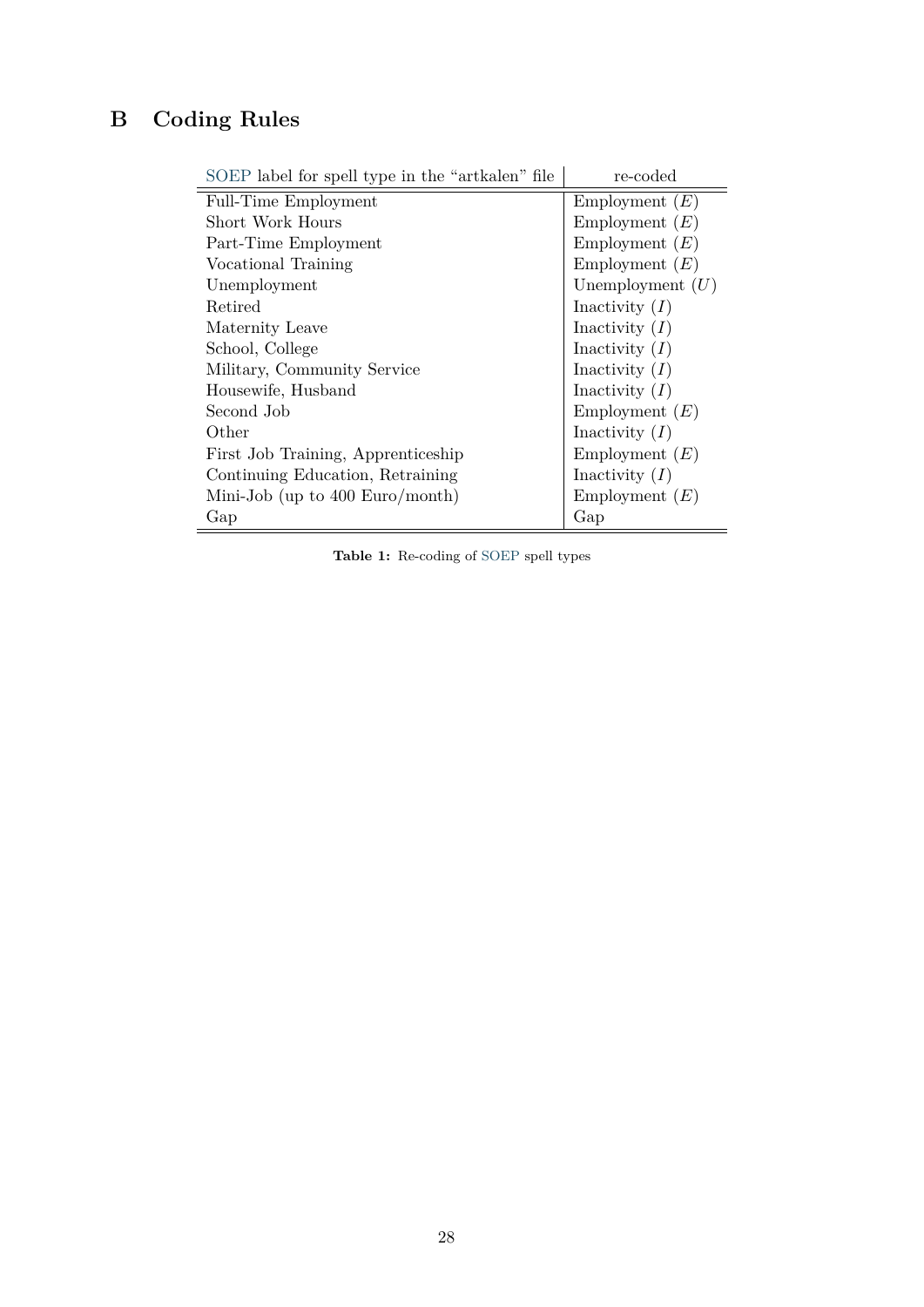# <span id="page-29-0"></span>**C Mathematical Details**

$$
\Delta u_t = \Delta \bar{u}_t \frac{(s_{t-1} + f_{t-1})(s_t + f_t)}{(s_t + f_t)^2 + (s_{t-1} + f_{t-1})} + \Delta u_{t-1} \frac{(s_t + f_t)}{(s_t + f_t)^2 + (s_{t-1} + f_{t-1})}
$$
\n
$$
\Delta u_t = \frac{\Delta \bar{u}_t}{\bar{u}_{t-1}} \frac{s_{t-1}(s_t + f_t)}{(s_t + f_t)^2 + (s_{t-1} + f_{t-1})} + \Delta u_{t-1} \frac{(s_t + f_t)}{(s_t + f_t)^2 + (s_{t-1} + f_{t-1})}
$$
\n
$$
\Delta u_t = \frac{\Delta \bar{u}_t}{\bar{u}_{t-1}} F_t + \Delta u_{t-1} G_t
$$
\n
$$
\Delta \bar{u}_t = \bar{C}_t^S - \bar{C}_t^F
$$
\n
$$
\Delta u_t = (\bar{C}_t^S - \bar{C}_t^F) F_t + \Delta u_{t-1} G_t
$$
\n
$$
\Delta u_t = (\bar{C}_t^S - \bar{C}_t^F) F_t + \left[ F_{t-1} \left( \bar{C}_{t-1}^S - \bar{C}_{t-1}^F \right) + G_{t-1} \Delta u_{t-2} \right] G_t
$$
\n
$$
\Delta u_t = F_t \bar{C}_t^S + \sum_{i=1}^{\infty} F_{t-i} \bar{C}_{t-i}^S \left( \prod_{k=0}^{i-1} G_{t-k} \right) - F_t \bar{C}_t^F - \sum_{i=1}^{\infty} F_{t-i} \bar{C}_{t-i}^F \left( \prod_{k=0}^{i-1} G_{t-k} \right)
$$
\n
$$
\bar{C}_t^S
$$
\n
$$
C_t^S = F_t \bar{C}_t^S + G_t C_{t-1}^S
$$
\n
$$
C_t^F = - F_t \bar{C}_t^F - G_t C_{t-1}^F
$$
\n
$$
\Delta u_t = C_t^S + C_t^F
$$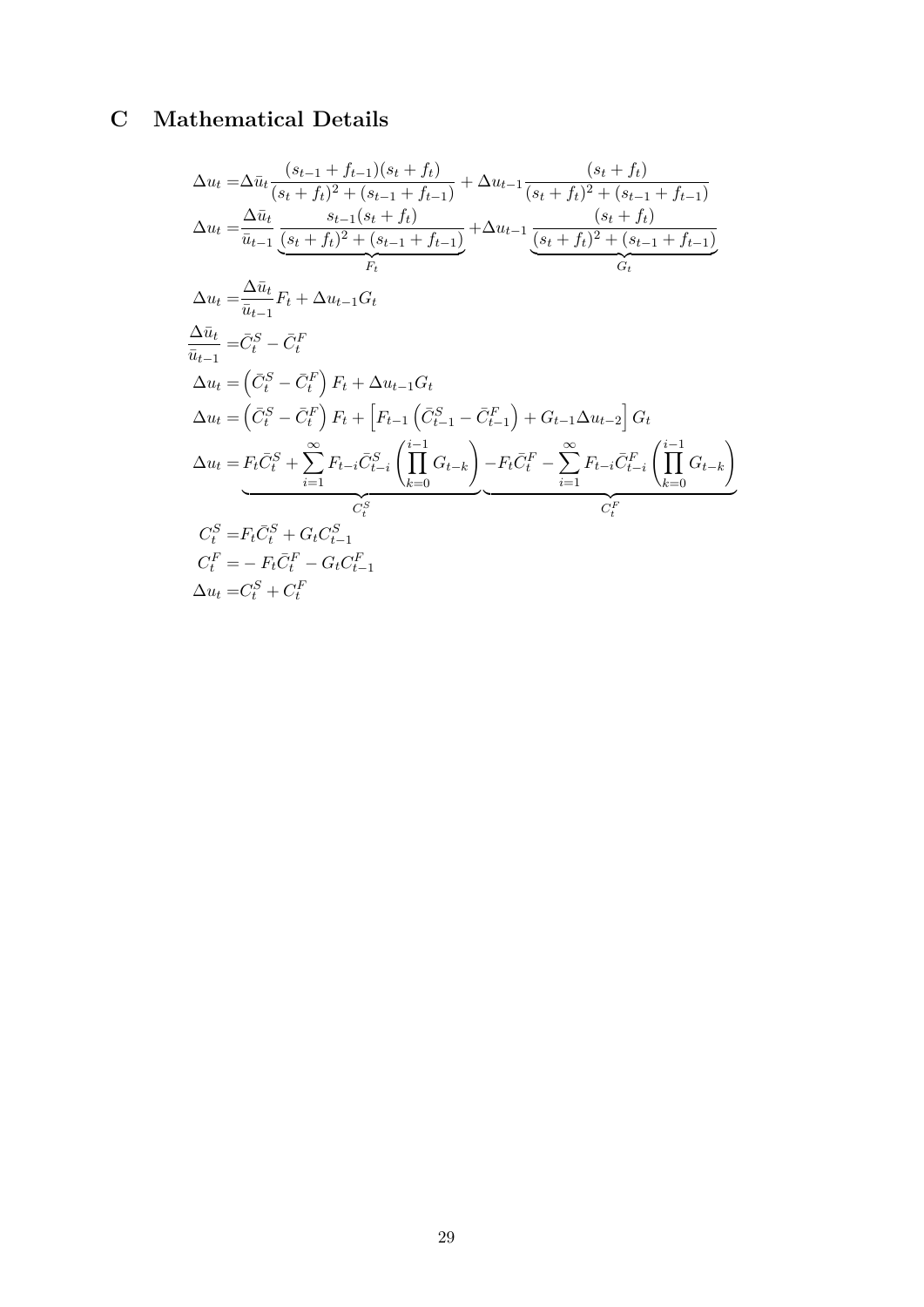# **D Results — Tables**

|                  | Full<br>Sample | German<br>Sample | Foreigners | Males   | Females    | Young   | Prime-Age | Old     | Low<br>Skilled | High<br>Skilled |
|------------------|----------------|------------------|------------|---------|------------|---------|-----------|---------|----------------|-----------------|
| $\boldsymbol{N}$ | 9,044          | 7,577            | ,467       | 3,720   | 3,857      | 1,599   | 3,808     | 2,169   | 4,816          | 2,756           |
| U                | $5.3\%$        | 4.6%             | $12.1\%$   | $4.1\%$ | 5.4%       | $5.0\%$ | 3.4%      | 7.0%    | $5.9\%$        | $2.5\%$         |
| S                | $0.3\%$        | $0.3\%$          | 0.4%       | $0.3\%$ | $0.3\%$    | 0.5%    | $0.3\%$   | 0.3%    | $0.3\%$        | 0.3%            |
| $\boldsymbol{F}$ | $6.2\%$        | 7.1%             | 2.7%       | 7.4%    | $6.6\%$    | 10.2%   | $8.5\%$   | $3.0\%$ | $5.2\%$        | 13.8%           |
| EU               | $0.3\%$        | $0.3\%$          | $0.3\%$    | $0.3\%$ | $0.2\%$    | 0.4%    | $0.2\%$   | $0.2\%$ | $0.3\%$        | $0.3\%$         |
| EIU              | $0.1\%$        | $0.1\%$          | 0.1%       | $0.0\%$ | $0.1\%$    | $0.1\%$ | $0.0\%$   | $0.0\%$ | $0.0\%$        | $0.0\%$         |
| UE               | $5.1\%$        | 5.9%             | $1.8\%$    | $6.7\%$ | 5.2%       | $8.6\%$ | 7.8%      | $2.7\%$ | 4.0%           | 11.1\%          |
| UIE              | $1.1\%$        | $1.1\%$          | $0.9\%$    | $0.7\%$ | $1.4\%$    | $1.6\%$ | 0.8%      | $0.3\%$ | $1.2\%$        | 2.8%            |
|                  |                |                  |            |         | $\sqrt{2}$ |         |           |         |                |                 |

# **D.1 Descriptive Statistics — First Moments**

**(a)** West-Germany

<span id="page-30-0"></span>

|       | Full<br>Sample | $***$<br>$***$ | ***   | Males    | Females | Young   | Prime-Age | Old     | Low<br>Skilled | High<br>Skilled |
|-------|----------------|----------------|-------|----------|---------|---------|-----------|---------|----------------|-----------------|
| N     | 67,045         | $***$          | $***$ | 32,286   | 34,759  | 12,669  | 37,598    | 16,045  | 46,582         | 20,429          |
| U     | $5.6\%$        |                |       | 5.7%     | 5.5%    | 11.6%   | 4.7%      | $3.6\%$ | 7.1%           | 2.8%            |
| S     | $3.0\%$        |                |       | 3.1%     | 2.9%    | 7.6%    | 2.3%      | 1.8%    | 3.7%           | 1.6%            |
| $\,F$ | $60.5\%$       |                |       | $60.5\%$ | 57.8%   | 66.2%   | 54.6%     | 57.3%   | 56.1%          | 66.6%           |
| EU    | $2.0\%$        |                |       | $2.3\%$  | 1.7%    | $4.2\%$ | 1.7%      | 1.2%    | $2.6\%$        | 1.2%            |
| EIU   | $0.9\%$        |                |       | $0.8\%$  | 1.1%    | $3.4\%$ | $0.6\%$   | $0.6\%$ | $1.1\%$        | 0.3%            |
| UE    | 43.2%          |                |       | 47.2%    | 39.4%   | 49.8%   | 39.6%     | 37.1\%  | 41.1%          | 59.7%           |
| UIE   | $17.3\%$       |                |       | 13.4%    | 18.5%   | 16.4%   | 14.9%     | 20.2%   | 15.0%          | $6.9\%$         |

**(b)** United States

**Table 2:** The table shows the means of the unemployment rate and the corresponding transition rates for West-Germany and the United States, respectively.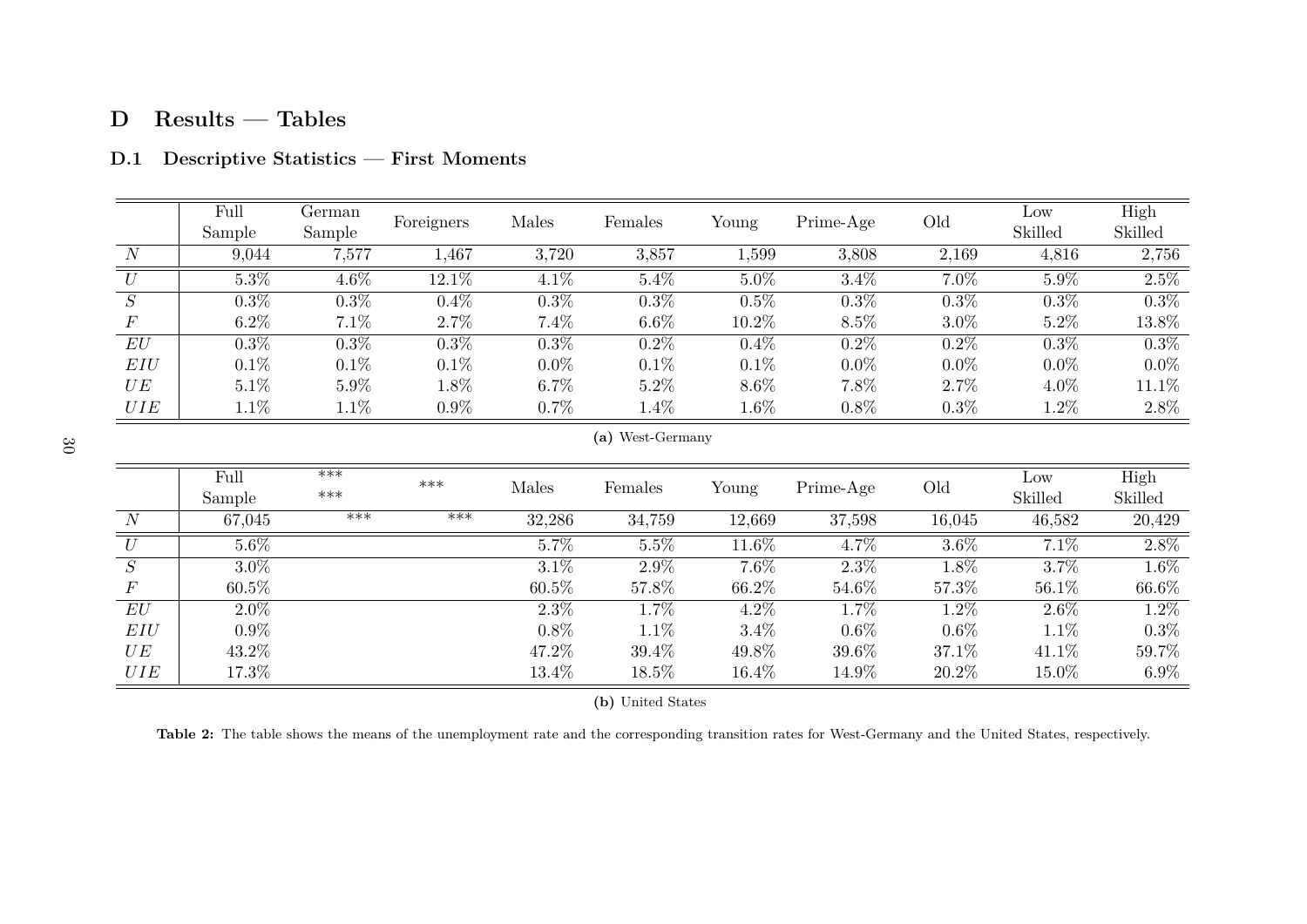|                        | Full<br>Sample | German<br>Sample | Foreigners | Males   | Females          | Young   | Prime-Age | Old     | Low<br>Skilled | High<br>Skilled |
|------------------------|----------------|------------------|------------|---------|------------------|---------|-----------|---------|----------------|-----------------|
| $\sigma(U)$            | $8.6\%$        | $9.1\%$          | $8.6\%$    | $9.1\%$ | 11.0%            | 11.0%   | 11.6%     | $8.8\%$ | $9.1\%$        | 14.0%           |
| $\overline{\sigma(S)}$ | 11.8%          | 12.3%            | 20.1%      | 11.4%   | 17.5%            | 11.7%   | 13.6%     | 20.9%   | 14.1\%         | 16.1%           |
| $\sigma(F)$            | $8.3\%$        | 8.3%             | 20.9%      | 11.4%   | $10.5\%$         | 12.5%   | 12.3%     | 20.4%   | 10.9%          | 12.4%           |
| $\sigma(EU)$           | 11.3%          | 11.3%            | 22.3%      | 11.4%   | 17.8%            | 12.2%   | $13.5\%$  | 20.2%   | 13.5%          | 17.1%           |
| $\sigma(EIU)$          | 21.2%          | 24.5%            | 58.0%      | 26.1%   | 25.9%            | 37.7%   | 31.9%     | 78.2%   | 32.3%          | 30.7%           |
| $\sigma(UE)$           | $9.6\%$        | $9.6\%$          | 23.0%      | 13.0%   | 12.7%            | 13.7%   | 14.6%     | 22.6%   | 12.7%          | 13.1%           |
| $\sigma(UIE)$          | 17.2%          | 17.4%            | 43.3%      | 27.3%   | 25.5%            | 33.7%   | 28.6%     | 28.3%   | 19.9%          | 34.3%           |
|                        |                |                  |            |         | (a) West-Germany |         |           |         |                |                 |
|                        | Full           | $***$            | $***$      |         |                  |         |           |         | Low            | High            |
|                        | Sample         | $***$            |            | Males   | Females          | Young   | Prime-Age | Old     | Skilled        | Skilled         |
| $\overline{\sigma(U)}$ | $9.9\%$        |                  |            | 11.3%   | 8.3%             | $7.2\%$ | $11.3\%$  | 12.1%   | $9.3\%$        | 12.3%           |
| $\overline{\sigma(S)}$ | $2.8\%$        |                  |            | $4.1\%$ | $2.4\%$          | $2.3\%$ | 3.9%      | 4.8%    | $2.6\%$        | $4.5\%$         |
| $\sigma(F)$            | 10.2%          |                  |            | 10.8%   | $9.7\%$          | 8.9%    | 10.6%     | 12.1%   | 10.0%          | 12.3%           |
| $\sigma(EU)$           | 3.5%           |                  |            | 4.9%    | $3.0\%$          | 3.0%    | $4.6\%$   | $5.5\%$ | $3.6\%$        | 4.8%            |

# **D.2 Descriptive Statistics — Second Moments**

**(b)** United States

2.3% 3.1% 2.8% 3.8% 2.6% 5.2% 2.4% 5.4%

 $\begin{array}{ccccccc} \text{9.3\%} & \text{9.3\%} & \text{10.6\%} & \text{8.6\%} & \text{7.8\%} & \text{11.1\%} & \text{11.6\%} & \text{9.8\%} & \text{11.3\%} \end{array}$ 

 $) \quad | \qquad 10.7\% \qquad \qquad 11.0\% \qquad \qquad 10.5\% \qquad \qquad 9.8\% \qquad \qquad 10.6\% \qquad \qquad 12.7\% \qquad \qquad 10.3\% \qquad \qquad 12.6\%$ 

 $5.4\%$ 

 $12.6\%$ 

 $11.3\%$ 

<span id="page-31-0"></span>Table 3: The table shows the standard deviations of the unemployment rate and the corresponding transition rates for West-Germany and the United States, respectively. In order to facilitate comparison with the literature, all time series are time-aggregated to <sup>a</sup> quarterly frequency and de-trended using the Hodrick & [Prescott](#page-22-17) ([1997\)](#page-22-17) filter with $\lambda = 1600.$ 

 $\sigma(EIU)$ 

 $\sigma(UE)$ 

 $\sigma(UIE)$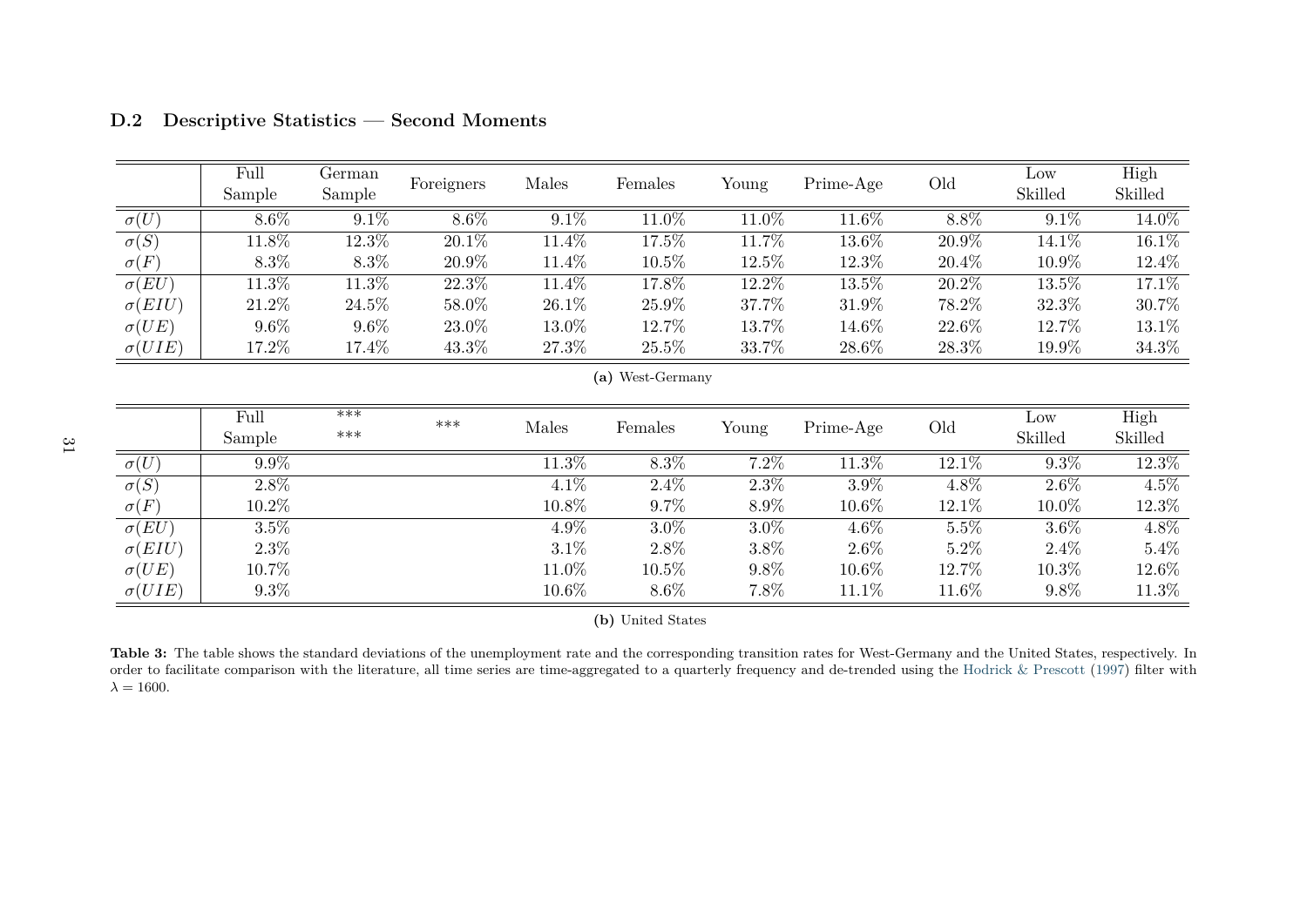|                         | Full       | German     |            |            |                  |                            |            |               | Low        | High       |
|-------------------------|------------|------------|------------|------------|------------------|----------------------------|------------|---------------|------------|------------|
|                         | Sample     | Sample     | Foreigners | Males      | Females          | Young                      | Prime-Age  | Old           | Skilled    | Skilled    |
| $\beta^U$               | 0.83(0.03) | 0.81(0.03) | 0.61(0.03) | 0.72(0.03) | 0.78(0.03)       | $\overline{0.77}$ $(0.02)$ | 0.70(0.03) | 0.68(0.05)    | 0.69(0.03) | 0.74(0.03) |
| $\overline{\beta^S}$    | 0.59(0.02) | 0.60(0.02) | 0.57(0.03) | 0.58(0.02) | 0.62(0.03)       | 0.45(0.03)                 | 0.57(0.02) | 0.60(0.03)    | 0.55(0.02) | 0.56(0.03) |
| $\beta^F$               | 0.40(0.02) | 0.38(0.02) | 0.38(0.03) | 0.40(0.02) | 0.38(0.03)       | 0.53(0.03)                 | 0.42(0.02) | 0.33(0.03)    | 0.42(0.02) | 0.44(0.03) |
| $\beta$ EU              | 0.47(0.02) | 0.46(0.02) | 0.52(0.03) | 0.55(0.02) | 0.46(0.02)       | 0.37(0.03)                 | 0.47(0.02) | 0.51(0.03)    | 0.46(0.02) | 0.51(0.03) |
| $\beta$ <i>EIU</i>      | 0.12(0.01) | 0.15(0.01) | 0.05(0.01) | 0.03(0.01) | 0.16(0.02)       | 0.08(0.02)                 | 0.10(0.01) | 0.10(0.01)    | 0.09(0.01) | 0.05(0.01) |
| $\beta$ UE              | 0.31(0.01) | 0.32(0.02) | 0.13(0.03) | 0.34(0.02) | 0.28(0.02)       | 0.42(0.03)                 | 0.41(0.02) | 0.36(0.03)    | 0.31(0.02) | 0.34(0.03) |
| $\beta$ UIE             | 0.09(0.02) | 0.06(0.02) | 0.24(0.03) | 0.07(0.02) | 0.10(0.02)       | 0.11(0.03)                 | 0.01(0.02) | $-0.02(0.03)$ | 0.11(0.02) | 0.10(0.03) |
|                         |            |            |            |            | (a) West-Germany |                            |            |               |            |            |
|                         |            |            |            |            |                  |                            |            |               |            |            |
|                         | Full       | $***$      | $***$      | Males      |                  |                            | Prime-Age  |               | Low        | High       |
|                         | Sample     | $***$      |            |            | Females          | Young                      |            | Old           | Skilled    | Skilled    |
| $\beta^U$               | 0.98(0.01) |            |            | 1.00(0.01) | 0.89(0.01)       | 0.89(0.03)                 | 0.98(0.01) | 0.89(0.02)    | 0.98(0.01) | 0.93(0.01) |
| $\overline{\beta^S}$    | 0.20(0.01) |            |            | 0.27(0.01) | 0.10(0.02)       | 0.13(0.03)                 | 0.26(0.01) | 0.28(0.02)    | 0.19(0.01) | 0.26(0.02) |
| $\beta^F$               | 0.80(0.01) |            |            | 0.73(0.01) | 0.90(0.02)       | 0.87(0.03)                 | 0.74(0.01) | 0.72(0.02)    | 0.81(0.01) | 0.74(0.02) |
| $\overline{\beta^{EU}}$ | 0.19(0.01) |            |            | 0.23(0.01) | 0.10(0.02)       | 0.07(0.02)                 | 0.22(0.01) | 0.22(0.02)    | 0.18(0.01) | 0.23(0.02) |
| $\beta$ <i>EIU</i>      | 0.02(0.01) |            |            | 0.04(0.01) | 0.00(0.01)       | 0.06(0.02)                 | 0.04(0.00) | 0.06(0.01)    | 0.00(0.01) | 0.03(0.01) |
| $\beta U E$             | 0.63(0.01) |            |            | 0.56(0.01) | 0.62(0.02)       | 0.67(0.02)                 | 0.53(0.01) | 0.48(0.02)    | 0.59(0.01) | 0.66(0.02) |

<span id="page-32-2"></span><span id="page-32-1"></span>**D.3 Dynamic Decomposition — Difference Specification**

**(b)** United States

 $\begin{array}{llll} E&=&0.16\,\, (0.01) \qquad \qquad & 0.17\,\, (0.01)&~~0.27\,\, (0.02)&~~0.19\,\, (0.02)&~~0.21\,\, (0.01)&~~0.24\,\, (0.02)&~~0.22\,\, (0.01)&~~0.08\,\, (0.02)&~~0.00&~~0.01&~~0.01&~~0.02&~~0.01&~~0.02&~~0.02&~~0.01&~~0.02&~~0.01&~~0.02&~~0.02&~~0.01&~~0.02&~~0.02&~~$ 

 $0.08(0.02)$ 

<span id="page-32-0"></span>**Table 4:** The table summarizes the dynamic contributions of changes in the total inflow rate and the total outflow rate to the variability in the actual unemployment rate. The  $\beta^X$  value is equivalent to the coefficient of an univariate regression of  $X_t$  on  $U_t$ , which we use to compute the standard errors.

 $\beta$ *UIE*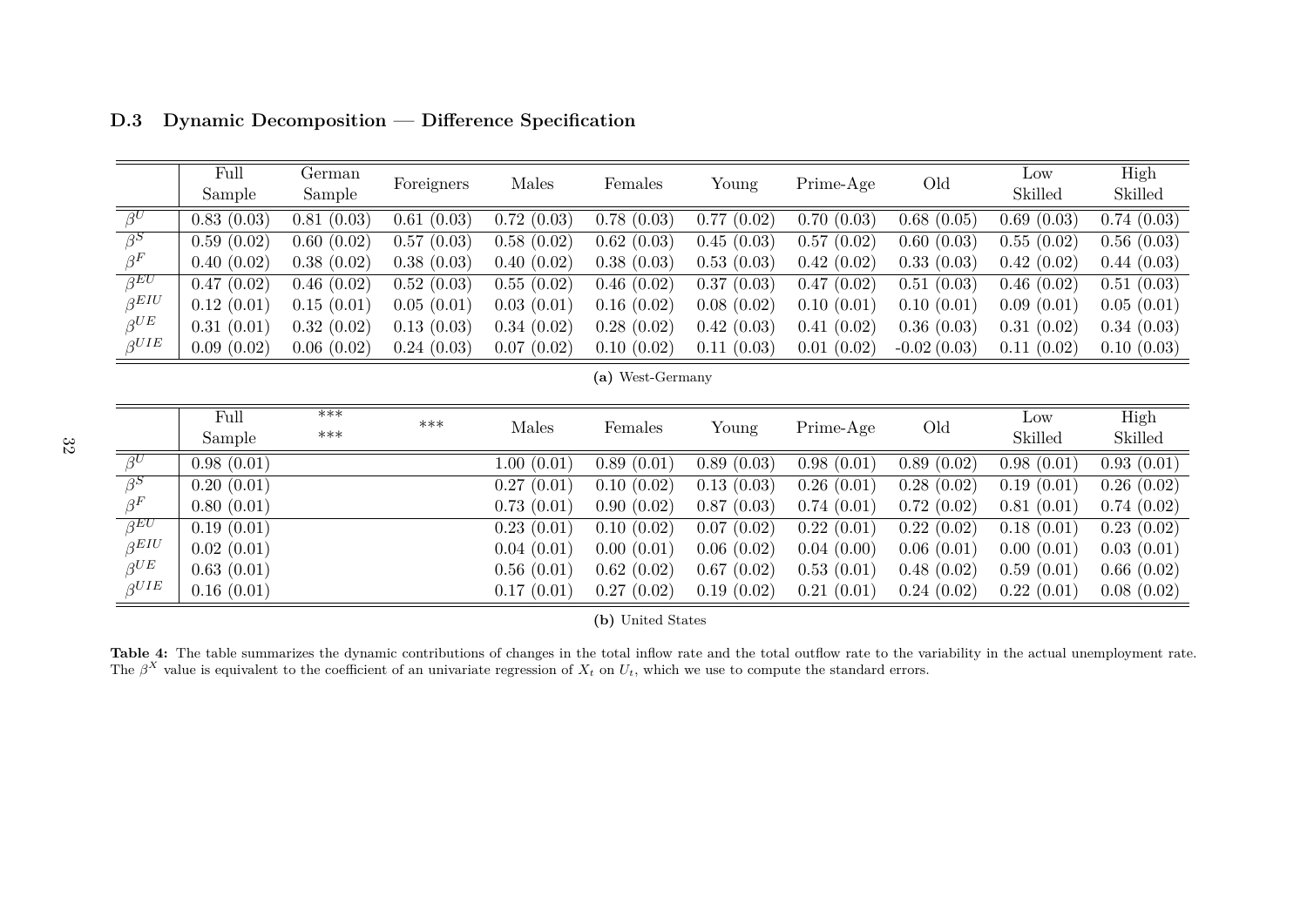|                         | Full<br>Sample | German<br>Sample | Foreigners | Males      | Females          | Young         | Prime-Age  | Old        | Low<br>Skilled | High<br>Skilled |
|-------------------------|----------------|------------------|------------|------------|------------------|---------------|------------|------------|----------------|-----------------|
| $\overline{\beta^U}$    | 0.94(0.01)     | 0.95(0.01)       | 0.73(0.02) | 0.92(0.01) | 0.96(0.01)       | 0.77(0.01)    | 0.90(0.01) | 1.23(0.03) | 0.97(0.01)     | 0.89(0.01)      |
| $\beta^S$               | 0.62(0.01)     | 0.64(0.01)       | 0.53(0.02) | 0.64(0.02) | 0.60(0.01)       | 0.55(0.02)    | 0.67(0.01) | 0.59(0.02) | 0.60(0.01)     | 0.62(0.01)      |
| $\beta^F$               | 0.38(0.01)     | 0.36(0.01)       | 0.47(0.02) | 0.36(0.02) | 0.40(0.01)       | 0.45(0.02)    | 0.33(0.01) | 0.42(0.02) | 0.40(0.01)     | 0.38(0.01)      |
| $\overline{\beta^{EU}}$ | 0.54(0.01)     | 0.54(0.01)       | 0.53(0.02) | 0.62(0.02) | 0.46(0.01)       | 0.43(0.02)    | 0.62(0.01) | 0.56(0.02) | 0.54(0.01)     | 0.60(0.01)      |
| $\beta$ EIU             | 0.08(0.00)     | 0.10(0.00)       | 0.00(0.00) | 0.01(0.00) | 0.14(0.01)       | 0.12(0.01)    | 0.05(0.00) | 0.03(0.00) | 0.06(0.00)     | 0.01(0.00)      |
| $\beta^{UE}$            | 0.25(0.01)     | 0.23(0.01)       | 0.25(0.02) | 0.27(0.02) | 0.24(0.01)       | 0.39(0.02)    | 0.25(0.01) | 0.40(0.02) | 0.22(0.01)     | 0.24(0.01)      |
| $\beta UIE$             | 0.14(0.01)     | 0.13(0.01)       | 0.22(0.02) | 0.10(0.02) | 0.16(0.01)       | 0.06(0.02)    | 0.07(0.01) | 0.02(0.02) | 0.18(0.01)     | 0.14(0.01)      |
|                         |                |                  |            |            | (a) West-Germany |               |            |            |                |                 |
|                         | Full           | $***$            |            |            |                  |               |            |            | Low            | High            |
|                         | Sample         | $***$            | $***$      | Males      | Females          | Young         | Prime-Age  | Old        | Skilled        | Skilled         |
| $\overline{\beta^{U}}$  | 0.96(0.00)     |                  |            | 1.01(0.00) | 1.00(0.00)       | 1.03(0.00)    | 1.00(0.00) | 0.99(0.00) | 1.03(0.00)     | 0.97(0.00)      |
| $\overline{\beta^S}$    | 0.19(0.01)     |                  |            | 0.27(0.01) | 0.07(0.01)       | 0.07(0.01)    | 0.25(0.01) | 0.27(0.01) | 0.19(0.01)     | 0.22(0.01)      |
| $\beta^F$               | 0.81(0.01)     |                  |            | 0.73(0.01) | 0.93(0.01)       | 0.93(0.01)    | 0.75(0.01) | 0.73(0.01) | 0.81(0.01)     | 0.78(0.01)      |
| $\beta$ EU              | 0.16(0.01)     |                  |            | 0.23(0.01) | 0.05(0.01)       | 0.08(0.00)    | 0.21(0.01) | 0.18(0.00) | 0.17(0.01)     | 0.19(0.01)      |
| $\beta$ <i>EIU</i>      | 0.04(0.00)     |                  |            | 0.04(0.00) | 0.03(0.00)       | $-0.01(0.00)$ | 0.04(0.00) | 0.09(0.00) | 0.02(0.00)     | 0.03(0.00)      |
| $\beta$ UE              | 0.59(0.01)     |                  |            | 0.56(0.01) | 0.66(0.01)       | 0.73(0.00)    | 0.53(0.01) | 0.47(0.00) | 0.59(0.01)     | 0.70(0.01)      |
| $\beta^{UIE}$           | 0.22(0.01)     |                  |            | 0.17(0.01) | 0.26(0.01)       | 0.20(0.00)    | 0.22(0.01) | 0.26(0.00) | 0.22(0.01)     | 0.08(0.01)      |

**D.3.1 Dynamic Decomposition — Bandpass Filter Specification**

**(b)** United States

<span id="page-33-0"></span>**Table 5:** The table summarizes the dynamic contributions of changes in the total inflow rate and the total outflow rate to the variability in the actual unemployment rate (note that all frequencies higher than eight year which we use to compute the standard errors.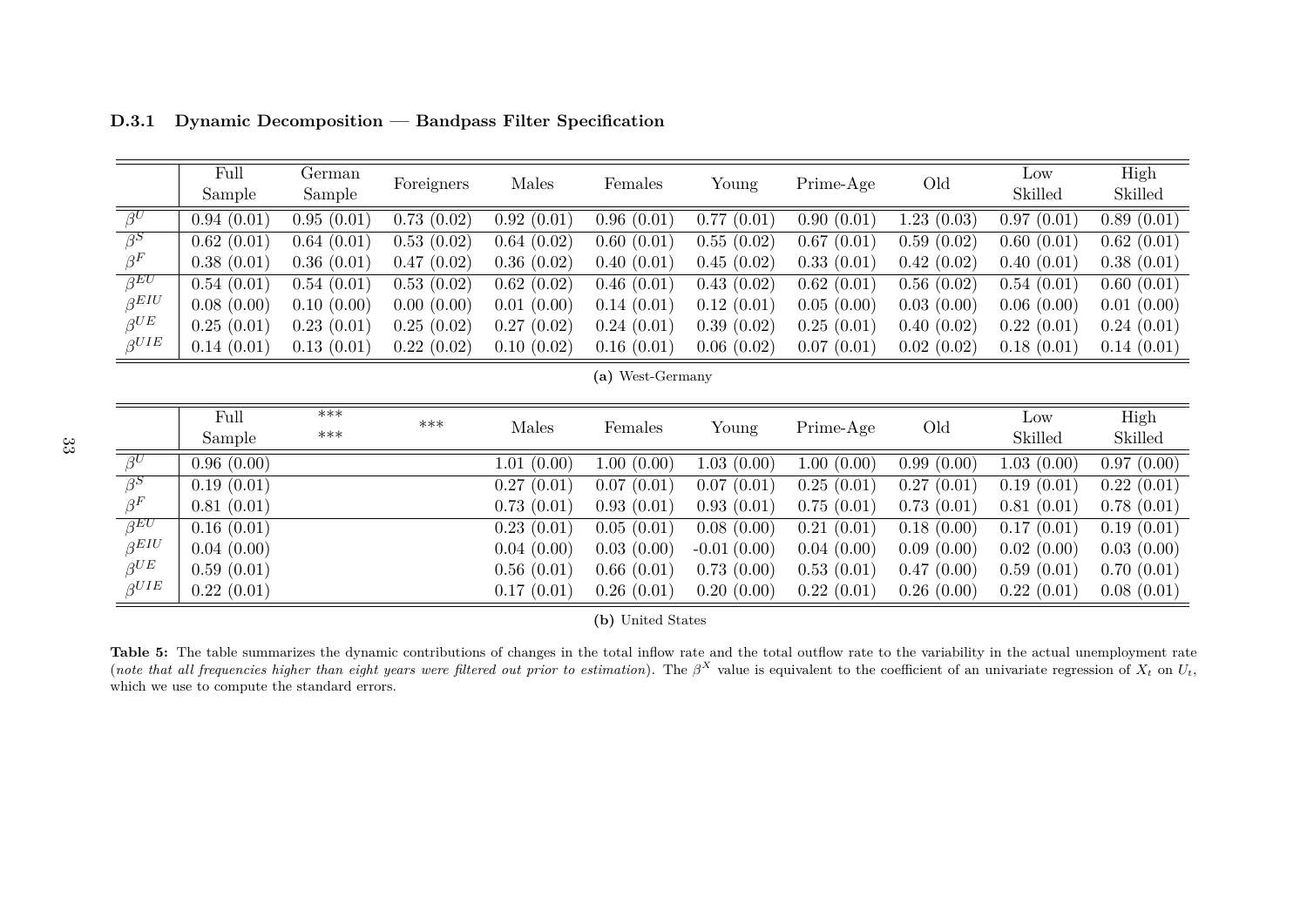| D.4 |  |  |  |  | <b>Matching Function Estimation</b> |  |  |  |
|-----|--|--|--|--|-------------------------------------|--|--|--|
|-----|--|--|--|--|-------------------------------------|--|--|--|

| Variable         | N <sub>o</sub> | Benchmark     | Vacancies $&$ | $\triangle$ GDP | $UE$ -Rate | lagged     | lagged     | 2000      | 2000-09   |
|------------------|----------------|---------------|---------------|-----------------|------------|------------|------------|-----------|-----------|
|                  | Dummy          | Specification | U'ment        |                 |            | Tightness  | Outflows   | old data  | new data  |
| <b>Tightness</b> | $0.20***$      | $0.32***$     |               | $0.35***$       | $0.30***$  | $1.85***$  | $0.03***$  | $0.28***$ | $0.28***$ |
| $Tightness(-1)$  |                |               |               |                 |            | $-1.58***$ |            |           |           |
| Vacancies        |                |               | $0.23***$     |                 |            |            |            |           |           |
| Unemployment     |                |               | $-0.45***$    |                 |            |            |            |           |           |
| $Outflows(-1)$   |                |               |               |                 |            |            | $0.89***$  |           |           |
| Young            | $3.19***$      | $2.51***$     | $2.70***$     | $2.48***$       | $2.68***$  | $2.05***$  | $0.29**$   |           |           |
| Old              | $-2.82***$     | $-3.45***$    | $-3.60***$    | $-3.61***$      | $-3.72***$ | $-2.45***$ | $-0.47***$ |           |           |
| Women            | $0.82**$       | $-0.66$       | $-0.71$       | $-0.83$         | $-0.76$    | $-0.20$    | $-0.19*$   |           |           |
| Education        | $4.19***$      | $3.48***$     | $4.15***$     | $3.47***$       | $3.73***$  | $2.54***$  | $0.46**$   |           |           |
| $\Delta$ GDP     |                |               |               | $-5.83$         |            |            |            |           |           |
| Dummy            |                | $0.23***$     | $0.26***$     | $0.26***$       | $0.31***$  | $0.12**$   | $0.04***$  | $0.12***$ | $0.19***$ |
| $\overline{R^2}$ | 0.86           | 0.89          | 0.89          | 0.89            | 0.84       | 0.90       | 0.97       | 0.62      | 0.67      |
| <b>DWS</b>       | 0.20           | 0.28          | 0.30          | 0.30            | 0.26       | 0.25       | 1.86       | 0.27      | 0.35      |

<span id="page-34-0"></span>**Table 6:** The table displays the coefficients of the estimated matching function. Stars (<sup>∗</sup>,∗∗,<sup>∗</sup> <sup>∗</sup> <sup>∗</sup>) indicate significance at the 90%, 95%, and 99% level, respectively.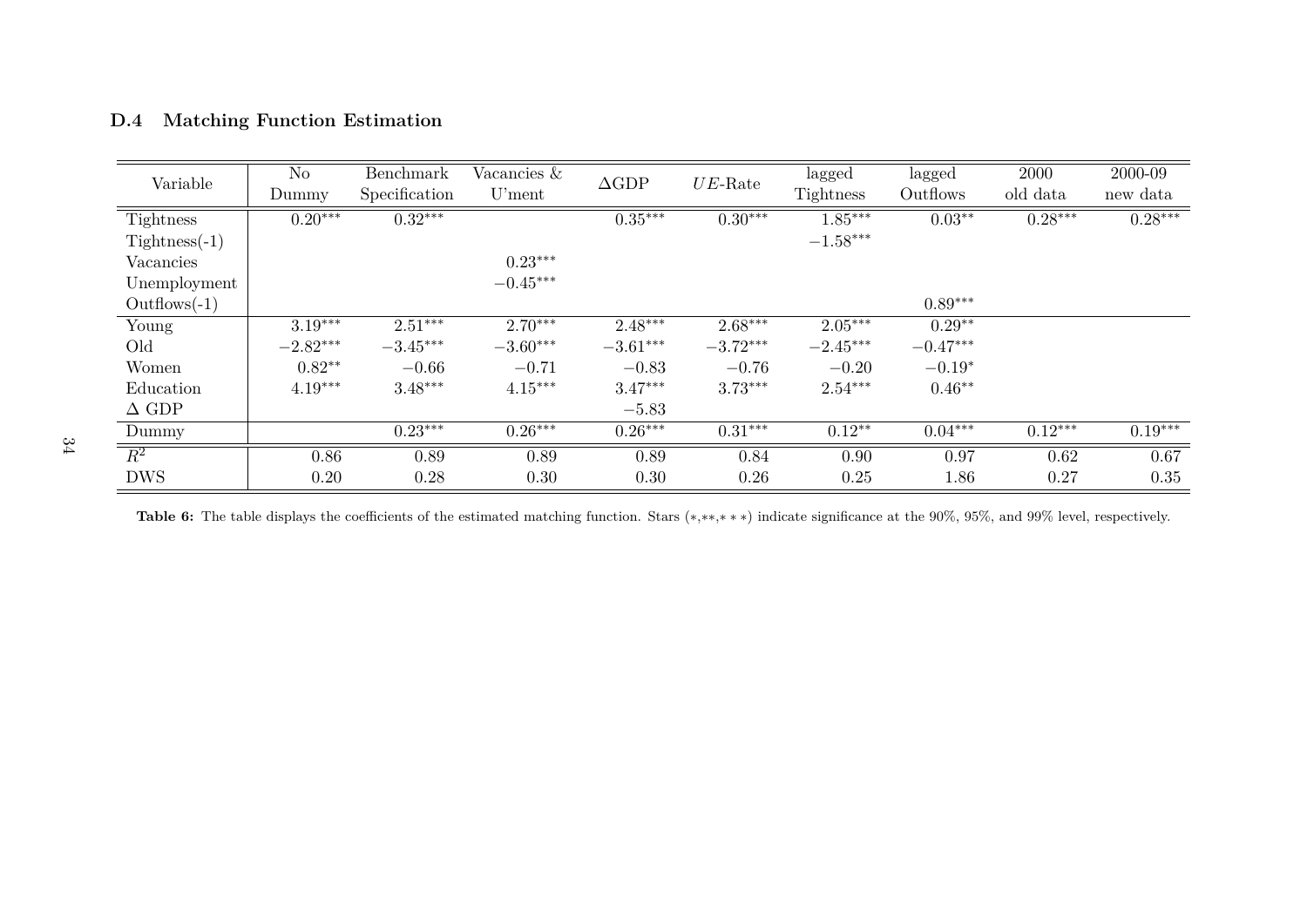<span id="page-35-0"></span>

**Figure 1:** The figure compares the annual West-German unemployment rate according to the ILO definition (blue dashed line), the unemployment rate in our [SOEP](#page-24-4) sample (red solid line), and the official West-German unemployment rate (black solid line). See Footnote [\(11\)](#page-4-0) for the source of the recession dates and more details on the series.

<span id="page-35-1"></span>



**Figure 2:** Monthly transition rate from unemployment to employment, depending on unemployment duration in months. Evidence for the United States is provided by [Shimer](#page-24-16) [\(2008,](#page-24-16) Figure 1).





**Figure 3:** Labor force participation rates in West-Germany (blue) and the United States (red) over the life-cycle. The bold section denotes the countryspecific *prime-age* cohorts. The dashed sections denote the young and the old cohorts, respectively.

<span id="page-35-2"></span>

**Figure 4:** The graph illustrates the raw transition rates (black dotted line, West-Germany only), the reconciled rates (blue dashed-dotted line), the margin error adjustment rates (green dashed line), and the final transition rates (red solid line), for West-Germany (left panel) and the United States (right panel), respectively. See Footnote [\(11\)](#page-4-0) for the source of the recession dates.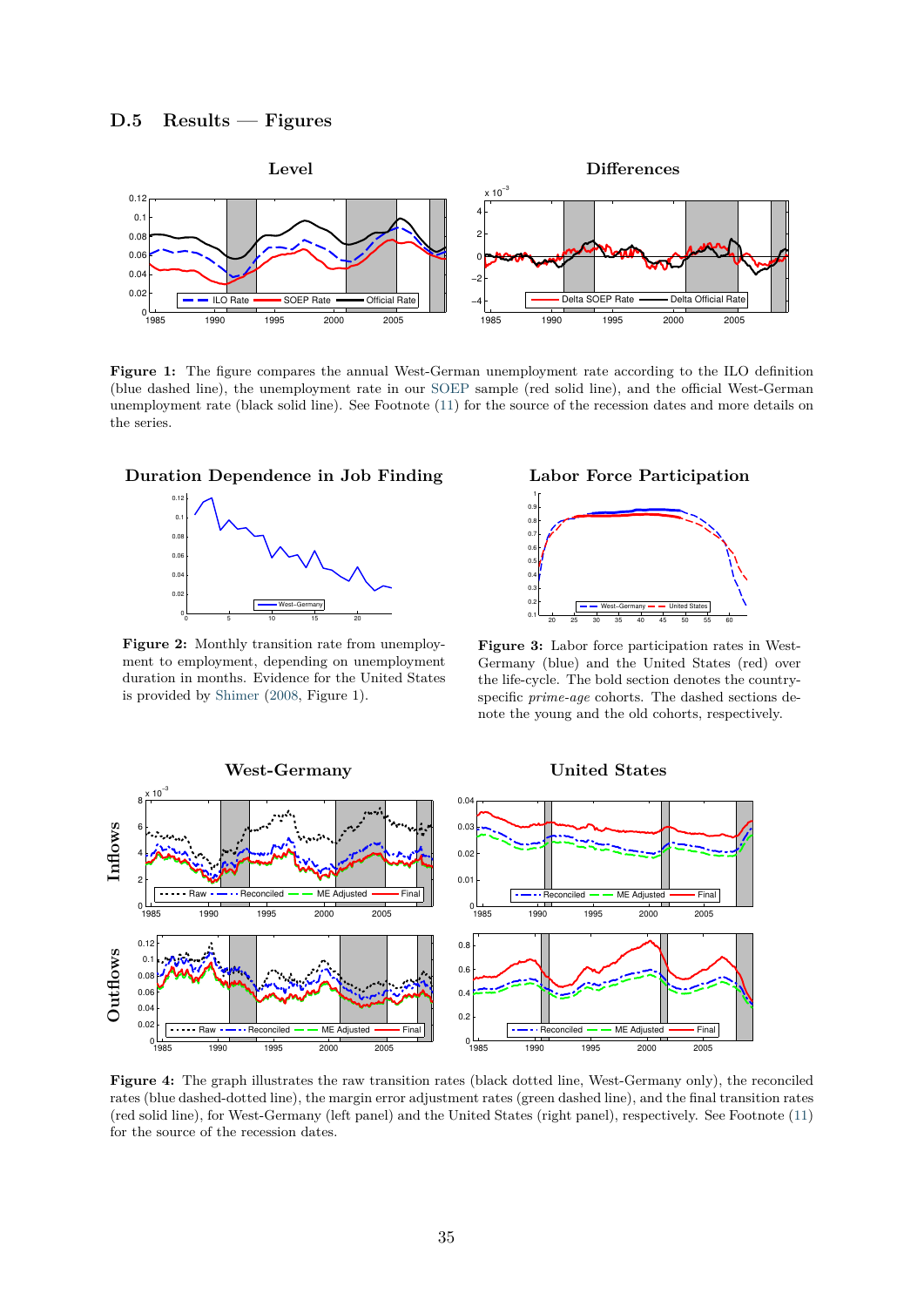<span id="page-36-0"></span>

**Figure 5:** The graph contrasts the unemployment rate (blue dashed line) with the total inflow rate (red solid line, top panel) and the total outflow rate (red solid line, bottom panel), respectively. See Footnote [\(11\)](#page-4-0) for the source of the recession dates.

<span id="page-36-1"></span>

**Figure 6:** The graph illustrates the actual (blue dashed line) and the *steady state* (red solid line) unemployment rate in levels (top panel) and in first differences (bottom panel), for West-Germany (left panel) and the United States (right panel), respectively. See Footnote [\(11\)](#page-4-0) for the source of the recession dates.

<span id="page-36-2"></span>

**Figure 7:** The graph illustrates the actual (blue dashed line) and the *model generated* (red solid line) unemployment rate in levels (top panel) and in first differences (bottom panel), for West-Germany (left panel) and the United States (right panel), respectively. See Footnote [\(11\)](#page-4-0) for the source of the recession dates.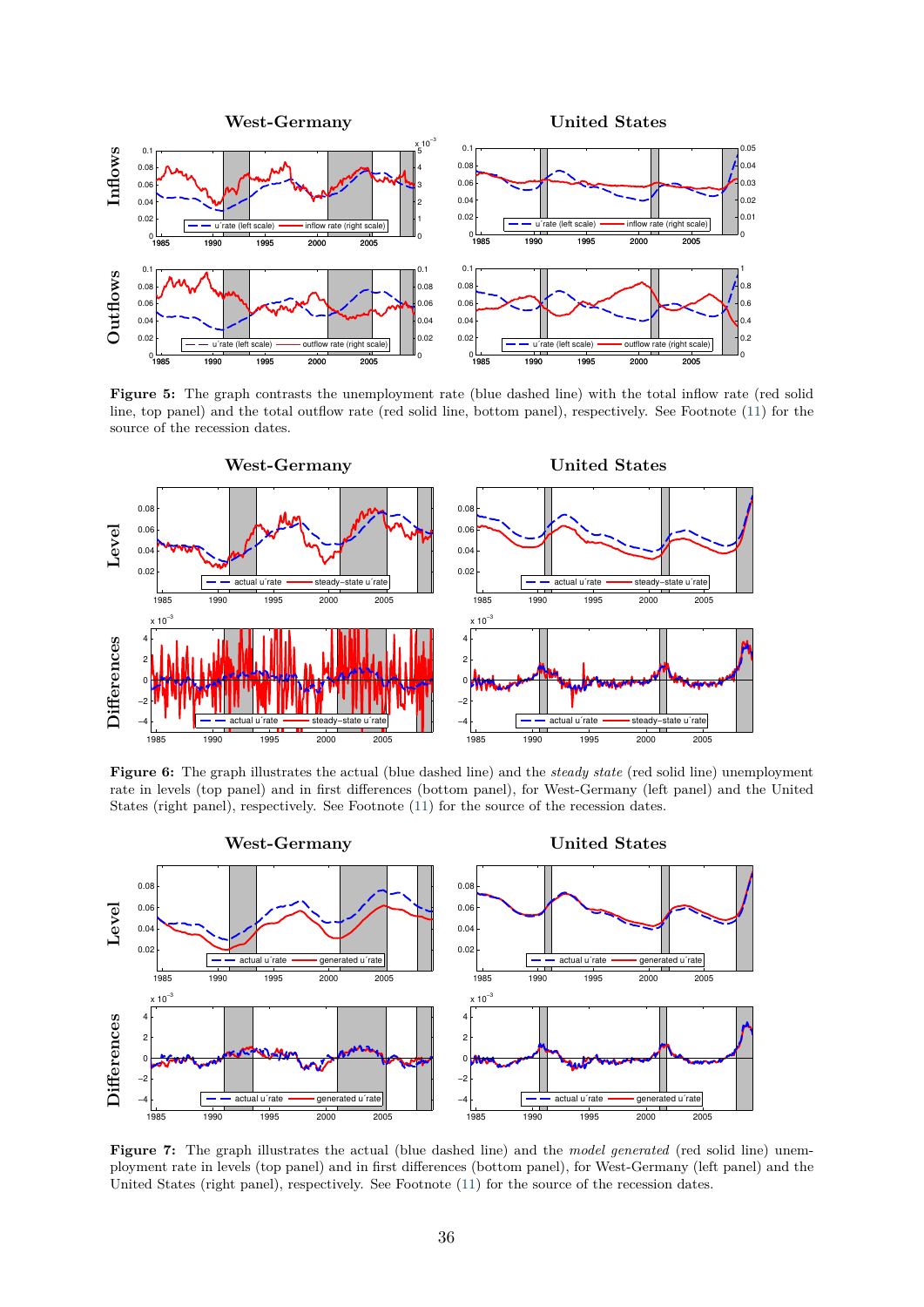<span id="page-37-0"></span>

**Figure 8:** The graph illustrates the contributions of the total inflow rate (red solid line, top panel) and the total outflow rate (red solid line, bottom panel) to changes in the model generated unemployment rate (blue dashed line), for West-Germany (left panel) and the United States (right panel), respectively. See Footnote [\(11\)](#page-4-0) for the source of the recession dates.

<span id="page-37-1"></span>

**Figure 9:** The top panel contrasts the unemployment rate (blue dashed line) with the total inflow rate (red solid line, top panel) and the total outflow rate (red solid line, bottom panel), respectively, for West-Germany (left panel) and the United States (right panel). *Note that all frequencies higher than eight years were filtered out.* See Footnote [\(11\)](#page-4-0) for the source of the recession dates.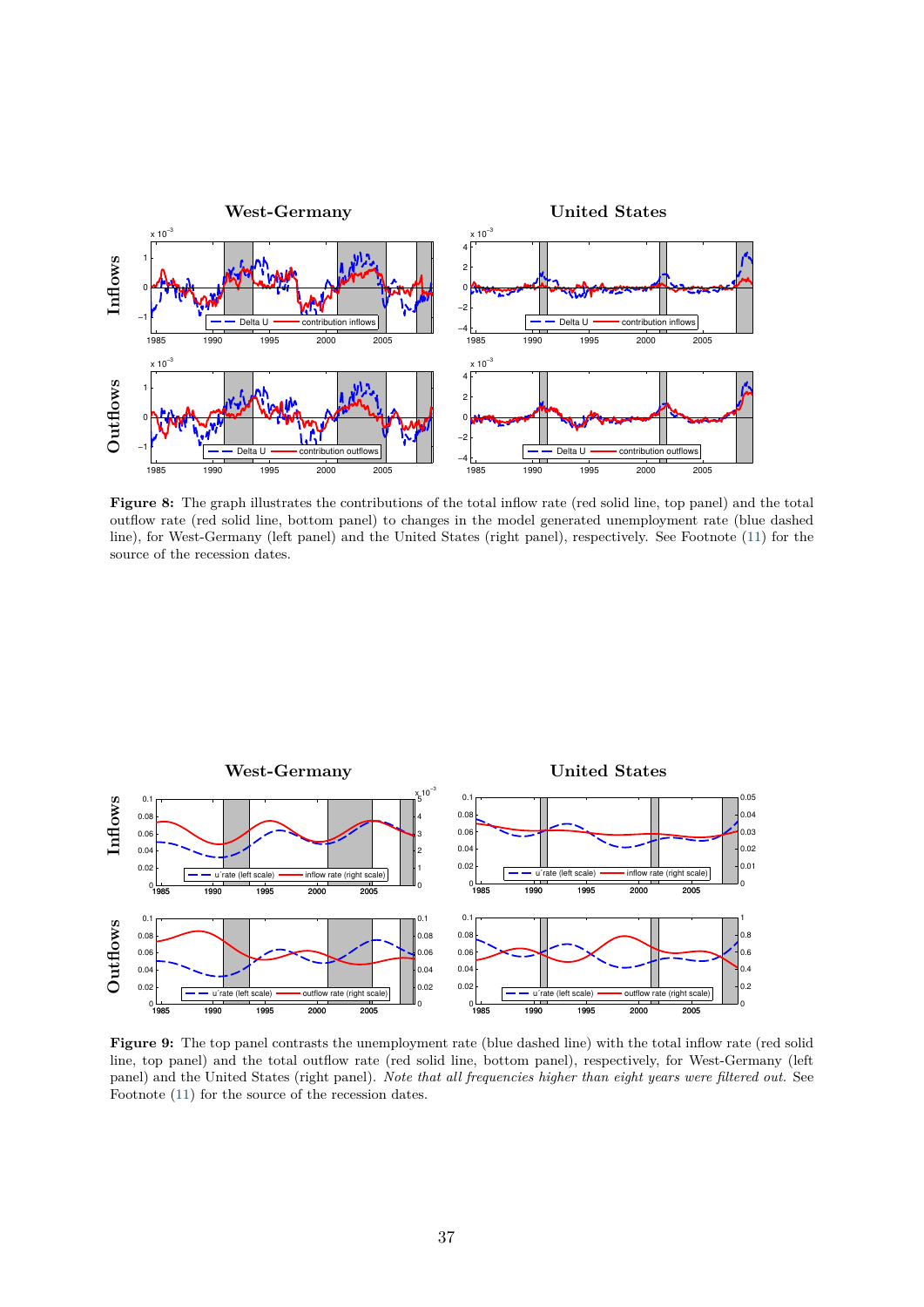<span id="page-38-0"></span>

**Figure 10:** The graph illustrates the contributions of the total inflow rate (red solid line, top panel) and the total outflow rate (red solid line, bottom panel) to changes in the model generated unemployment rate (blue dashed line), for West-Germany (left panel) and the United States (right panel), respectively. *Note that all frequencies higher than eight years were filtered out prior to estimation*. See Footnote [\(11\)](#page-4-0) for the source of the recession dates.

<span id="page-38-1"></span>

**Figure 11:** The graph illustrates the OECD overall index "strictness of employment protection for West-Germany (blue dashed line) and the United States (red line).

**8-Year Rolling Window**



**Figure 12:** The graph illustrates the 95% confidence bands of the relative contributions of inflows (blue dashed line) and outflows (red solid line) using an eight-year rolling window and the point estimates over the whole sample period (dotted lines).

<span id="page-38-2"></span>

**Figure 13:** The left panel displays the [Hodrick & Prescott](#page-22-18) [\(1997\)](#page-22-18) cyclical components of the total inflow rate (blue dashed line) and the total outflow rate (red solid line), respectively. The right panel displays the time-varying standard deviation of these two series, which is estimated using an eight-year rolling window.